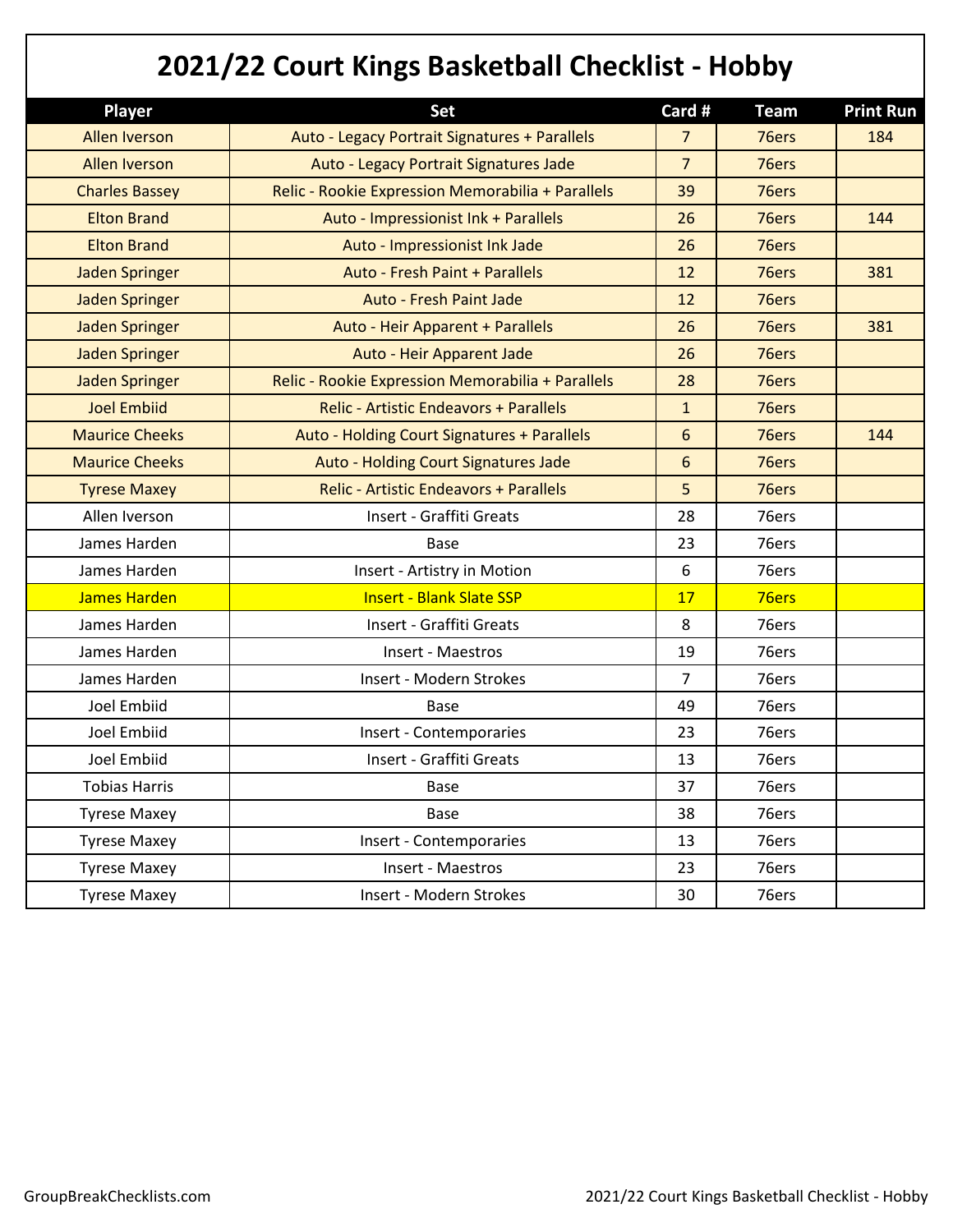| <b>Player</b>          | Set                                               | Card #         | <b>Team</b>    | <b>Print Run</b> |
|------------------------|---------------------------------------------------|----------------|----------------|------------------|
| <b>Arvydas Sabonis</b> | Auto - Holding Court Signatures + Parallels       | 25             | <b>Blazers</b> | 144              |
| <b>Arvydas Sabonis</b> | Auto - Holding Court Signatures Jade              | 25             | <b>Blazers</b> |                  |
| <b>Bill Walton</b>     | Auto - Brush Strokes + Parallels                  | 27             | <b>Blazers</b> | 193              |
| <b>Bill Walton</b>     | Auto - Brush Strokes Jade                         | 27             | <b>Blazers</b> |                  |
| <b>Damian Lillard</b>  | <b>Relic - Artistic Endeavors + Parallels</b>     | 14             | <b>Blazers</b> |                  |
| <b>Greg Brown III</b>  | Auto - Fresh Paint + Parallels                    | 10             | <b>Blazers</b> | 331              |
| <b>Greg Brown III</b>  | <b>Auto - Fresh Paint Jade</b>                    | 10             | <b>Blazers</b> |                  |
| <b>Greg Brown III</b>  | Auto - Heir Apparent + Parallels                  | 24             | <b>Blazers</b> | 331              |
| <b>Greg Brown III</b>  | Auto - Heir Apparent Jade                         | 24             | <b>Blazers</b> |                  |
| <b>Greg Brown III</b>  | Relic - Rookie Expression Memorabilia + Parallels | 36             | <b>Blazers</b> |                  |
| <b>Keon Johnson</b>    | <b>Auto - Fresh Paint + Parallels</b>             | 17             | <b>Blazers</b> | 381              |
| <b>Keon Johnson</b>    | Auto - Fresh Paint Jade                           | 17             | <b>Blazers</b> |                  |
| <b>Keon Johnson</b>    | Auto - Heir Apparent + Parallels                  | 31             | <b>Blazers</b> | 381              |
| <b>Keon Johnson</b>    | Auto - Heir Apparent Jade                         | 31             | <b>Blazers</b> |                  |
| <b>Keon Johnson</b>    | Relic - Rookie Expression Memorabilia + Parallels | 21             | <b>Blazers</b> |                  |
| Damian Lillard         | <b>Base</b>                                       | 67             | <b>Blazers</b> |                  |
| Damian Lillard         | Insert - Artistry in Motion                       | $\overline{2}$ | <b>Blazers</b> |                  |
| <b>Damian Lillard</b>  | <b>Insert - Aurora SSP</b>                        | 8              | <b>Blazers</b> |                  |
| <b>Damian Lillard</b>  | <b>Insert - Blank Slate SSP</b>                   | 19             | <b>Blazers</b> |                  |
| Damian Lillard         | Insert - Contemporaries                           | 25             | <b>Blazers</b> |                  |
| Damian Lillard         | Insert - Graffiti Greats                          | 11             | <b>Blazers</b> |                  |
| Damian Lillard         | Insert - Maestros                                 | 14             | <b>Blazers</b> |                  |
| Damian Lillard         | Insert - Modern Strokes                           | 5              | <b>Blazers</b> |                  |
| Keon Johnson           | Base - Rookies I                                  | 90             | <b>Blazers</b> |                  |
| Keon Johnson           | Base - Rookies II                                 | 123            | <b>Blazers</b> |                  |
| Keon Johnson           | Base - Rookies III                                | 156            | <b>Blazers</b> |                  |
| Keon Johnson           | Base - Rookies IV                                 | 189            | <b>Blazers</b> |                  |
| Keon Johnson           | Insert - Works in Progress                        | 25             | <b>Blazers</b> |                  |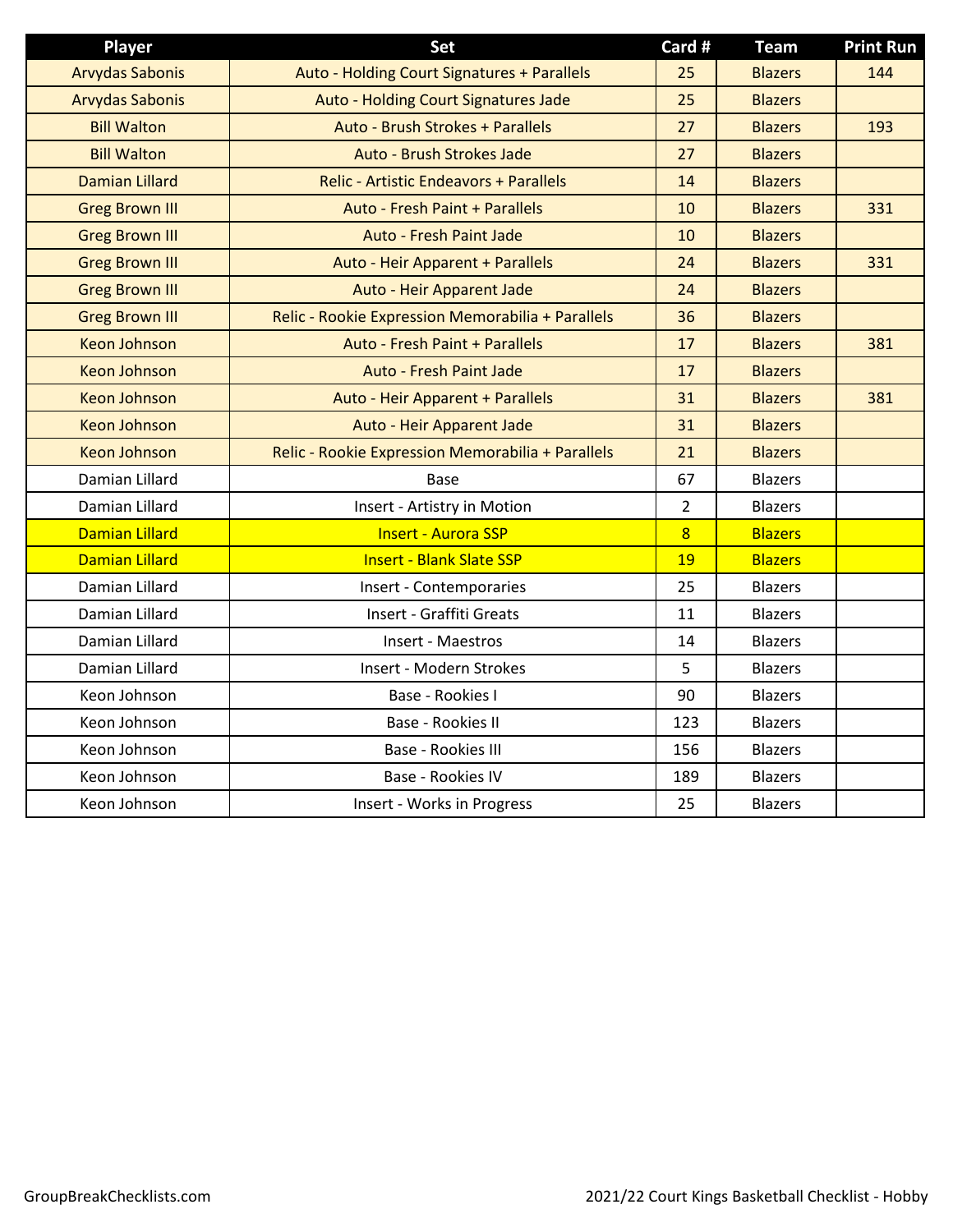| Player                 | <b>Set</b>                                    | Card #         | <b>Team</b>  | <b>Print Run</b> |
|------------------------|-----------------------------------------------|----------------|--------------|------------------|
| <b>Bob Dandridge</b>   | Auto - Holding Court Signatures + Parallels   | 35             | <b>Bucks</b> | 144              |
| <b>Bob Dandridge</b>   | Auto - Holding Court Signatures Jade          | 35             | <b>Bucks</b> |                  |
| Giannis Antetokounmpo  | Relic - Artistic Endeavors + Parallels        | 15             | <b>Bucks</b> |                  |
| <b>Jeff Teague</b>     | Auto - Holding Court Signatures + Parallels   | 31             | <b>Bucks</b> | 144              |
| <b>Jeff Teague</b>     | Auto - Holding Court Signatures Jade          | 31             | <b>Bucks</b> |                  |
| <b>Khris Middleton</b> | Relic - Art Nouveau + Parallels               | 34             | <b>Bucks</b> |                  |
| <b>Marques Johnson</b> | Auto - Holding Court Signatures + Parallels   | 24             | <b>Bucks</b> | 144              |
| <b>Marques Johnson</b> | Auto - Holding Court Signatures Jade          | 24             | <b>Bucks</b> |                  |
| <b>Oscar Robertson</b> | Auto - Legacy Portrait Signatures + Parallels | $\mathbf{1}$   | <b>Bucks</b> | 44               |
| <b>Oscar Robertson</b> | Auto - Legacy Portrait Signatures Jade        | $\mathbf{1}$   | <b>Bucks</b> |                  |
| Giannis Antetokounmpo  | <b>Base</b>                                   | 34             | <b>Bucks</b> |                  |
| Giannis Antetokounmpo  | Insert - Artistry in Motion                   | $\mathbf{1}$   | <b>Bucks</b> |                  |
| Giannis Antetokounmpo  | <b>Insert - Aurora SSP</b>                    | $\overline{5}$ | <b>Bucks</b> |                  |
| Giannis Antetokounmpo  | <b>Insert - Blank Slate SSP</b>               | 11             | <b>Bucks</b> |                  |
| Giannis Antetokounmpo  | Insert - Contemporaries                       | 15             | <b>Bucks</b> |                  |
| Giannis Antetokounmpo  | Insert - Graffiti Greats                      | 3              | <b>Bucks</b> |                  |
| Giannis Antetokounmpo  | <b>Insert - Le Cinque Piu Belle SSP</b>       | $\overline{5}$ | <b>Bucks</b> |                  |
| Giannis Antetokounmpo  | Insert - Maestros                             | 26             | <b>Bucks</b> |                  |
| Giannis Antetokounmpo  | <b>Insert - State of the Art SSP</b>          | $\overline{4}$ | <b>Bucks</b> |                  |
| Jrue Holiday           | <b>Base</b>                                   | 24             | <b>Bucks</b> |                  |
| Khris Middleton        | <b>Base</b>                                   | 32             | <b>Bucks</b> |                  |
| Khris Middleton        | Insert - Contemporaries                       | 28             | <b>Bucks</b> |                  |
| Khris Middleton        | Insert - Modern Strokes                       | 13             | <b>Bucks</b> |                  |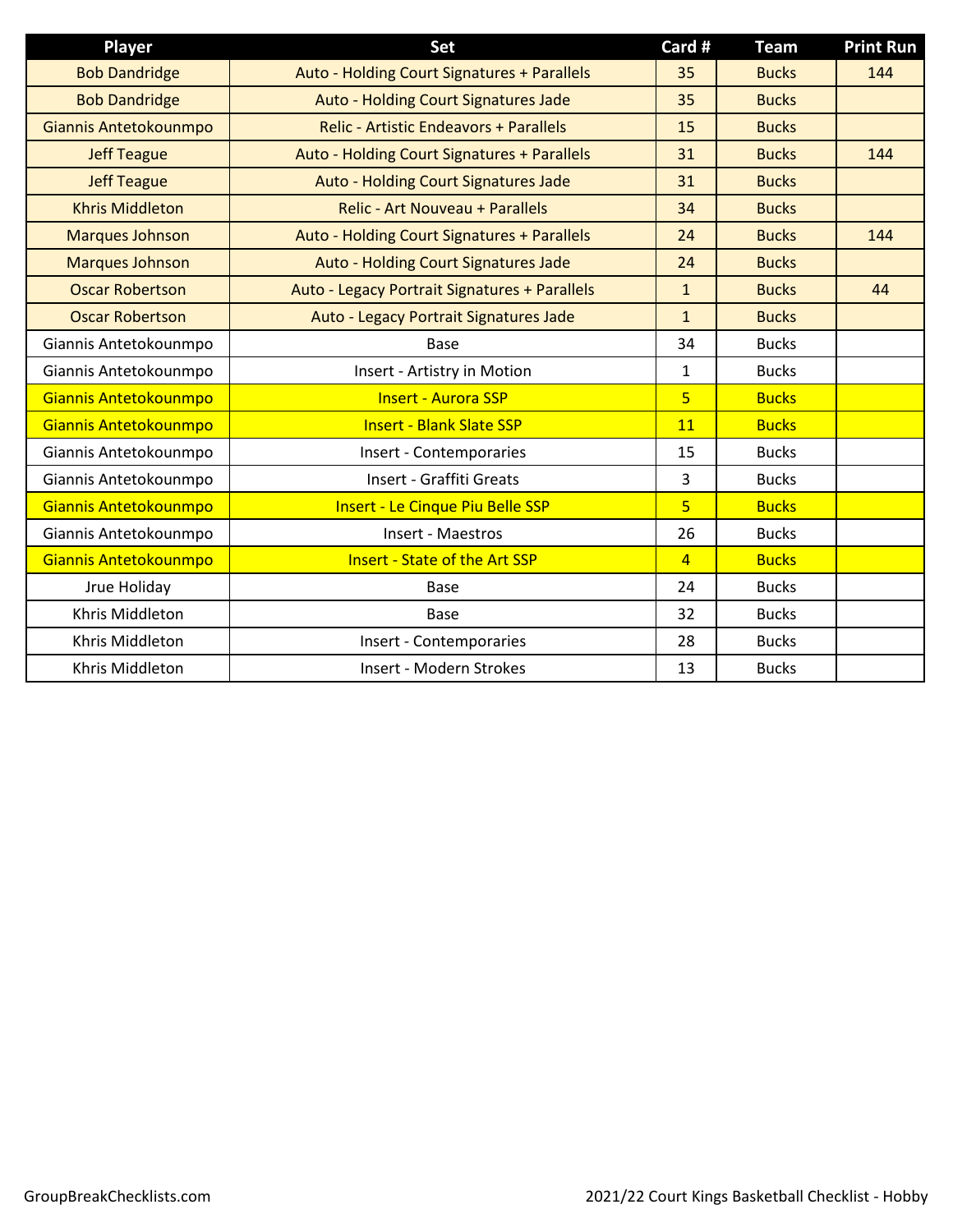| <b>Player</b>          | <b>Set</b>                                        | Card #         | <b>Team</b>  | <b>Print Run</b> |
|------------------------|---------------------------------------------------|----------------|--------------|------------------|
| Ayo Dosunmu            | <b>Auto - Fresh Paint + Parallels</b>             | 14             | <b>Bulls</b> | 381              |
| <b>Ayo Dosunmu</b>     | <b>Auto - Fresh Paint Jade</b>                    | 14             | <b>Bulls</b> |                  |
| <b>Ayo Dosunmu</b>     | Auto - Heir Apparent + Parallels                  | 28             | <b>Bulls</b> | 381              |
| Ayo Dosunmu            | Auto - Heir Apparent Jade                         | 28             | <b>Bulls</b> |                  |
| Ayo Dosunmu            | Relic - Rookie Expression Memorabilia + Parallels | 33             | <b>Bulls</b> |                  |
| <b>B.J. Armstrong</b>  | Auto - Brush Strokes + Parallels                  | 17             | <b>Bulls</b> | 144              |
| <b>B.J. Armstrong</b>  | Auto - Brush Strokes Jade                         | 17             | <b>Bulls</b> |                  |
| <b>Charles Oakley</b>  | Auto - Holding Court Signatures + Parallels       | 17             | <b>Bulls</b> | 144              |
| <b>Charles Oakley</b>  | Auto - Holding Court Signatures Jade              | 17             | <b>Bulls</b> |                  |
| <b>Dennis Rodman</b>   | Auto - Holding Court Signatures + Parallels       | 37             | <b>Bulls</b> | 193              |
| <b>Dennis Rodman</b>   | Auto - Holding Court Signatures Jade              | 37             | <b>Bulls</b> |                  |
| <b>Kirk Hinrich</b>    | Auto - Holding Court Signatures + Parallels       | 23             | <b>Bulls</b> | 144              |
| <b>Kirk Hinrich</b>    | Auto - Holding Court Signatures Jade              | 23             | <b>Bulls</b> |                  |
| <b>Marko Simonovic</b> | Auto - Fresh Paint + Parallels                    | 24             | <b>Bulls</b> | 381              |
| <b>Marko Simonovic</b> | <b>Auto - Fresh Paint Jade</b>                    | 24             | <b>Bulls</b> |                  |
| <b>Steve Kerr</b>      | Auto - Brush Strokes + Parallels                  | 12             | <b>Bulls</b> | 69               |
| <b>Steve Kerr</b>      | Auto - Brush Strokes Jade                         | 12             | <b>Bulls</b> |                  |
| <b>Toni Kukoc</b>      | Auto - Award Winning + Parallels                  | 47             | <b>Bulls</b> |                  |
| <b>Toni Kukoc</b>      | Auto - Impressionist Ink + Parallels              | 19             | <b>Bulls</b> | 144              |
| <b>Toni Kukoc</b>      | Auto - Impressionist Ink Jade                     | 19             | <b>Bulls</b> |                  |
| Zach LaVine            | <b>Relic - Artistic Endeavors + Parallels</b>     | 9              | <b>Bulls</b> |                  |
| Ayo Dosunmu            | Base - Rookies I                                  | 75             | <b>Bulls</b> |                  |
| Ayo Dosunmu            | Base - Rookies II                                 | 108            | <b>Bulls</b> |                  |
| Ayo Dosunmu            | Base - Rookies III                                | 141            | <b>Bulls</b> |                  |
| Ayo Dosunmu            | Base - Rookies IV                                 | 174            | <b>Bulls</b> |                  |
| Ayo Dosunmu            | <b>Insert - Acetate Rookies</b>                   | 21             | <b>Bulls</b> |                  |
| Ayo Dosunmu            | Insert - Works in Progress                        | 13             | <b>Bulls</b> |                  |
| DeMar DeRozan          | <b>Base</b>                                       | 3              | <b>Bulls</b> |                  |
| DeMar DeRozan          | Insert - Contemporaries                           | 16             | <b>Bulls</b> |                  |
| DeMar DeRozan          | Insert - Modern Strokes                           | 9              | <b>Bulls</b> |                  |
| Dennis Rodman          | Insert - Graffiti Greats                          | 20             | <b>Bulls</b> |                  |
| Lonzo Ball             | Base                                              | 22             | <b>Bulls</b> |                  |
| Lonzo Ball             | Insert - Maestros                                 | 22             | <b>Bulls</b> |                  |
| Zach LaVine            | Base                                              | 13             | <b>Bulls</b> |                  |
| Zach LaVine            | Insert - Artistry in Motion                       | 14             | <b>Bulls</b> |                  |
| Zach LaVine            | <b>Insert - Blank Slate SSP</b>                   | 25             | <b>Bulls</b> |                  |
| Zach LaVine            | Insert - Contemporaries                           | 30             | <b>Bulls</b> |                  |
| Zach LaVine            | Insert - Graffiti Greats                          | $\overline{4}$ | <b>Bulls</b> |                  |
| Zach LaVine            | Insert - Maestros                                 | 29             | <b>Bulls</b> |                  |
| Zach LaVine            | Insert - Modern Strokes                           | 19             | <b>Bulls</b> |                  |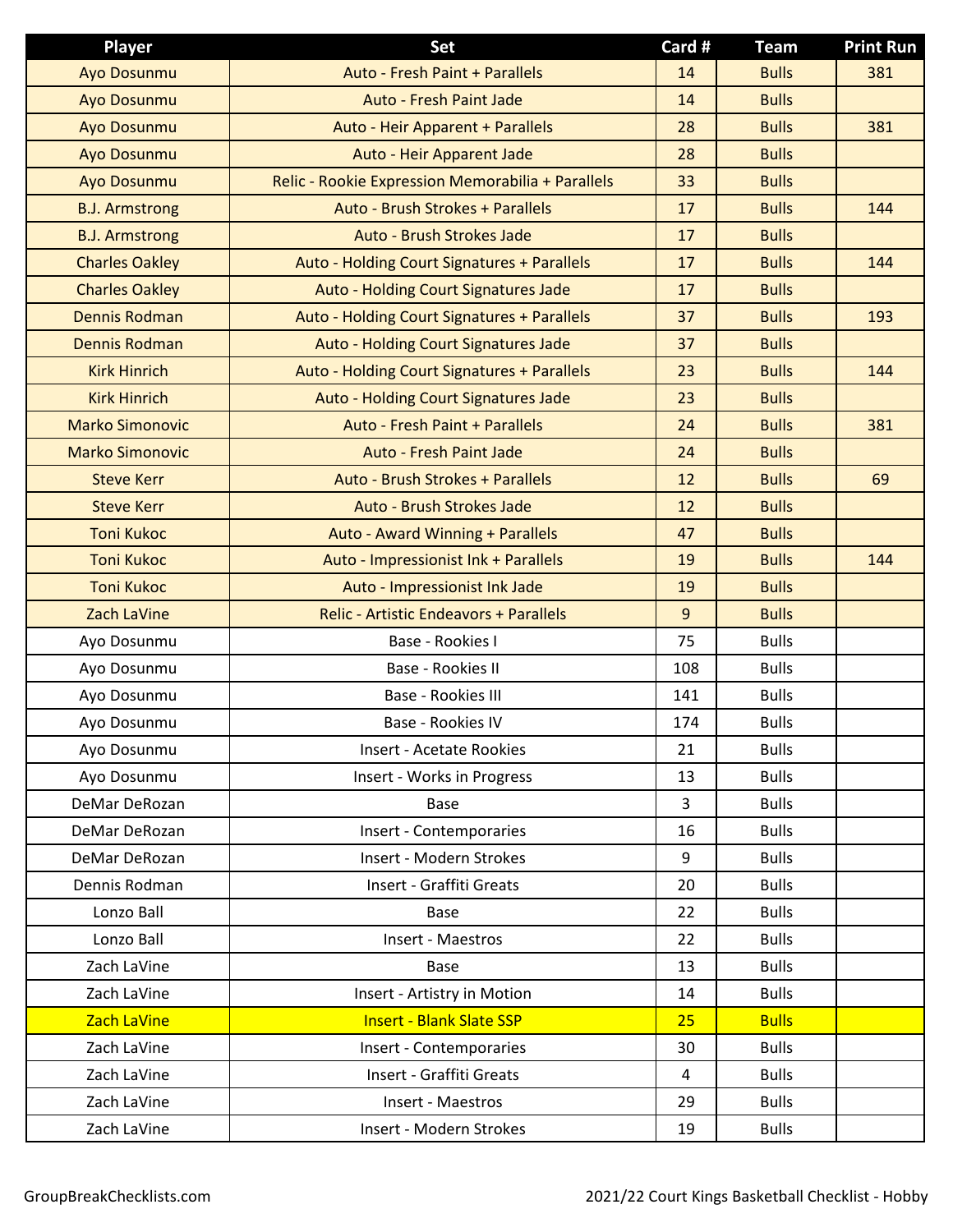| <b>Player</b>        | Set                                               | Card #                  | <b>Team</b>      | <b>Print Run</b> |
|----------------------|---------------------------------------------------|-------------------------|------------------|------------------|
| <b>Carlos Boozer</b> | Auto - Holding Court Signatures + Parallels       | $\overline{7}$          | <b>Cavaliers</b> | 144              |
| <b>Carlos Boozer</b> | Auto - Holding Court Signatures Jade              | $\overline{7}$          | <b>Cavaliers</b> |                  |
| <b>Collin Sexton</b> | Relic - Art Nouveau + Parallels                   | 30                      | <b>Cavaliers</b> |                  |
| <b>Drew Gooden</b>   | Auto - Brush Strokes + Parallels                  | 11                      | <b>Cavaliers</b> | 144              |
| <b>Drew Gooden</b>   | Auto - Brush Strokes Jade                         | 11                      | <b>Cavaliers</b> |                  |
| <b>Evan Mobley</b>   | Auto - Fresh Paint + Parallels                    | 28                      | <b>Cavaliers</b> | 307              |
| <b>Evan Mobley</b>   | <b>Auto - Fresh Paint Jade</b>                    | 28                      | <b>Cavaliers</b> |                  |
| <b>Evan Mobley</b>   | Auto - Heir Apparent + Parallels                  | 42                      | <b>Cavaliers</b> | 307              |
| <b>Evan Mobley</b>   | Auto - Heir Apparent Jade                         | 42                      | <b>Cavaliers</b> |                  |
| <b>Evan Mobley</b>   | <b>Relic - Art Nouveau + Parallels</b>            | 3                       | <b>Cavaliers</b> |                  |
| <b>Evan Mobley</b>   | <b>Relic - Artistic Endeavors + Parallels</b>     | 20                      | <b>Cavaliers</b> |                  |
| <b>Evan Mobley</b>   | Relic - Rookie Expression Memorabilia + Parallels | 3                       | <b>Cavaliers</b> |                  |
| Caris LeVert         | <b>Base</b>                                       | 35                      | Cavaliers        |                  |
| Darius Garland       | Base                                              | 47                      | <b>Cavaliers</b> |                  |
| Evan Mobley          | Base - Rookies I                                  | 88                      | Cavaliers        |                  |
| Evan Mobley          | Base - Rookies II                                 | 121                     | <b>Cavaliers</b> |                  |
| Evan Mobley          | Base - Rookies III                                | 154                     | Cavaliers        |                  |
| Evan Mobley          | Base - Rookies IV                                 | 187                     | Cavaliers        |                  |
| Evan Mobley          | <b>Insert - Acetate Rookies</b>                   | 24                      | Cavaliers        |                  |
| <b>Evan Mobley</b>   | <b>Insert - Aurora SSP</b>                        | 15                      | <b>Cavaliers</b> |                  |
| <b>Evan Mobley</b>   | <b>Insert - Blank Slate SSP</b>                   | 9                       | <b>Cavaliers</b> |                  |
| Evan Mobley          | Insert - Dressed to Impress                       | 10                      | Cavaliers        |                  |
| Evan Mobley          | Insert - First Steps                              | 3                       | Cavaliers        |                  |
| <b>Evan Mobley</b>   | <b>Insert - Le Cinque Piu Belle SSP</b>           | 10                      | <b>Cavaliers</b> |                  |
| Evan Mobley          | Insert - Maestros                                 | 28                      | Cavaliers        |                  |
| <b>Evan Mobley</b>   | <b>Insert - State of the Art SSP</b>              | 8                       | <b>Cavaliers</b> |                  |
| Evan Mobley          | Insert - Works in Progress                        | 30                      | Cavaliers        |                  |
| Jarrett Allen        | Base                                              | 33                      | Cavaliers        |                  |
| LeBron James         | Insert - Dressed to Impress                       | $\overline{\mathbf{4}}$ | Cavaliers        |                  |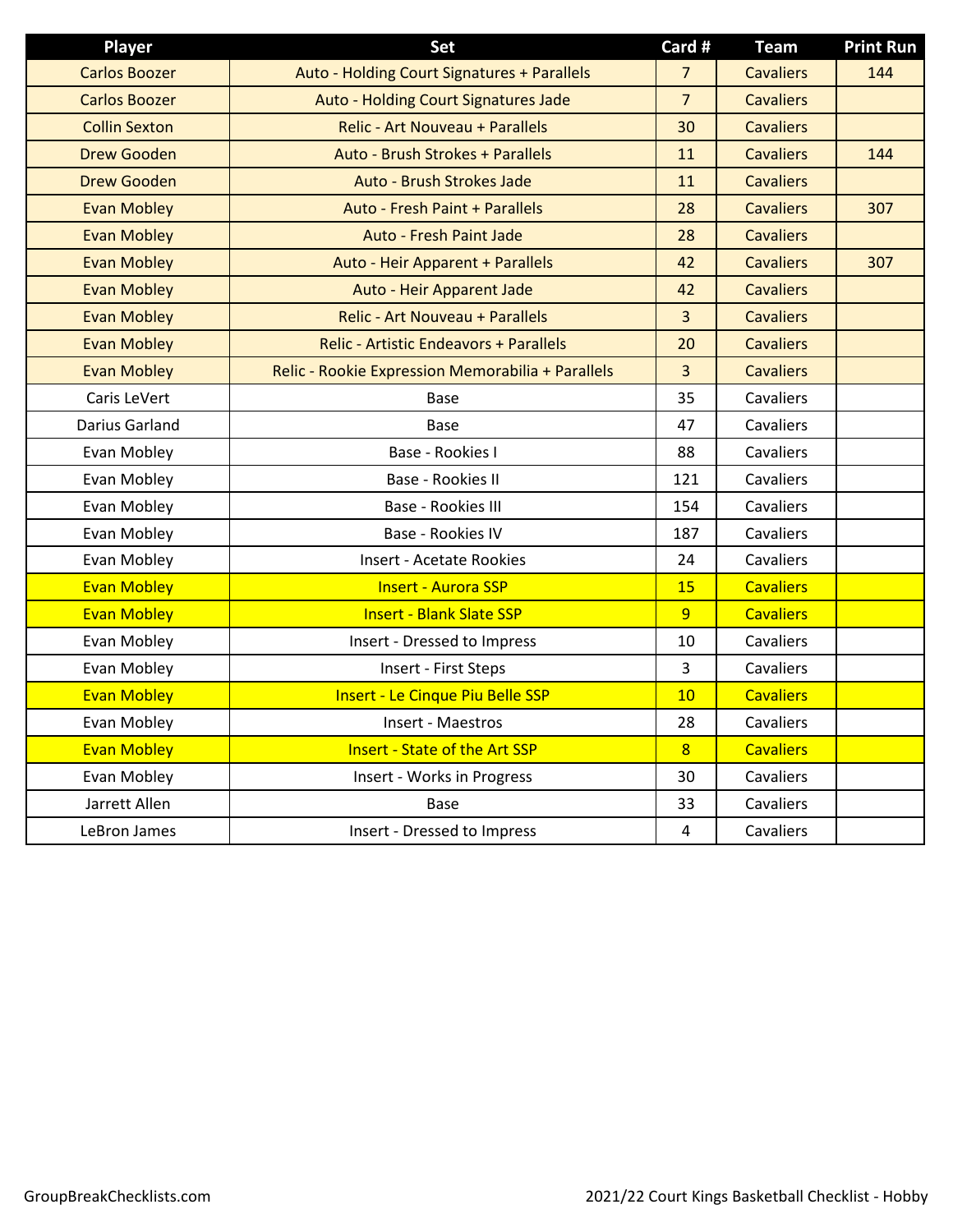| <b>Player</b>           | <b>Set</b>                                    | Card #         | <b>Team</b>    | <b>Print Run</b> |
|-------------------------|-----------------------------------------------|----------------|----------------|------------------|
| <b>Al Horford</b>       | Auto - Impressionist Ink + Parallels          | $\overline{2}$ | <b>Celtics</b> | 118              |
| <b>Al Horford</b>       | Auto - Impressionist Ink Jade                 | $\overline{2}$ | <b>Celtics</b> |                  |
| <b>Jaylen Brown</b>     | Relic - Art Nouveau + Parallels               | 20             | <b>Celtics</b> |                  |
| <b>Jayson Tatum</b>     | <b>Relic - Artistic Endeavors + Parallels</b> | $\overline{7}$ | <b>Celtics</b> |                  |
| <b>Kendrick Perkins</b> | Auto - Holding Court Signatures + Parallels   | $\overline{3}$ | <b>Celtics</b> | 144              |
| <b>Kendrick Perkins</b> | Auto - Holding Court Signatures Jade          | 3              | <b>Celtics</b> |                  |
| <b>Larry Bird</b>       | Auto - Award Winning + Parallels              | 34             | <b>Celtics</b> |                  |
| <b>Larry Bird</b>       | Auto - Holding Court Signatures + Parallels   | 33             | <b>Celtics</b> | 193              |
| <b>Larry Bird</b>       | Auto - Holding Court Signatures Jade          | 33             | <b>Celtics</b> |                  |
| <b>Nate Archibald</b>   | Auto - Brush Strokes + Parallels              | 28             | <b>Celtics</b> | 193              |
| <b>Nate Archibald</b>   | Auto - Brush Strokes Jade                     | 28             | <b>Celtics</b> |                  |
| <b>Sam Jones</b>        | Auto - Impressionist Ink + Parallels          | $\overline{7}$ | <b>Celtics</b> | 193              |
| Sam Jones               | Auto - Impressionist Ink Jade                 | $\overline{7}$ | <b>Celtics</b> |                  |
| <b>Tony Allen</b>       | Auto - Brush Strokes + Parallels              | 14             | <b>Celtics</b> | 144              |
| <b>Tony Allen</b>       | Auto - Brush Strokes Jade                     | 14             | <b>Celtics</b> |                  |
| <b>Wally Szczerbiak</b> | Auto - Brush Strokes + Parallels              | 24             | <b>Celtics</b> | 144              |
| <b>Wally Szczerbiak</b> | Auto - Brush Strokes Jade                     | 24             | <b>Celtics</b> |                  |
| Jaylen Brown            | <b>Base</b>                                   | 8              | Celtics        |                  |
| Jaylen Brown            | Insert - Contemporaries                       | 20             | Celtics        |                  |
| Jaylen Brown            | Insert - Modern Strokes                       | 24             | Celtics        |                  |
| Jayson Tatum            | <b>Base</b>                                   | 15             | Celtics        |                  |
| Jayson Tatum            | Insert - Artistry in Motion                   | 10             | Celtics        |                  |
| <b>Jayson Tatum</b>     | <b>Insert - Blank Slate SSP</b>               | 12             | <b>Celtics</b> |                  |
| Jayson Tatum            | Insert - Contemporaries                       | 24             | Celtics        |                  |
| Jayson Tatum            | Insert - Graffiti Greats                      | 16             | Celtics        |                  |
| Jayson Tatum            | Insert - Maestros                             | 17             | Celtics        |                  |
| Jayson Tatum            | Insert - Modern Strokes                       | 11             | Celtics        |                  |
| Larry Bird              | Insert - Artistry in Motion                   | 30             | Celtics        |                  |
| <b>Paul Pierce</b>      | Insert - Graffiti Greats                      | 29             | Celtics        |                  |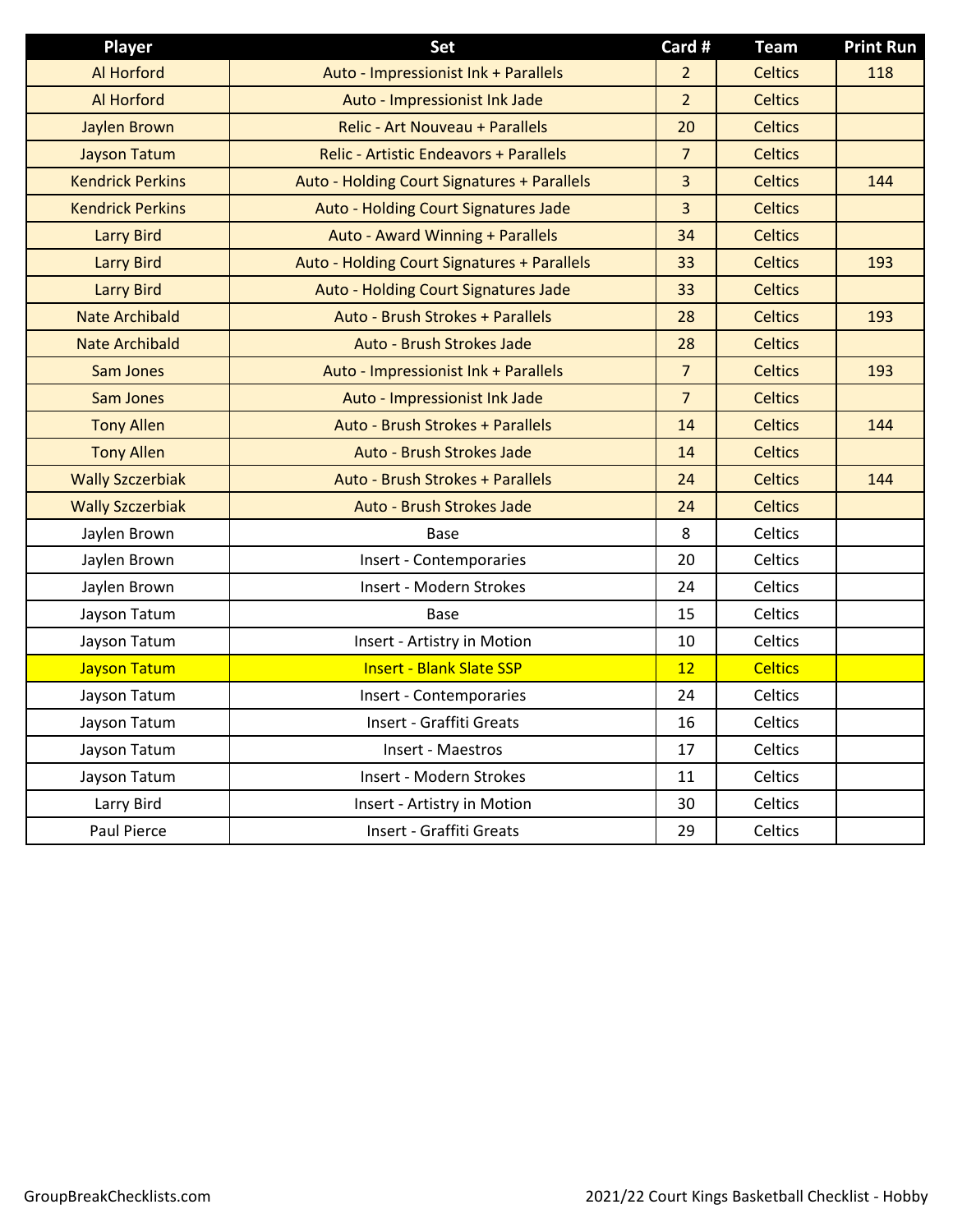| Player                    | Set                                               | Card #         | <b>Team</b>     | <b>Print Run</b> |
|---------------------------|---------------------------------------------------|----------------|-----------------|------------------|
| Brandon Boston Jr.        | Auto - Heir Apparent + Parallels                  | 10             | <b>Clippers</b> | 381              |
| <b>Brandon Boston Jr.</b> | Auto - Heir Apparent Jade                         | 10             | <b>Clippers</b> |                  |
| Brandon Boston Jr.        | Relic - Rookie Expression Memorabilia + Parallels | 37             | <b>Clippers</b> |                  |
| <b>Jamal Crawford</b>     | Auto - Impressionist Ink + Parallels              | 28             | <b>Clippers</b> | 193              |
| <b>Jamal Crawford</b>     | Auto - Impressionist Ink Jade                     | 28             | <b>Clippers</b> |                  |
| <b>Jason Preston</b>      | Auto - Fresh Paint + Parallels                    | 23             | <b>Clippers</b> | 331              |
| <b>Jason Preston</b>      | <b>Auto - Fresh Paint Jade</b>                    | 23             | <b>Clippers</b> |                  |
| <b>Jason Preston</b>      | Auto - Heir Apparent + Parallels                  | 9              | <b>Clippers</b> | 331              |
| <b>Jason Preston</b>      | Auto - Heir Apparent Jade                         | 9              | <b>Clippers</b> |                  |
| <b>Matt Barnes</b>        | Auto - Holding Court Signatures + Parallels       | 34             | <b>Clippers</b> | 144              |
| <b>Matt Barnes</b>        | Auto - Holding Court Signatures Jade              | 34             | <b>Clippers</b> |                  |
| <b>Paul George</b>        | <b>Relic - Artistic Endeavors + Parallels</b>     | $\overline{3}$ | <b>Clippers</b> |                  |
| <b>Ron Harper</b>         | Auto - Holding Court Signatures + Parallels       | 18             | <b>Clippers</b> | 144              |
| <b>Ron Harper</b>         | Auto - Holding Court Signatures Jade              | 18             | <b>Clippers</b> |                  |
| Brandon Boston Jr.        | Base - Rookies I                                  | 95             | Clippers        |                  |
| Brandon Boston Jr.        | Base - Rookies II                                 | 128            | Clippers        |                  |
| Brandon Boston Jr.        | Base - Rookies III                                | 161            | Clippers        |                  |
| Brandon Boston Jr.        | Base - Rookies IV                                 | 194            | Clippers        |                  |
| Kawhi Leonard             | Base                                              | 53             | Clippers        |                  |
| Kawhi Leonard             | Insert - Contemporaries                           | 22             | Clippers        |                  |
| Kawhi Leonard             | Insert - Modern Strokes                           | 29             | Clippers        |                  |
| Paul George               | Base                                              | 5              | Clippers        |                  |
| Paul George               | Insert - Artistry in Motion                       | 17             | Clippers        |                  |
| Paul George               | Insert - Graffiti Greats                          | 18             | Clippers        |                  |
| Paul George               | Insert - Maestros                                 | 25             | Clippers        |                  |
| Paul George               | Insert - Modern Strokes                           | 8              | Clippers        |                  |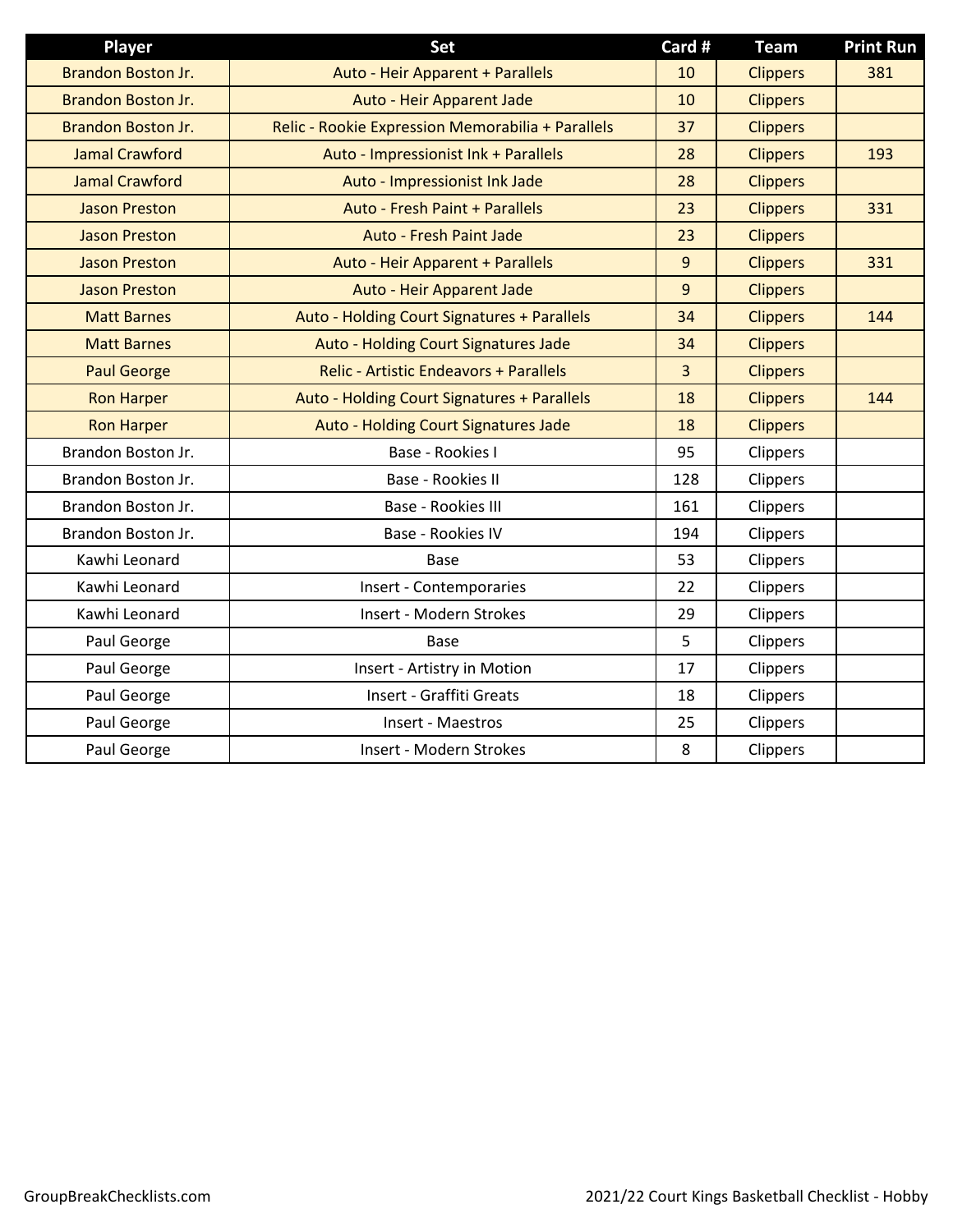| Player                 | Set                                               | Card #          | <b>Team</b>      | <b>Print Run</b> |
|------------------------|---------------------------------------------------|-----------------|------------------|------------------|
| Ja Morant              | Auto - Legacy Portrait Signatures + Parallels     | 9               | <b>Grizzlies</b> | 184              |
| Jaren Jackson Jr.      | <b>Relic - Art Nouveau + Parallels</b>            | 28              | <b>Grizzlies</b> |                  |
| <b>Jason Williams</b>  | Auto - Brush Strokes + Parallels                  | 15              | <b>Grizzlies</b> | 193              |
| <b>Jason Williams</b>  | Auto - Brush Strokes Jade                         | 15              | <b>Grizzlies</b> |                  |
| Santi Aldama           | <b>Auto - Fresh Paint + Parallels</b>             | 39              | <b>Grizzlies</b> | 331              |
| Santi Aldama           | Auto - Fresh Paint Jade                           | 39              | <b>Grizzlies</b> |                  |
| Santi Aldama           | Relic - Rookie Expression Memorabilia + Parallels | 30              | <b>Grizzlies</b> |                  |
| <b>Tony Allen</b>      | Auto - Holding Court Signatures + Parallels       | $\overline{2}$  | <b>Grizzlies</b> | 144              |
| <b>Tony Allen</b>      | Auto - Holding Court Signatures Jade              | 2 <sup>1</sup>  | <b>Grizzlies</b> |                  |
| <b>Ziaire Williams</b> | Auto - Fresh Paint + Parallels                    | 41              | <b>Grizzlies</b> | 381              |
| <b>Ziaire Williams</b> | <b>Auto - Fresh Paint Jade</b>                    | 41              | <b>Grizzlies</b> |                  |
| <b>Ziaire Williams</b> | Auto - Heir Apparent + Parallels                  | 45              | <b>Grizzlies</b> | 381              |
| <b>Ziaire Williams</b> | Auto - Heir Apparent Jade                         | 45              | <b>Grizzlies</b> |                  |
| <b>Ziaire Williams</b> | Relic - Art Nouveau + Parallels                   | 10              | <b>Grizzlies</b> |                  |
| <b>Ziaire Williams</b> | Relic - Rookie Expression Memorabilia + Parallels | 10              | <b>Grizzlies</b> |                  |
| <b>Desmond Bane</b>    | <b>Base</b>                                       | 63              | <b>Grizzlies</b> |                  |
| Ja Morant              | <b>Base</b>                                       | 12              | Grizzlies        |                  |
| Ja Morant              | Insert - Artistry in Motion                       | $\overline{7}$  | Grizzlies        |                  |
| Ja Morant              | <b>Insert - Aurora SSP</b>                        | $\overline{7}$  | <b>Grizzlies</b> |                  |
| Ja Morant              | <b>Insert - Blank Slate SSP</b>                   | $6\overline{6}$ | <b>Grizzlies</b> |                  |
| Ja Morant              | Insert - Graffiti Greats                          | $\overline{2}$  | <b>Grizzlies</b> |                  |
| Ja Morant              | <b>Insert - Le Cinque Piu Belle SSP</b>           | $\overline{8}$  | <b>Grizzlies</b> |                  |
| Ja Morant              | Insert - Maestros                                 | 11              | Grizzlies        |                  |
| Ja Morant              | Insert - Modern Strokes                           | 26              | Grizzlies        |                  |
| Jaren Jackson Jr.      | <b>Base</b>                                       | 64              | Grizzlies        |                  |
| Santi Aldama           | Base - Rookies I                                  | 98              | Grizzlies        |                  |
| Santi Aldama           | Base - Rookies II                                 | 131             | Grizzlies        |                  |
| Santi Aldama           | Base - Rookies III                                | 164             | Grizzlies        |                  |
| Santi Aldama           | Base - Rookies IV                                 | 197             | <b>Grizzlies</b> |                  |
| Ziaire Williams        | Base - Rookies I                                  | 74              | Grizzlies        |                  |
| Ziaire Williams        | Base - Rookies II                                 | 107             | Grizzlies        |                  |
| Ziaire Williams        | Base - Rookies III                                | 140             | Grizzlies        |                  |
| Ziaire Williams        | Base - Rookies IV                                 | 173             | Grizzlies        |                  |
| Ziaire Williams        | <b>Insert - Acetate Rookies</b>                   | 12              | Grizzlies        |                  |
| Ziaire Williams        | Insert - Works in Progress                        | 10              | Grizzlies        |                  |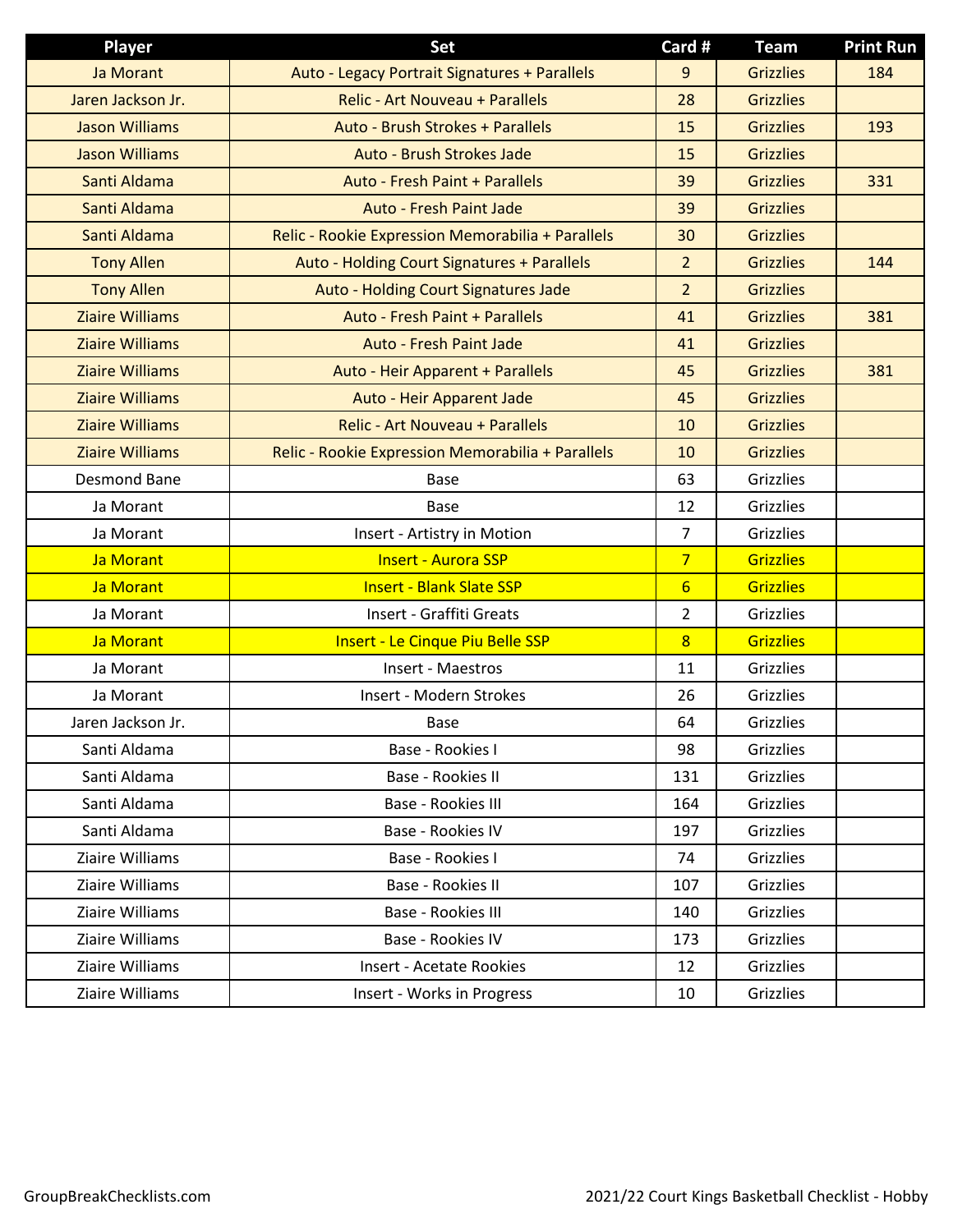| Player                   | <b>Set</b>                                        | Card #          | <b>Team</b>  | <b>Print Run</b> |
|--------------------------|---------------------------------------------------|-----------------|--------------|------------------|
| <b>Clint Capela</b>      | Auto - Brush Strokes + Parallels                  | 29              | <b>Hawks</b> | 193              |
| <b>Clint Capela</b>      | Auto - Brush Strokes Jade                         | 29              | <b>Hawks</b> |                  |
| <b>Dominique Wilkins</b> | Auto - Holding Court Signatures + Parallels       | 9               | <b>Hawks</b> | 193              |
| <b>Dominique Wilkins</b> | Auto - Holding Court Signatures Jade              | 9               | <b>Hawks</b> |                  |
| Jalen Johnson            | Auto - Fresh Paint + Parallels                    | 32              | <b>Hawks</b> | 381              |
| Jalen Johnson            | <b>Auto - Fresh Paint Jade</b>                    | 32              | <b>Hawks</b> |                  |
| Jalen Johnson            | Auto - Heir Apparent + Parallels                  | $\overline{7}$  | <b>Hawks</b> | 381              |
| Jalen Johnson            | Auto - Heir Apparent Jade                         | $\overline{7}$  | <b>Hawks</b> |                  |
| Jalen Johnson            | Relic - Rookie Expression Memorabilia + Parallels | 20              | <b>Hawks</b> |                  |
| <b>John Collins</b>      | <b>Relic - Art Nouveau + Parallels</b>            | 40              | <b>Hawks</b> |                  |
| <b>Trae Young</b>        | Auto - Legacy Portrait Signatures + Parallels     | $\overline{3}$  | <b>Hawks</b> | 192              |
| <b>Trae Young</b>        | Auto - Legacy Portrait Signatures Jade            | 3               | <b>Hawks</b> |                  |
| Dominique Wilkins        | Insert - Graffiti Greats                          | 30              | <b>Hawks</b> |                  |
| Jalen Johnson            | Base - Rookies I                                  | 85              | <b>Hawks</b> |                  |
| Jalen Johnson            | Base - Rookies II                                 | 118             | <b>Hawks</b> |                  |
| Jalen Johnson            | Base - Rookies III                                | 151             | Hawks        |                  |
| Jalen Johnson            | Base - Rookies IV                                 | 184             | Hawks        |                  |
| Jalen Johnson            | <b>Insert - Acetate Rookies</b>                   | 17              | Hawks        |                  |
| Jalen Johnson            | Insert - Works in Progress                        | 23              | Hawks        |                  |
| John Collins             | Base                                              | 27              | Hawks        |                  |
| <b>Trae Young</b>        | <b>Base</b>                                       | $\mathbf{1}$    | Hawks        |                  |
| <b>Trae Young</b>        | Insert - Artistry in Motion                       | 15              | Hawks        |                  |
| <b>Trae Young</b>        | <b>Insert - Aurora SSP</b>                        | $6 \overline{}$ | <b>Hawks</b> |                  |
| <b>Trae Young</b>        | <b>Insert - Blank Slate SSP</b>                   | $\overline{5}$  | <b>Hawks</b> |                  |
| <b>Trae Young</b>        | Insert - Graffiti Greats                          | 10              | Hawks        |                  |
| <b>Trae Young</b>        | <b>Insert - Le Cinque Piu Belle SSP</b>           | $\overline{9}$  | <b>Hawks</b> |                  |
| <b>Trae Young</b>        | Insert - Maestros                                 | 6               | Hawks        |                  |
| <b>Trae Young</b>        | Insert - Modern Strokes                           | $\overline{2}$  | Hawks        |                  |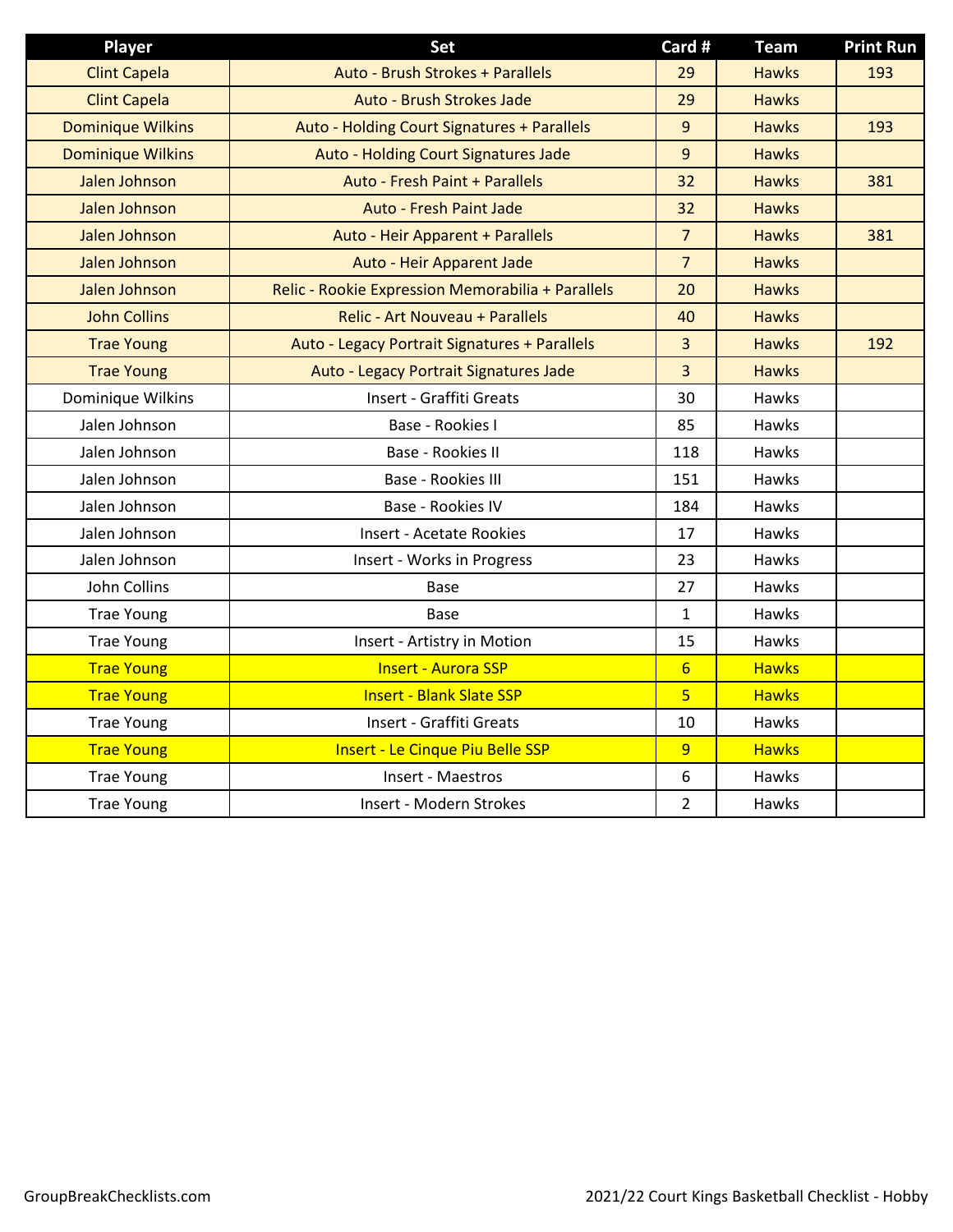| <b>Player</b>       | Set                                           | Card # | <b>Team</b> | <b>Print Run</b> |
|---------------------|-----------------------------------------------|--------|-------------|------------------|
| <b>Glen Rice</b>    | Auto - Impressionist Ink + Parallels          | 18     | Heat        | 144              |
| <b>Glen Rice</b>    | Auto - Impressionist Ink Jade                 | 18     | Heat        |                  |
| <b>Jimmy Butler</b> | <b>Relic - Artistic Endeavors + Parallels</b> | 6      | Heat        |                  |
| <b>Tyler Herro</b>  | Relic - Art Nouveau + Parallels               | 23     | Heat        |                  |
| Bam Adebayo         | Base                                          | 19     | Heat        |                  |
| <b>Dwyane Wade</b>  | <b>Insert - Blank Slate SSP</b>               | 27     | <b>Heat</b> |                  |
| Dwyane Wade         | Insert - Graffiti Greats                      | 21     | Heat        |                  |
| Jimmy Butler        | <b>Base</b>                                   | 54     | Heat        |                  |
| Jimmy Butler        | Insert - Artistry in Motion                   | 19     | Heat        |                  |
| Kyle Lowry          | Base                                          | 50     | Heat        |                  |
| Kyle Lowry          | Insert - Maestros                             | 24     | Heat        |                  |
| <b>Tyler Herro</b>  | Insert - Contemporaries                       | 18     | Heat        |                  |
| <b>Tyler Herro</b>  | Insert - Modern Strokes                       | 23     | Heat        |                  |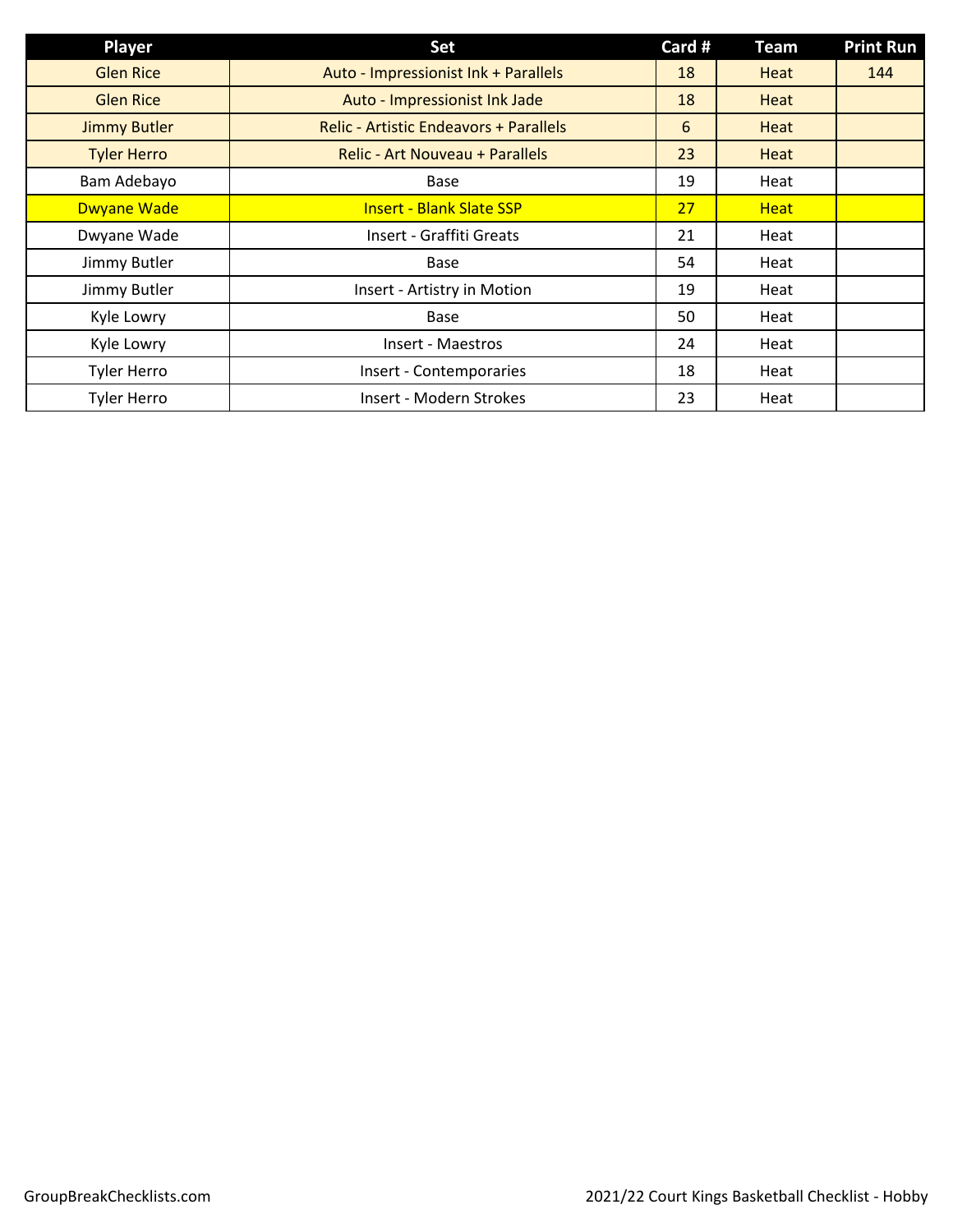| <b>Player</b>           | Set                                               | Card #         | <b>Team</b>    | <b>Print Run</b> |
|-------------------------|---------------------------------------------------|----------------|----------------|------------------|
| <b>Glen Rice</b>        | Auto - Holding Court Signatures + Parallels       | 19             | <b>Hornets</b> | 144              |
| <b>Glen Rice</b>        | Auto - Holding Court Signatures Jade              | 19             | <b>Hornets</b> |                  |
| <b>Gordon Hayward</b>   | <b>Relic - Art Nouveau + Parallels</b>            | 18             | <b>Hornets</b> |                  |
| <b>James Bouknight</b>  | Auto - Fresh Paint + Parallels                    | 3              | <b>Hornets</b> | 381              |
| <b>James Bouknight</b>  | Auto - Heir Apparent + Parallels                  | 27             | <b>Hornets</b> | 373              |
| <b>James Bouknight</b>  | <b>Relic - Art Nouveau + Parallels</b>            | 11             | <b>Hornets</b> |                  |
| <b>James Bouknight</b>  | Relic - Rookie Expression Memorabilia + Parallels | 11             | <b>Hornets</b> |                  |
| JT Thor                 | Auto - Fresh Paint + Parallels                    | 45             | <b>Hornets</b> | 331              |
| JT Thor                 | <b>Auto - Fresh Paint Jade</b>                    | 45             | <b>Hornets</b> |                  |
| <b>Kai Jones</b>        | Auto - Fresh Paint + Parallels                    | $\overline{7}$ | <b>Hornets</b> | 34               |
| <b>Kai Jones</b>        | Auto - Heir Apparent + Parallels                  | 21             | <b>Hornets</b> | 83               |
| <b>Kai Jones</b>        | Relic - Rookie Expression Memorabilia + Parallels | 19             | <b>Hornets</b> |                  |
| LaMelo Ball             | <b>Relic - Artistic Endeavors + Parallels</b>     | $\overline{2}$ | <b>Hornets</b> |                  |
| <b>Miles Bridges</b>    | <b>Relic - Art Nouveau + Parallels</b>            | 22             | <b>Hornets</b> |                  |
| <b>Montrezl Harrell</b> | Auto - Brush Strokes + Parallels                  | 18             | <b>Hornets</b> | 193              |
| <b>Montrezl Harrell</b> | Auto - Brush Strokes Jade                         | 18             | <b>Hornets</b> |                  |
| PJ Washington Jr.       | Auto - Brush Strokes + Parallels                  | 10             | <b>Hornets</b> | 193              |
| PJ Washington Jr.       | Auto - Brush Strokes Jade                         | 10             | <b>Hornets</b> |                  |
| <b>Scottie Lewis</b>    | Relic - Rookie Expression Memorabilia + Parallels | 40             | <b>Hornets</b> |                  |
| James Bouknight         | Base - Rookies I                                  | 72             | Hornets        |                  |
| James Bouknight         | Base - Rookies II                                 | 105            | Hornets        |                  |
| James Bouknight         | Base - Rookies III                                | 138            | Hornets        |                  |
| James Bouknight         | Base - Rookies IV                                 | 171            | Hornets        |                  |
| James Bouknight         | <b>Insert - Acetate Rookies</b>                   | $\mathbf{1}$   | Hornets        |                  |
| James Bouknight         | Insert - Works in Progress                        | 29             | Hornets        |                  |
| Kai Jones               | Base - Rookies I                                  | 86             | Hornets        |                  |
| Kai Jones               | Base - Rookies II                                 | 119            | Hornets        |                  |
| Kai Jones               | Base - Rookies III                                | 152            | Hornets        |                  |
| Kai Jones               | Base - Rookies IV                                 | 185            | Hornets        |                  |
| Kai Jones               | <b>Insert - Acetate Rookies</b>                   | $\overline{7}$ | Hornets        |                  |
| Kai Jones               | Insert - Works in Progress                        | 22             | Hornets        |                  |
| LaMelo Ball             | Base                                              | $\overline{2}$ | Hornets        |                  |
| LaMelo Ball             | Insert - Artistry in Motion                       | 16             | Hornets        |                  |
| LaMelo Ball             | <b>Insert - Blank Slate SSP</b>                   | 10             | <b>Hornets</b> |                  |
| LaMelo Ball             | Insert - Contemporaries                           | 26             | Hornets        |                  |
| LaMelo Ball             | Insert - Dressed to Impress                       | $\overline{2}$ | Hornets        |                  |
| LaMelo Ball             | Insert - Maestros                                 | $\mathbf{1}$   | Hornets        |                  |
| LaMelo Ball             | Insert - Modern Strokes                           | 17             | Hornets        |                  |
| LaMelo Ball             | <b>Insert - State of the Art SSP</b>              | 5 <sup>2</sup> | <b>Hornets</b> |                  |
| Miles Bridges           | Base                                              | 52             | Hornets        |                  |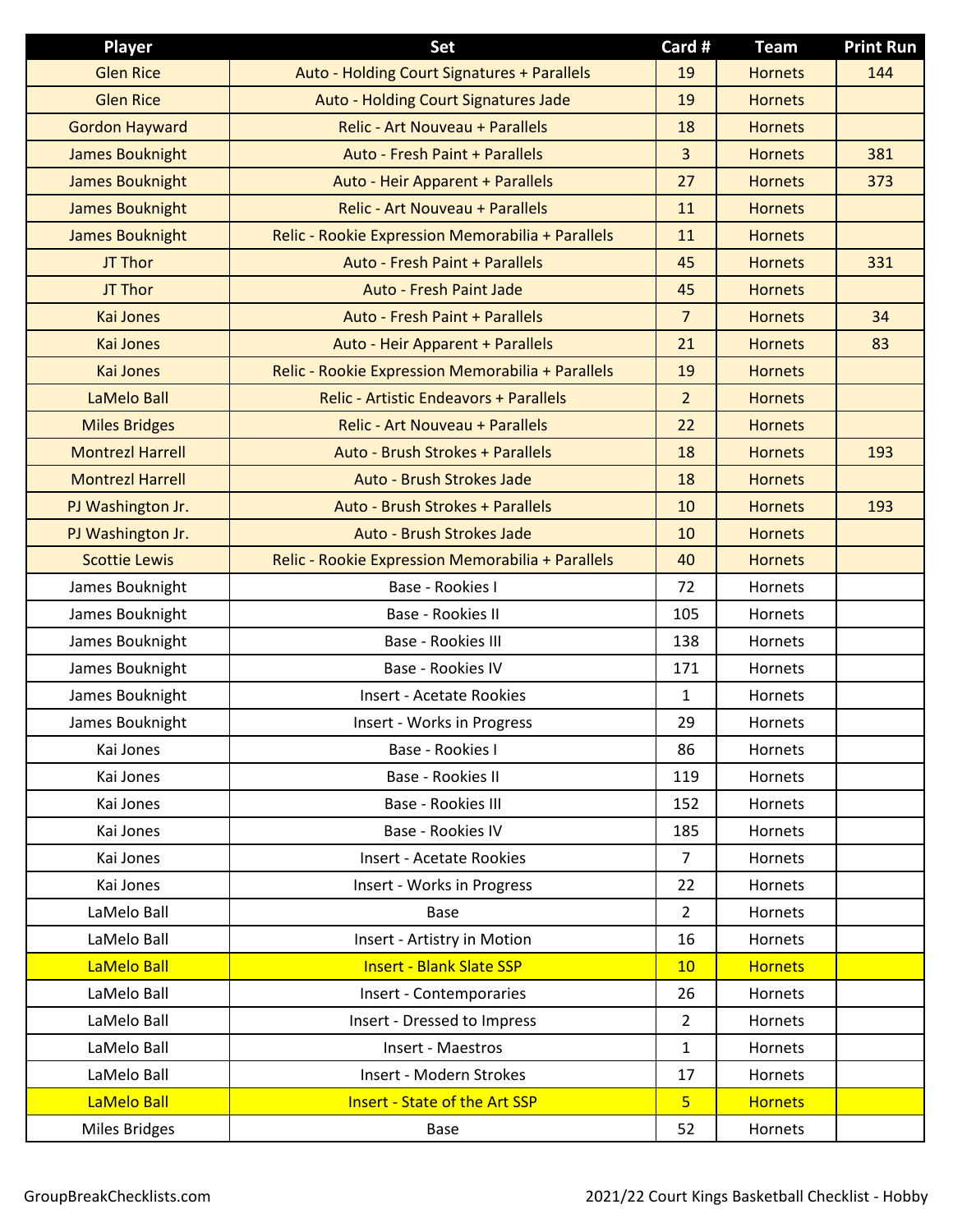| Player                  | Set                                               | Card #         | <b>Team</b> | <b>Print Run</b> |
|-------------------------|---------------------------------------------------|----------------|-------------|------------------|
| <b>Donovan Mitchell</b> | <b>Relic - Artistic Endeavors + Parallels</b>     | 12             | Jazz        |                  |
| <b>Jared Butler</b>     | Auto - Fresh Paint + Parallels                    | 13             | Jazz        | 381              |
| <b>Jared Butler</b>     | <b>Auto - Fresh Paint Jade</b>                    | 13             | Jazz        |                  |
| <b>Jared Butler</b>     | Auto - Heir Apparent + Parallels                  | 37             | Jazz        | 381              |
| <b>Jared Butler</b>     | Auto - Heir Apparent Jade                         | 37             | Jazz        |                  |
| <b>Jared Butler</b>     | Relic - Rookie Expression Memorabilia + Parallels | 34             | Jazz        |                  |
| <b>Jordan Clarkson</b>  | <b>Relic - Art Nouveau + Parallels</b>            | 29             | Jazz        |                  |
| <b>Karl Malone</b>      | Auto - Legacy Portrait Signatures + Parallels     | $\overline{2}$ | Jazz        | 192              |
| <b>Karl Malone</b>      | Auto - Legacy Portrait Signatures Jade            | $\overline{2}$ | Jazz        |                  |
| <b>Mike Conley</b>      | Auto - Impressionist Ink + Parallels              | 13             | Jazz        | 193              |
| <b>Mike Conley</b>      | Auto - Impressionist Ink Jade                     | 13             | Jazz        |                  |
| <b>Mike Conley</b>      | Relic - Art Nouveau + Parallels                   | 19             | Jazz        |                  |
| Donovan Mitchell        | <b>Base</b>                                       | 66             | Jazz        |                  |
| Donovan Mitchell        | Insert - Artistry in Motion                       | 11             | Jazz        |                  |
| <b>Donovan Mitchell</b> | <b>Insert - Aurora SSP</b>                        | $\overline{9}$ | Jazz        |                  |
| <b>Donovan Mitchell</b> | <b>Insert - Blank Slate SSP</b>                   | 16             | <b>Jazz</b> |                  |
| Donovan Mitchell        | Insert - Graffiti Greats                          | 12             | Jazz        |                  |
| Donovan Mitchell        | Insert - Maestros                                 | 13             | Jazz        |                  |
| Donovan Mitchell        | Insert - Modern Strokes                           | 16             | Jazz        |                  |
| Jared Butler            | Base - Rookies I                                  | 99             | Jazz        |                  |
| Jared Butler            | Base - Rookies II                                 | 132            | Jazz        |                  |
| Jared Butler            | Base - Rookies III                                | 165            | Jazz        |                  |
| Jared Butler            | Base - Rookies IV                                 | 198            | Jazz        |                  |
| Jared Butler            | Insert - Works in Progress                        | 28             | Jazz        |                  |
| Mike Conley             | <b>Base</b>                                       | 57             | Jazz        |                  |
| <b>Rudy Gobert</b>      | Base                                              | 43             | Jazz        |                  |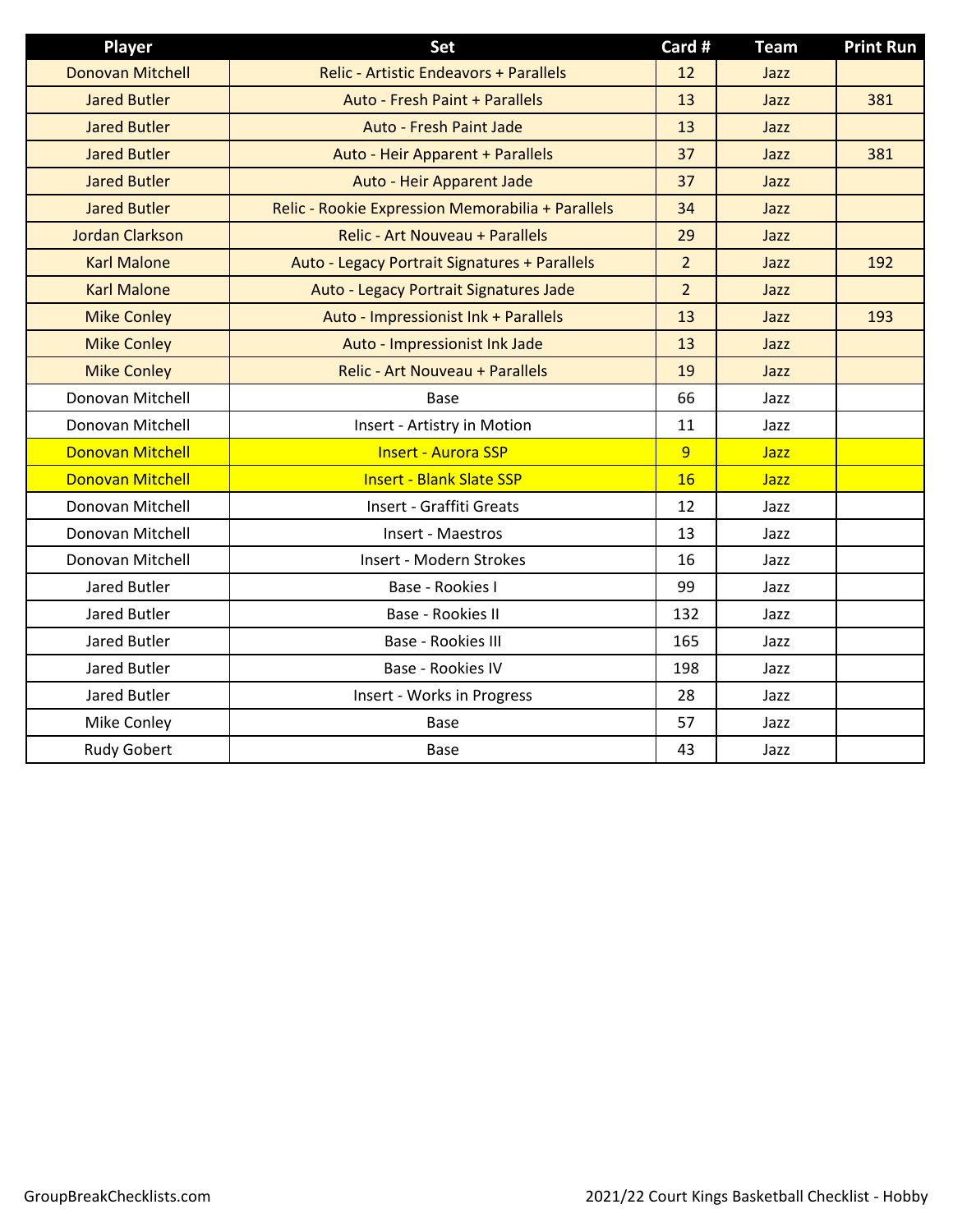| <b>Player</b>           | <b>Set</b>                                        | Card # | <b>Team</b>  | <b>Print Run</b> |
|-------------------------|---------------------------------------------------|--------|--------------|------------------|
| <b>Davion Mitchell</b>  | Auto - Fresh Paint + Parallels                    | 8      | <b>Kings</b> | 381              |
| <b>Davion Mitchell</b>  | <b>Auto - Fresh Paint Jade</b>                    | 8      | <b>Kings</b> |                  |
| <b>Davion Mitchell</b>  | Auto - Heir Apparent + Parallels                  | 22     | <b>Kings</b> | 381              |
| <b>Davion Mitchell</b>  | Auto - Heir Apparent Jade                         | 22     | <b>Kings</b> |                  |
| <b>Davion Mitchell</b>  | Relic - Art Nouveau + Parallels                   | 9      | <b>Kings</b> |                  |
| <b>Davion Mitchell</b>  | Relic - Rookie Expression Memorabilia + Parallels | 9      | <b>Kings</b> |                  |
| <b>De'Aaron Fox</b>     | Relic - Art Nouveau + Parallels                   | 37     | <b>Kings</b> |                  |
| <b>Domantas Sabonis</b> | Auto - Impressionist Ink + Parallels              | 16     | <b>Kings</b> | 34               |
| <b>Domantas Sabonis</b> | Auto - Impressionist Ink Jade                     | 16     | <b>Kings</b> |                  |
| <b>Mike Bibby</b>       | Auto - Holding Court Signatures + Parallels       | 26     | <b>Kings</b> | 144              |
| <b>Mike Bibby</b>       | Auto - Holding Court Signatures Jade              | 26     | <b>Kings</b> |                  |
| <b>Neemias Queta</b>    | <b>Auto - Fresh Paint + Parallels</b>             | 19     | <b>Kings</b> | 331              |
| <b>Neemias Queta</b>    | Auto - Fresh Paint Jade                           | 19     | <b>Kings</b> |                  |
| <b>Neemias Queta</b>    | Auto - Heir Apparent + Parallels                  | 43     | <b>Kings</b> | 331              |
| <b>Neemias Queta</b>    | Auto - Heir Apparent Jade                         | 43     | <b>Kings</b> |                  |
| Davion Mitchell         | Base - Rookies I                                  | 96     | Kings        |                  |
| Davion Mitchell         | Base - Rookies II                                 | 129    | <b>Kings</b> |                  |
| Davion Mitchell         | Base - Rookies III                                | 162    | Kings        |                  |
| Davion Mitchell         | Base - Rookies IV                                 | 195    | Kings        |                  |
| Davion Mitchell         | <b>Insert - Acetate Rookies</b>                   | 20     | Kings        |                  |
| <b>Davion Mitchell</b>  | <b>Insert - Blank Slate SSP</b>                   | 23     | <b>Kings</b> |                  |
| Davion Mitchell         | Insert - Maestros                                 | 20     | Kings        |                  |
| Davion Mitchell         | Insert - Works in Progress                        | 20     | <b>Kings</b> |                  |
| De'Aaron Fox            | Base                                              | 51     | Kings        |                  |
| De'Aaron Fox            | Insert - Contemporaries                           | 19     | Kings        |                  |
| De'Aaron Fox            | Insert - Modern Strokes                           | 21     | Kings        |                  |
| Domantas Sabonis        | <b>Base</b>                                       | 42     | Kings        |                  |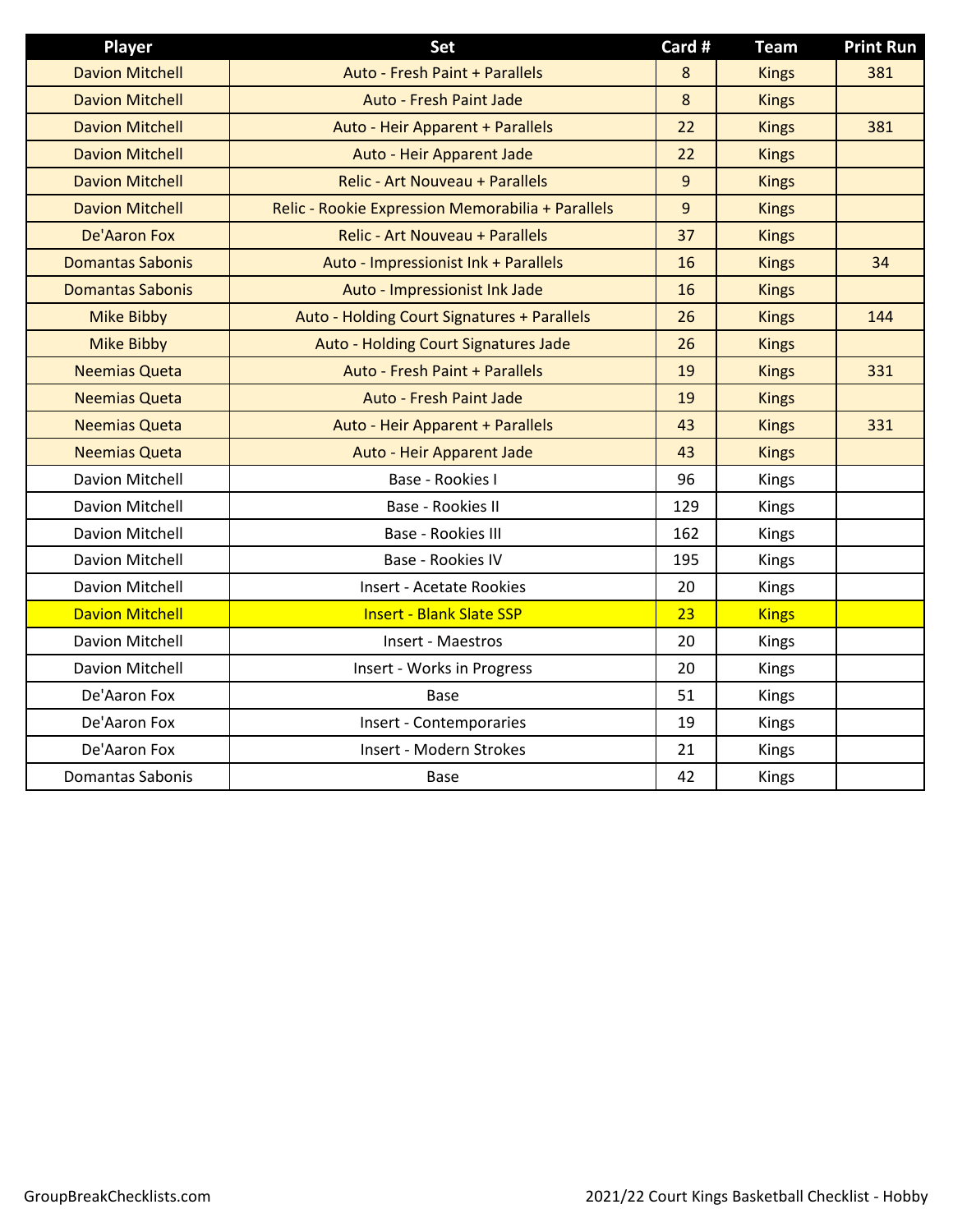| <b>Player</b>         | Set                                               | Card #       | <b>Team</b>   | <b>Print Run</b> |
|-----------------------|---------------------------------------------------|--------------|---------------|------------------|
| <b>Jamal Crawford</b> | Auto - Holding Court Signatures + Parallels       | $\mathbf{1}$ | <b>Knicks</b> | 193              |
| <b>Jamal Crawford</b> | Auto - Holding Court Signatures Jade              | $\mathbf{1}$ | <b>Knicks</b> |                  |
| <b>Jerry Lucas</b>    | Auto - Impressionist Ink + Parallels              | 30           | <b>Knicks</b> | 193              |
| <b>Jerry Lucas</b>    | Auto - Impressionist Ink Jade                     | 30           | <b>Knicks</b> |                  |
| <b>Julius Randle</b>  | Auto - Impressionist Ink + Parallels              | $\mathbf{1}$ | <b>Knicks</b> | 193              |
| <b>Julius Randle</b>  | Auto - Impressionist Ink Jade                     | $\mathbf{1}$ | <b>Knicks</b> |                  |
| <b>Julius Randle</b>  | <b>Relic - Art Nouveau + Parallels</b>            | 33           | <b>Knicks</b> |                  |
| Kenny "Sky" Walker    | Auto - Holding Court Signatures + Parallels       | 13           | <b>Knicks</b> | 144              |
| Kenny "Sky" Walker    | Auto - Holding Court Signatures Jade              | 13           | <b>Knicks</b> |                  |
| <b>Miles McBride</b>  | <b>Auto - Fresh Paint + Parallels</b>             | 37           | <b>Knicks</b> | 381              |
| <b>Miles McBride</b>  | Auto - Fresh Paint Jade                           | 37           | <b>Knicks</b> |                  |
| <b>Miles McBride</b>  | Auto - Heir Apparent + Parallels                  | 23           | <b>Knicks</b> | 381              |
| <b>Miles McBride</b>  | Auto - Heir Apparent Jade                         | 23           | <b>Knicks</b> |                  |
| <b>Miles McBride</b>  | Relic - Rookie Expression Memorabilia + Parallels | 32           | <b>Knicks</b> |                  |
| <b>Quentin Grimes</b> | <b>Auto - Fresh Paint + Parallels</b>             | 29           | <b>Knicks</b> | 331              |
| <b>Quentin Grimes</b> | Auto - Fresh Paint Jade                           | 29           | <b>Knicks</b> |                  |
| <b>Quentin Grimes</b> | Relic - Rookie Expression Memorabilia + Parallels | 25           | <b>Knicks</b> |                  |
| <b>Taj Gibson</b>     | Auto - Holding Court Signatures + Parallels       | 30           | <b>Knicks</b> | 144              |
| Taj Gibson            | Auto - Holding Court Signatures Jade              | 30           | <b>Knicks</b> |                  |
| <b>Derrick Rose</b>   | <b>Base</b>                                       | 60           | Knicks        |                  |
| <b>Julius Randle</b>  | <b>Base</b>                                       | 11           | Knicks        |                  |
| Julius Randle         | Insert - Contemporaries                           | 10           | Knicks        |                  |
| <b>Julius Randle</b>  | Insert - Modern Strokes                           | 20           | Knicks        |                  |
| <b>Quentin Grimes</b> | Base - Rookies I                                  | 94           | <b>Knicks</b> |                  |
| <b>Quentin Grimes</b> | Base - Rookies II                                 | 127          | Knicks        |                  |
| <b>Quentin Grimes</b> | Base - Rookies III                                | 160          | Knicks        |                  |
| <b>Quentin Grimes</b> | Base - Rookies IV                                 | 193          | Knicks        |                  |
| <b>RJ</b> Barrett     | <b>Base</b>                                       | 21           | Knicks        |                  |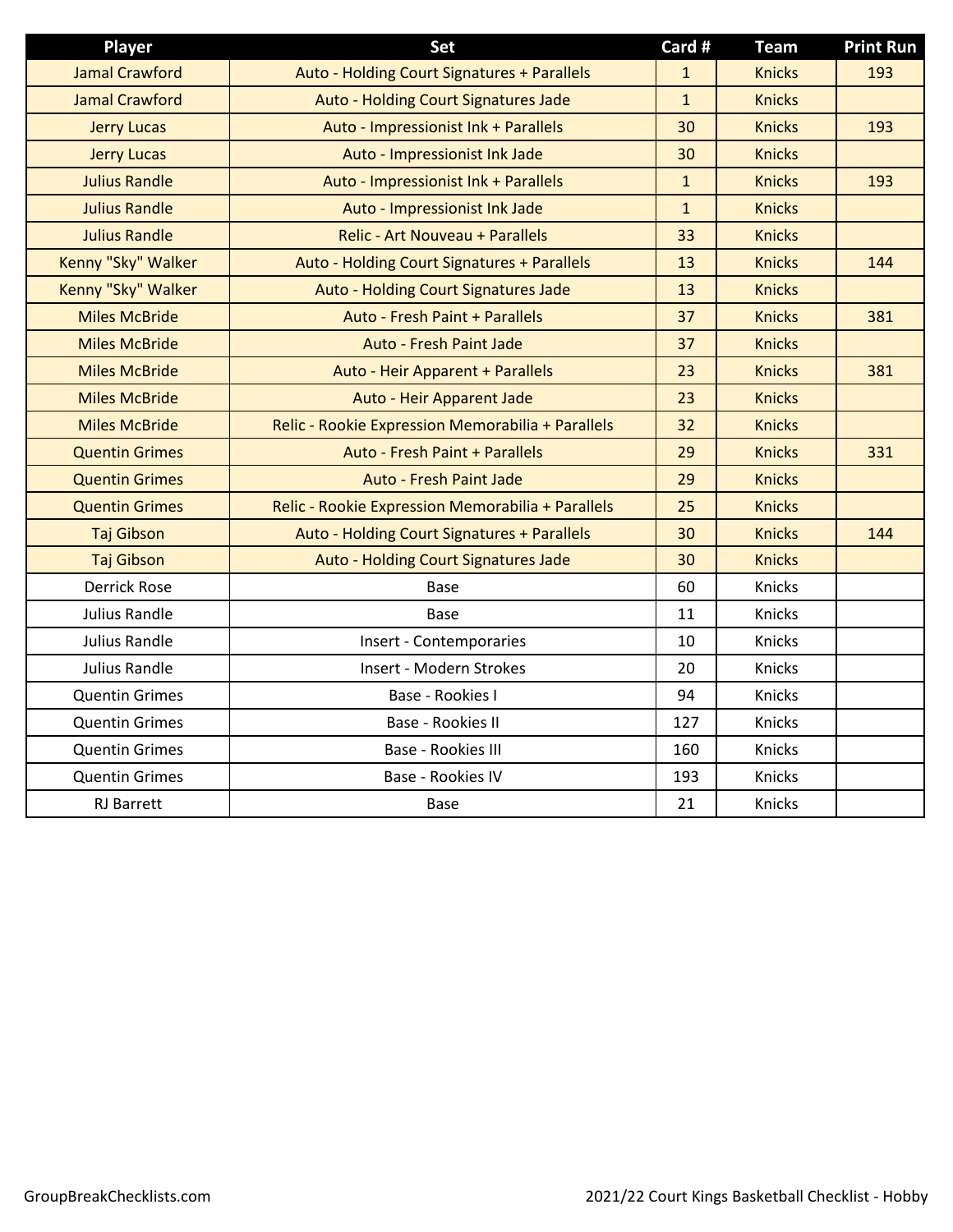| <b>Player</b>            | Set                                           | Card #         | <b>Team</b>   | <b>Print Run</b> |
|--------------------------|-----------------------------------------------|----------------|---------------|------------------|
| <b>Anthony Davis</b>     | Auto - Legacy Portrait Signatures + Parallels | 4              | Lakers        | 192              |
| <b>Anthony Davis</b>     | Auto - Legacy Portrait Signatures Jade        | $\overline{4}$ | <b>Lakers</b> |                  |
| <b>Anthony Davis</b>     | <b>Relic - Artistic Endeavors + Parallels</b> | 13             | Lakers        |                  |
| <b>Austin Reaves</b>     | Auto - Heir Apparent + Parallels              | 4              | Lakers        | 381              |
| <b>Austin Reaves</b>     | Auto - Heir Apparent Jade                     | $\overline{4}$ | Lakers        |                  |
| <b>James Worthy</b>      | Auto - Brush Strokes + Parallels              | 5              | <b>Lakers</b> | 69               |
| <b>James Worthy</b>      | Auto - Brush Strokes Jade                     | 5              | Lakers        |                  |
| <b>Magic Johnson</b>     | Auto - Holding Court Signatures + Parallels   | $\overline{4}$ | Lakers        | 193              |
| <b>Magic Johnson</b>     | Auto - Holding Court Signatures Jade          | 4              | <b>Lakers</b> |                  |
| <b>Pat Riley</b>         | Auto - Impressionist Ink + Parallels          | 5              | Lakers        | 150              |
| <b>Rick Fox</b>          | Auto - Impressionist Ink + Parallels          | 25             | Lakers        | 193              |
| <b>Rick Fox</b>          | Auto - Impressionist Ink Jade                 | 25             | Lakers        |                  |
| <b>Anthony Davis</b>     | Base                                          | 10             | Lakers        |                  |
| <b>Anthony Davis</b>     | Insert - Artistry in Motion                   | 9              | Lakers        |                  |
| <b>Anthony Davis</b>     | Insert - Graffiti Greats                      | 9              | Lakers        |                  |
| <b>Austin Reaves</b>     | <b>Insert - Acetate Rookies</b>               | $\overline{2}$ | Lakers        |                  |
| <b>Austin Reaves</b>     | Insert - Works in Progress                    | 19             | Lakers        |                  |
| Carmelo Anthony          | Base                                          | 44             | Lakers        |                  |
| Carmelo Anthony          | Insert - Contemporaries                       | 4              | Lakers        |                  |
| Carmelo Anthony          | Insert - Modern Strokes                       | 12             | Lakers        |                  |
| LeBron James             | Base                                          | 6              | Lakers        |                  |
| LeBron James             | Insert - Artistry in Motion                   | 5              | Lakers        |                  |
| <b>LeBron James</b>      | <b>Insert - Aurora SSP</b>                    | $\overline{2}$ | <b>Lakers</b> |                  |
| <b>LeBron James</b>      | <b>Insert - Blank Slate SSP</b>               | $\overline{3}$ | <b>Lakers</b> |                  |
| LeBron James             | Insert - Contemporaries                       | 1              | Lakers        |                  |
| LeBron James             | Insert - Graffiti Greats                      | $\mathbf{1}$   | Lakers        |                  |
| <b>LeBron James</b>      | <b>Insert - Le Cinque Piu Belle SSP</b>       | $\overline{3}$ | <b>Lakers</b> |                  |
| LeBron James             | Insert - Maestros                             | 9              | Lakers        |                  |
| LeBron James             | Insert - Modern Strokes                       | 15             | Lakers        |                  |
| <b>LeBron James</b>      | <b>Insert - State of the Art SSP</b>          | 2 <sup>1</sup> | <b>Lakers</b> |                  |
| Magic Johnson            | Insert - Artistry in Motion                   | 21             | Lakers        |                  |
| Magic Johnson            | Insert - Graffiti Greats                      | 24             | Lakers        |                  |
| Russell Westbrook        | Base                                          | 59             | Lakers        |                  |
| <b>Russell Westbrook</b> | <b>Insert - Blank Slate SSP</b>               | 22             | <b>Lakers</b> |                  |
| Russell Westbrook        | Insert - Contemporaries                       | 3              | Lakers        |                  |
| Russell Westbrook        | Insert - Maestros                             | $\overline{7}$ | Lakers        |                  |
| Shaquille O'Neal         | Insert - Artistry in Motion                   | 27             | Lakers        |                  |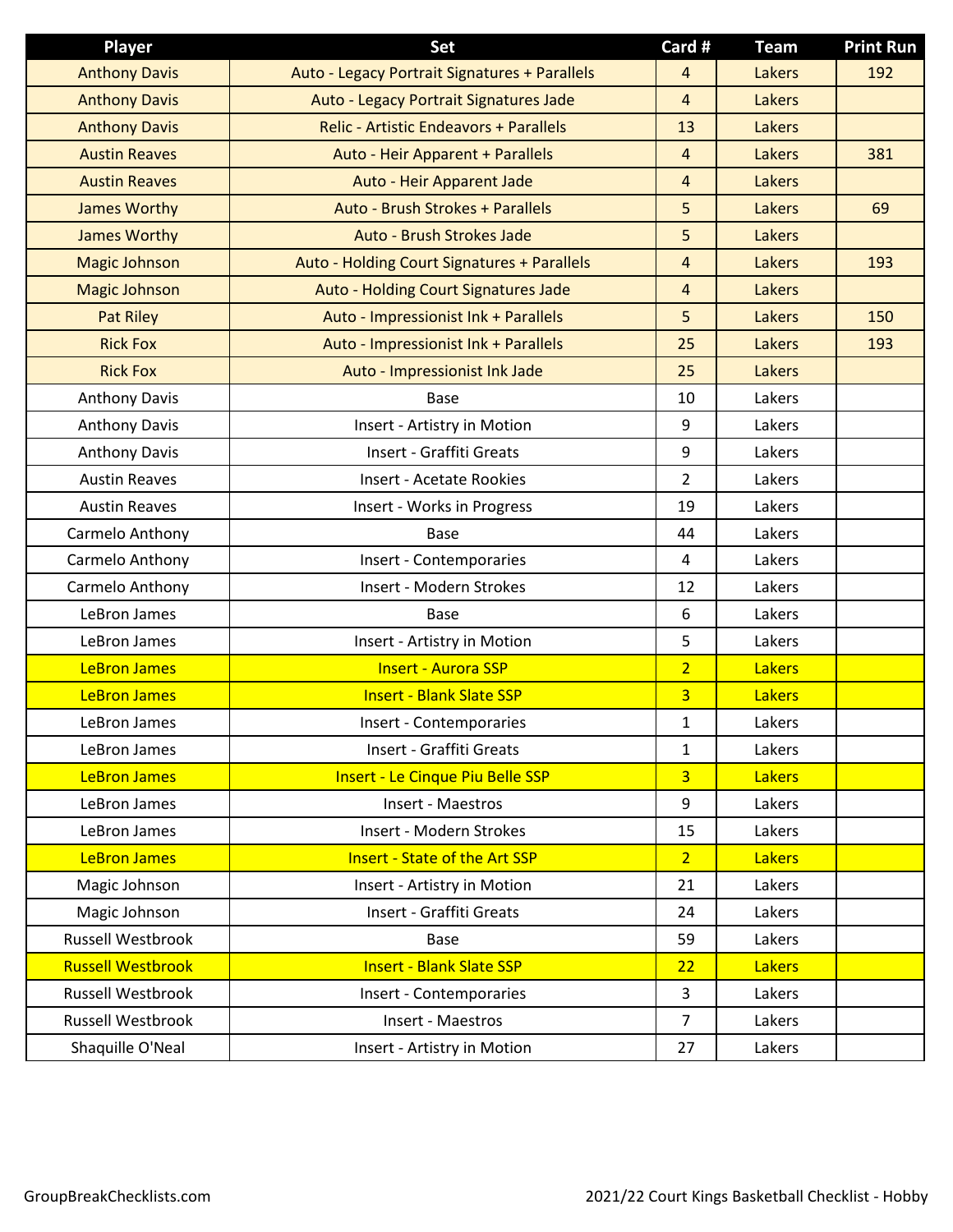| Player                   | Set                                               | Card #          | <b>Team</b>  | <b>Print Run</b> |
|--------------------------|---------------------------------------------------|-----------------|--------------|------------------|
| <b>Anfernee Hardaway</b> | Auto - Holding Court Signatures + Parallels       | 5               | <b>Magic</b> | 193              |
| Anfernee Hardaway        | Auto - Holding Court Signatures Jade              | 5               | <b>Magic</b> |                  |
| <b>Cole Anthony</b>      | Relic - Art Nouveau + Parallels                   | 38              | <b>Magic</b> |                  |
| <b>Franz Wagner</b>      | Auto - Fresh Paint + Parallels                    | 38              | <b>Magic</b> | 381              |
| <b>Franz Wagner</b>      | Auto - Fresh Paint Jade                           | 38              | <b>Magic</b> |                  |
| <b>Franz Wagner</b>      | Auto - Heir Apparent + Parallels                  | 14              | <b>Magic</b> | 381              |
| <b>Franz Wagner</b>      | Auto - Heir Apparent Jade                         | 14              | <b>Magic</b> |                  |
| <b>Franz Wagner</b>      | Relic - Art Nouveau + Parallels                   | 8               | <b>Magic</b> |                  |
| <b>Franz Wagner</b>      | Relic - Rookie Expression Memorabilia + Parallels | 8               | <b>Magic</b> |                  |
| <b>Jalen Suggs</b>       | Auto - Fresh Paint + Parallels                    | 42              | <b>Magic</b> | 307              |
| <b>Jalen Suggs</b>       | Auto - Fresh Paint Jade                           | 42              | <b>Magic</b> |                  |
| <b>Jalen Suggs</b>       | Auto - Heir Apparent + Parallels                  | 17              | <b>Magic</b> | 307              |
| <b>Jalen Suggs</b>       | Auto - Heir Apparent Jade                         | 17              | <b>Magic</b> |                  |
| <b>Jalen Suggs</b>       | Relic - Art Nouveau + Parallels                   | 5               | <b>Magic</b> |                  |
| <b>Jalen Suggs</b>       | <b>Relic - Artistic Endeavors + Parallels</b>     | 18              | <b>Magic</b> |                  |
| <b>Jalen Suggs</b>       | Relic - Rookie Expression Memorabilia + Parallels | 5               | <b>Magic</b> |                  |
| <b>Shaquille O'Neal</b>  | Auto - Legacy Portrait Signatures + Parallels     | 10              | <b>Magic</b> | 184              |
| Cole Anthony             | <b>Base</b>                                       | 14              | Magic        |                  |
| Cole Anthony             | Insert - Contemporaries                           | 9               | Magic        |                  |
| Cole Anthony             | Insert - Modern Strokes                           | 28              | Magic        |                  |
| Franz Wagner             | Base - Rookies I                                  | 92              | Magic        |                  |
| Franz Wagner             | Base - Rookies II                                 | 125             | Magic        |                  |
| Franz Wagner             | Base - Rookies III                                | 158             | Magic        |                  |
| Franz Wagner             | Base - Rookies IV                                 | 191             | Magic        |                  |
| Franz Wagner             | Insert - Acetate Rookies                          | 8               | Magic        |                  |
| <b>Franz Wagner</b>      | <b>Insert - Blank Slate SSP</b>                   | 24              | <b>Magic</b> |                  |
| Franz Wagner             | Insert - Works in Progress                        | 15              | Magic        |                  |
| Jalen Suggs              | Base - Rookies I                                  | 83              | Magic        |                  |
| Jalen Suggs              | Base - Rookies II                                 | 116             | Magic        |                  |
| Jalen Suggs              | Base - Rookies III                                | 149             | Magic        |                  |
| Jalen Suggs              | Base - Rookies IV                                 | 182             | Magic        |                  |
| Jalen Suggs              | <b>Insert - Acetate Rookies</b>                   | 6               | Magic        |                  |
| <b>Jalen Suggs</b>       | <b>Insert - Aurora SSP</b>                        | 13              | <b>Magic</b> |                  |
| <b>Jalen Suggs</b>       | <b>Insert - Blank Slate SSP</b>                   | 8               | <b>Magic</b> |                  |
| Jalen Suggs              | Insert - Dressed to Impress                       | 9               | Magic        |                  |
| Jalen Suggs              | Insert - First Steps                              | 4               | Magic        |                  |
| Jalen Suggs              | Insert - Maestros                                 | 18              | Magic        |                  |
| Jalen Suggs              | Insert - Works in Progress                        | 24              | Magic        |                  |
| <b>Shaquille O'Neal</b>  | <b>Insert - Blank Slate SSP</b>                   | 30 <sub>2</sub> | <b>Magic</b> |                  |
| Shaquille O'Neal         | Insert - Graffiti Greats                          | 22              | Magic        |                  |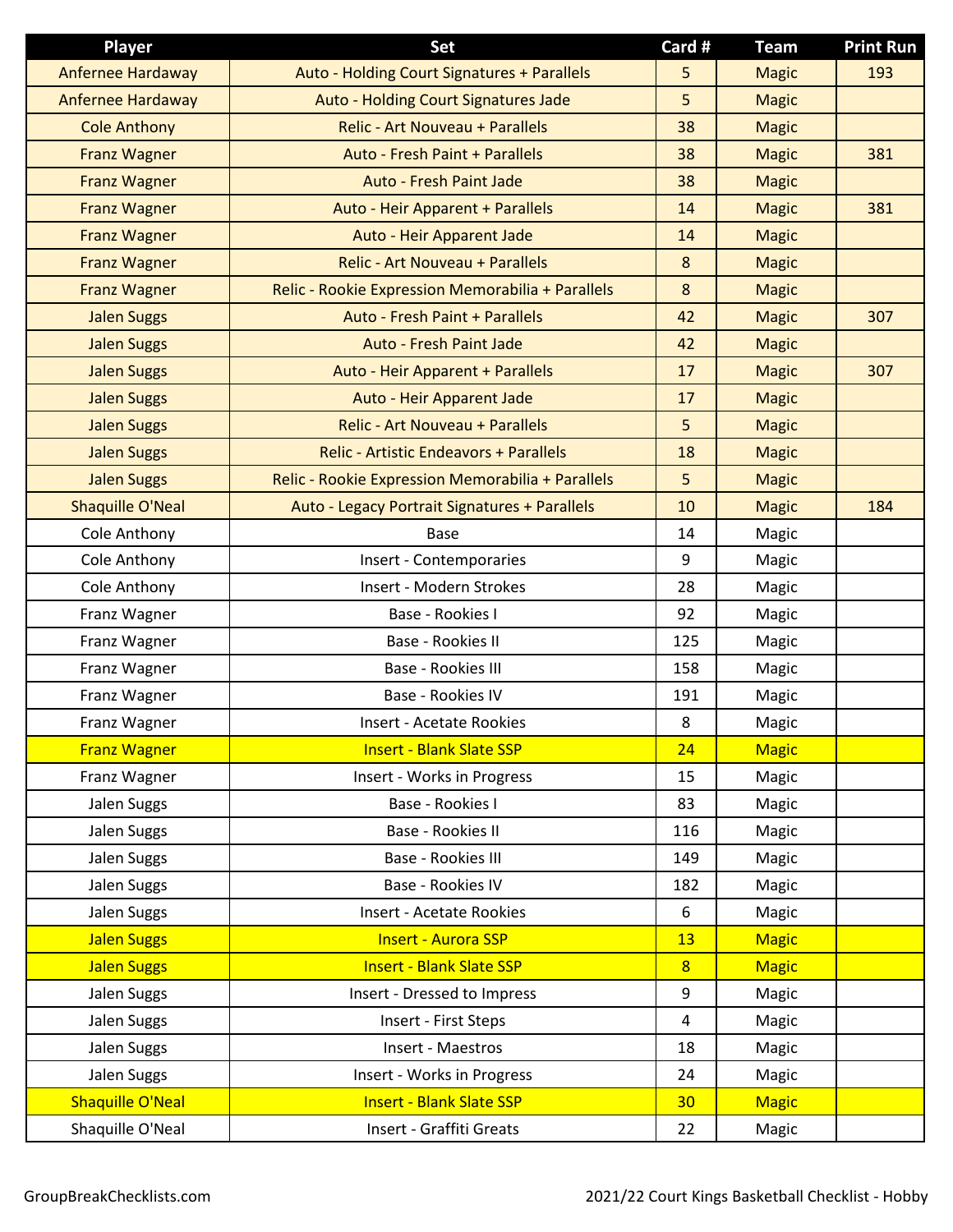| Player                   | Set                                           | Card #         | <b>Team</b>      | <b>Print Run</b> |
|--------------------------|-----------------------------------------------|----------------|------------------|------------------|
| <b>Boban Marjanovic</b>  | Auto - Impressionist Ink + Parallels          | 4              | <b>Mavericks</b> | 144              |
| <b>Boban Marjanovic</b>  | Auto - Impressionist Ink Jade                 | $\overline{4}$ | <b>Mavericks</b> |                  |
| <b>Dirk Nowitzki</b>     | Auto - Legacy Portrait Signatures + Parallels | 5              | <b>Mavericks</b> | 192              |
| <b>Dirk Nowitzki</b>     | Auto - Legacy Portrait Signatures Jade        | 5              | <b>Mavericks</b> |                  |
| <b>Luka Doncic</b>       | Auto - Legacy Portrait Signatures + Parallels | 8              | <b>Mavericks</b> | 192              |
| <b>Luka Doncic</b>       | Auto - Legacy Portrait Signatures Jade        | 8              | <b>Mavericks</b> |                  |
| <b>Mark Aguirre</b>      | Auto - Brush Strokes + Parallels              | 26             | <b>Mavericks</b> | 144              |
| <b>Mark Aguirre</b>      | Auto - Brush Strokes Jade                     | 26             | <b>Mavericks</b> |                  |
| <b>Spencer Dinwiddie</b> | Auto - Holding Court Signatures + Parallels   | 10             | <b>Mavericks</b> | 144              |
| <b>Spencer Dinwiddie</b> | Auto - Holding Court Signatures Jade          | 10             | <b>Mavericks</b> |                  |
| Tim Hardaway Jr.         | Auto - Brush Strokes + Parallels              | $\overline{4}$ | <b>Mavericks</b> | 144              |
| Tim Hardaway Jr.         | Auto - Brush Strokes Jade                     | $\overline{4}$ | <b>Mavericks</b> |                  |
| Wang Zhi-zhi             | Auto - Holding Court Signatures + Parallels   | 32             | <b>Mavericks</b> | 193              |
| Wang Zhi-zhi             | Auto - Holding Court Signatures Jade          | 32             | <b>Mavericks</b> |                  |
| <b>Dirk Nowitzki</b>     | <b>Insert - Blank Slate SSP</b>               | 29             | <b>Mavericks</b> |                  |
| Dirk Nowitzki            | Insert - Graffiti Greats                      | 27             | Mavericks        |                  |
| Luka Doncic              | Base                                          | 9              | Mavericks        |                  |
| Luka Doncic              | Insert - Artistry in Motion                   | 3              | <b>Mavericks</b> |                  |
| Luka Doncic              | <b>Insert - Aurora SSP</b>                    | $\overline{1}$ | <b>Mavericks</b> |                  |
| <b>Luka Doncic</b>       | <b>Insert - Blank Slate SSP</b>               | $\overline{1}$ | <b>Mavericks</b> |                  |
| Luka Doncic              | Insert - Contemporaries                       | $\overline{2}$ | <b>Mavericks</b> |                  |
| Luka Doncic              | Insert - Dressed to Impress                   | $\mathbf{1}$   | Mavericks        |                  |
| Luka Doncic              | Insert - Graffiti Greats                      | $\overline{7}$ | Mavericks        |                  |
| Luka Doncic              | <b>Insert - Le Cinque Piu Belle SSP</b>       | $\overline{4}$ | <b>Mavericks</b> |                  |
| Luka Doncic              | Insert - Maestros                             | 4              | Mavericks        |                  |
| Luka Doncic              | Insert - Modern Strokes                       | 6              | Mavericks        |                  |
| <b>Luka Doncic</b>       | <b>Insert - State of the Art SSP</b>          | $\mathbf{1}$   | <b>Mavericks</b> |                  |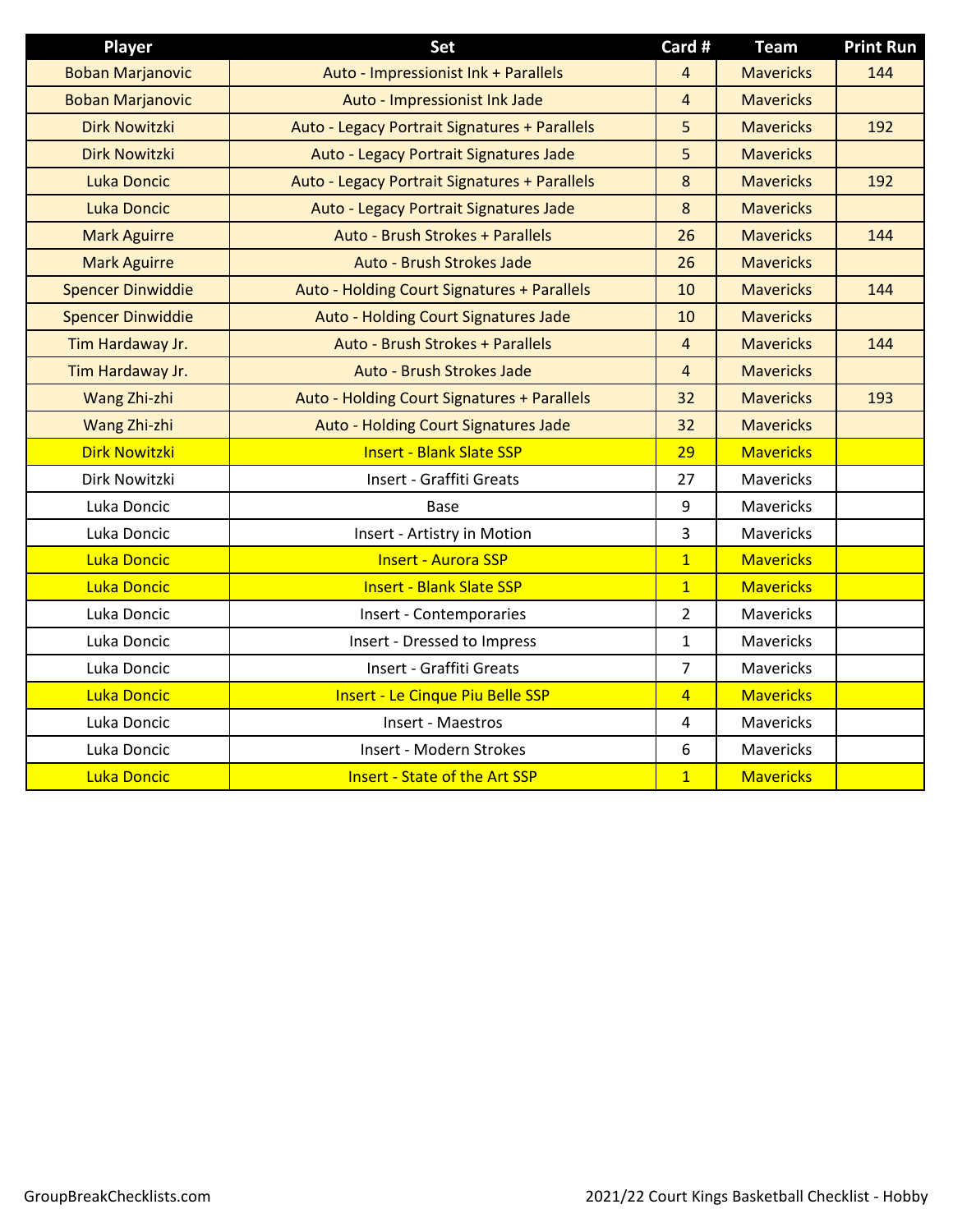| <b>Player</b>          | <b>Set</b>                                        | Card #          | <b>Team</b> | <b>Print Run</b> |
|------------------------|---------------------------------------------------|-----------------|-------------|------------------|
| <b>Cameron Thomas</b>  | Auto - Fresh Paint + Parallels                    | 6               | <b>Nets</b> | 381              |
| <b>Cameron Thomas</b>  | <b>Auto - Fresh Paint Jade</b>                    | 6               | <b>Nets</b> |                  |
| <b>Cameron Thomas</b>  | Auto - Heir Apparent + Parallels                  | 30              | <b>Nets</b> | 381              |
| <b>Cameron Thomas</b>  | Auto - Heir Apparent Jade                         | 30              | <b>Nets</b> |                  |
| <b>Cameron Thomas</b>  | Relic - Rookie Expression Memorabilia + Parallels | 27              | <b>Nets</b> |                  |
| Day'Ron Sharpe         | Auto - Fresh Paint + Parallels                    | 18              | <b>Nets</b> | 381              |
| Day'Ron Sharpe         | Auto - Fresh Paint Jade                           | 18              | <b>Nets</b> |                  |
| Day'Ron Sharpe         | Auto - Heir Apparent + Parallels                  | 32              | <b>Nets</b> | 381              |
| Day'Ron Sharpe         | Auto - Heir Apparent Jade                         | 32              | <b>Nets</b> |                  |
| Day'Ron Sharpe         | Relic - Rookie Expression Memorabilia + Parallels | 29              | <b>Nets</b> |                  |
| <b>Joe Harris</b>      | Auto - Brush Strokes + Parallels                  | 25              | <b>Nets</b> | 193              |
| <b>Joe Harris</b>      | Auto - Brush Strokes Jade                         | 25              | <b>Nets</b> |                  |
| <b>Kessler Edwards</b> | <b>Auto - Fresh Paint + Parallels</b>             | 27              | <b>Nets</b> | 331              |
| <b>Kessler Edwards</b> | Auto - Fresh Paint Jade                           | 27              | <b>Nets</b> |                  |
| <b>Kessler Edwards</b> | Auto - Heir Apparent + Parallels                  | 41              | <b>Nets</b> | 331              |
| <b>Kessler Edwards</b> | Auto - Heir Apparent Jade                         | 41              | <b>Nets</b> |                  |
| <b>Kyrie Irving</b>    | Auto - Brush Strokes + Parallels                  | 13              | <b>Nets</b> | 193              |
| <b>Kyrie Irving</b>    | Auto - Brush Strokes Jade                         | 13              | <b>Nets</b> |                  |
| <b>Seth Curry</b>      | <b>Relic - Art Nouveau + Parallels</b>            | 36              | <b>Nets</b> |                  |
| <b>Vince Carter</b>    | Auto - Holding Court Signatures + Parallels       | 12              | <b>Nets</b> | 144              |
| <b>Vince Carter</b>    | Auto - Holding Court Signatures Jade              | 12              | <b>Nets</b> |                  |
| <b>Cameron Thomas</b>  | Base - Rookies I                                  | 87              | <b>Nets</b> |                  |
| <b>Cameron Thomas</b>  | Base - Rookies II                                 | 120             | <b>Nets</b> |                  |
| <b>Cameron Thomas</b>  | Base - Rookies III                                | 153             | <b>Nets</b> |                  |
| <b>Cameron Thomas</b>  | Base - Rookies IV                                 | 186             | <b>Nets</b> |                  |
| Cameron Thomas         | <b>Insert - Acetate Rookies</b>                   | 19              | <b>Nets</b> |                  |
| Cameron Thomas         | Insert - Works in Progress                        | 21              | <b>Nets</b> |                  |
| Day'Ron Sharpe         | Insert - Works in Progress                        | 26              | <b>Nets</b> |                  |
| Jason Kidd             | Insert - Artistry in Motion                       | 26              | <b>Nets</b> |                  |
| Kevin Durant           | <b>Base</b>                                       | $\overline{7}$  | <b>Nets</b> |                  |
| Kevin Durant           | Insert - Artistry in Motion                       | $\overline{a}$  | <b>Nets</b> |                  |
| <b>Kevin Durant</b>    | <b>Insert - Aurora SSP</b>                        | $\overline{4}$  | <b>Nets</b> |                  |
| Kevin Durant           | Insert - Contemporaries                           | 8               | <b>Nets</b> |                  |
| Kevin Durant           | Insert - Graffiti Greats                          | 5               | <b>Nets</b> |                  |
| <b>Kevin Durant</b>    | <b>Insert - Le Cinque Piu Belle SSP</b>           | 7 <sup>1</sup>  | <b>Nets</b> |                  |
| Kevin Durant           | Insert - Maestros                                 | 27              | <b>Nets</b> |                  |
| Kevin Durant           | Insert - Modern Strokes                           | $\overline{4}$  | <b>Nets</b> |                  |
| <b>Kevin Durant</b>    | <b>Insert - State of the Art SSP</b>              | $6\overline{6}$ | <b>Nets</b> |                  |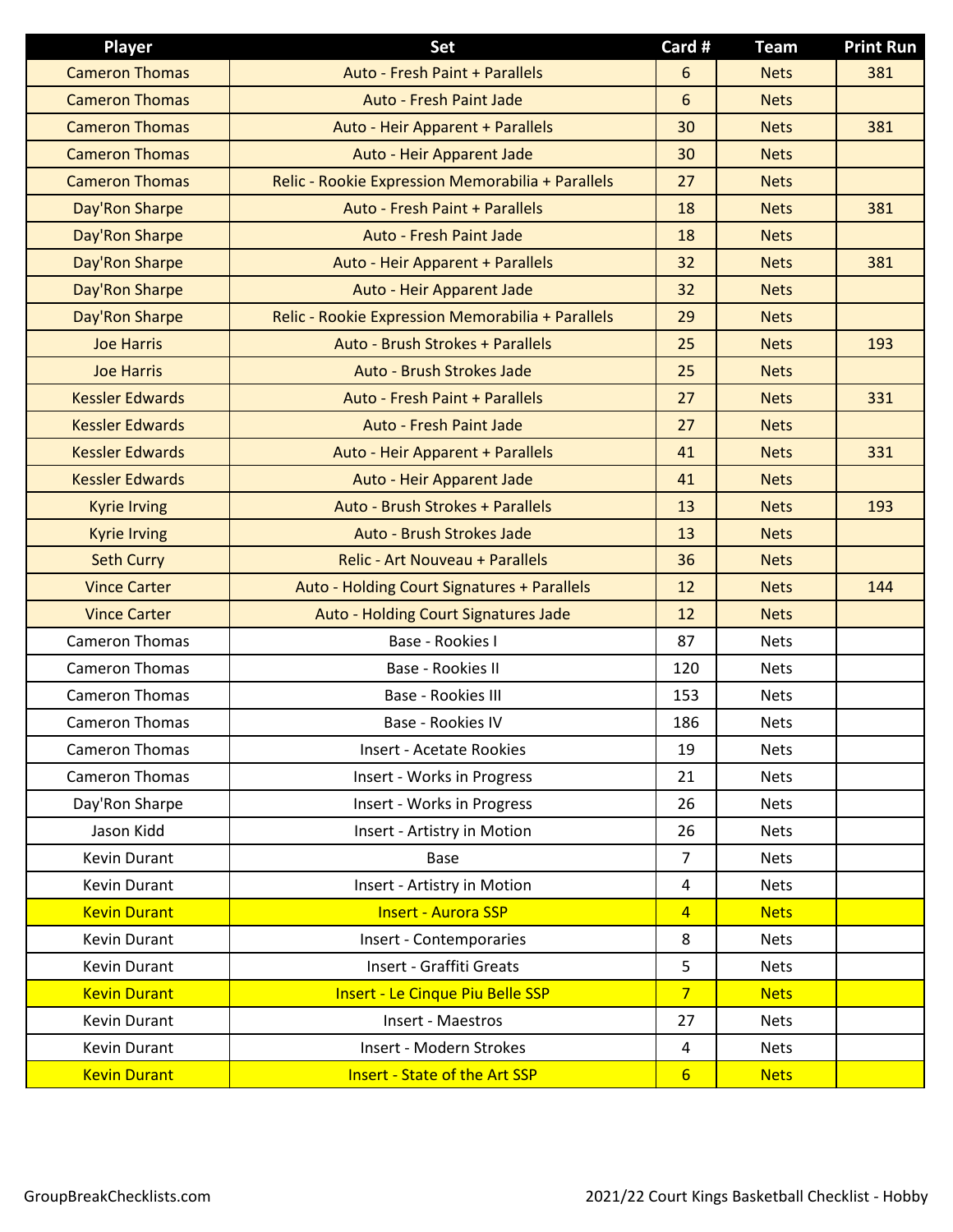| <b>Player</b>         | <b>Set</b>                                        | Card #         | <b>Team</b>    | <b>Print Run</b> |
|-----------------------|---------------------------------------------------|----------------|----------------|------------------|
| <b>Alex English</b>   | Auto - Brush Strokes + Parallels                  | $\overline{7}$ | <b>Nuggets</b> | 193              |
| <b>Alex English</b>   | Auto - Brush Strokes Jade                         | $\overline{7}$ | <b>Nuggets</b> |                  |
| <b>Bones Hyland</b>   | Auto - Fresh Paint + Parallels                    | 34             | <b>Nuggets</b> | 331              |
| <b>Bones Hyland</b>   | <b>Auto - Fresh Paint Jade</b>                    | 34             | <b>Nuggets</b> |                  |
| <b>Bones Hyland</b>   | Auto - Heir Apparent + Parallels                  | 38             | <b>Nuggets</b> | 331              |
| <b>Bones Hyland</b>   | Auto - Heir Apparent Jade                         | 38             | <b>Nuggets</b> |                  |
| <b>Bones Hyland</b>   | Relic - Rookie Expression Memorabilia + Parallels | 26             | <b>Nuggets</b> |                  |
| <b>David Thompson</b> | Auto - Impressionist Ink + Parallels              | 6              | <b>Nuggets</b> | 193              |
| <b>David Thompson</b> | Auto - Impressionist Ink Jade                     | 6              | <b>Nuggets</b> |                  |
| <b>Jamal Murray</b>   | Auto - Brush Strokes + Parallels                  | 23             | <b>Nuggets</b> | 193              |
| <b>Jamal Murray</b>   | Auto - Brush Strokes Jade                         | 23             | <b>Nuggets</b> |                  |
| Michael Porter Jr.    | Auto - Brush Strokes + Parallels                  | $8\phantom{1}$ | <b>Nuggets</b> | 193              |
| Michael Porter Jr.    | Auto - Brush Strokes Jade                         | 8              | <b>Nuggets</b> |                  |
| Nikola Jokic          | Auto - Holding Court Signatures + Parallels       | 36             | <b>Nuggets</b> | 193              |
| Nikola Jokic          | Auto - Holding Court Signatures Jade              | 36             | <b>Nuggets</b> |                  |
| <b>Bones Hyland</b>   | Base - Rookies I                                  | 73             | <b>Nuggets</b> |                  |
| <b>Bones Hyland</b>   | Base - Rookies II                                 | 106            | <b>Nuggets</b> |                  |
| <b>Bones Hyland</b>   | Base - Rookies III                                | 139            | <b>Nuggets</b> |                  |
| <b>Bones Hyland</b>   | Base - Rookies IV                                 | 172            | <b>Nuggets</b> |                  |
| <b>Bones Hyland</b>   | <b>Insert - Acetate Rookies</b>                   | 11             | <b>Nuggets</b> |                  |
| <b>Bones Hyland</b>   | Insert - First Steps                              | $\overline{7}$ | <b>Nuggets</b> |                  |
| <b>Bones Hyland</b>   | Insert - Works in Progress                        | 3              | <b>Nuggets</b> |                  |
| Jamal Murray          | <b>Base</b>                                       | 55             | Nuggets        |                  |
| Nikola Jokic          | Base                                              | $\overline{4}$ | <b>Nuggets</b> |                  |
| Nikola Jokic          | <b>Insert - Aurora SSP</b>                        | 11             | <b>Nuggets</b> |                  |
| Nikola Jokic          | Insert - Contemporaries                           | 12             | Nuggets        |                  |
| Nikola Jokic          | Insert - Graffiti Greats                          | 15             | Nuggets        |                  |
| Nikola Jokic          | Insert - Maestros                                 | $\overline{2}$ | Nuggets        |                  |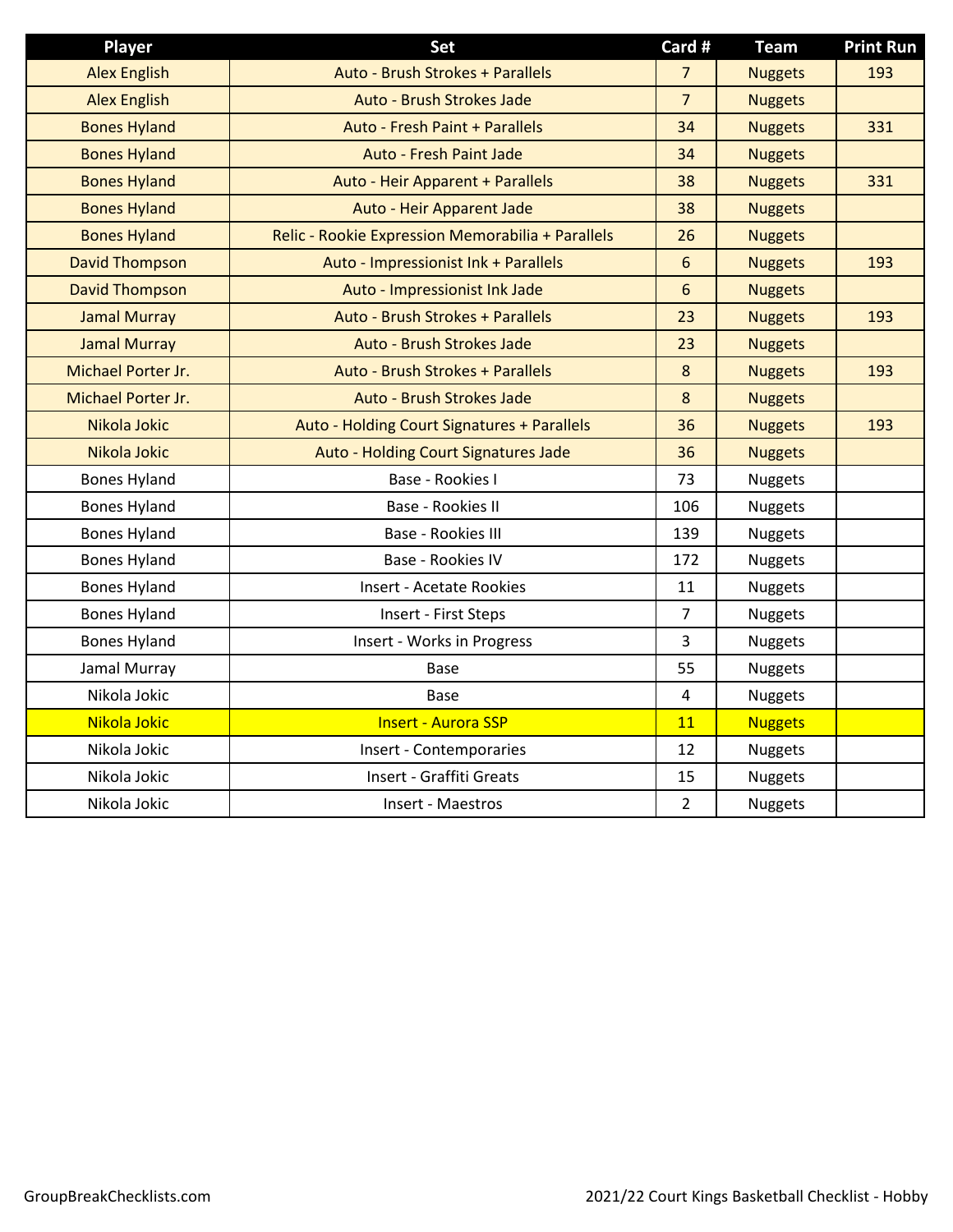| <b>Player</b>            | <b>Set</b>                                        | Card #         | <b>Team</b>   | <b>Print Run</b> |
|--------------------------|---------------------------------------------------|----------------|---------------|------------------|
| <b>Chris Duarte</b>      | <b>Auto - Fresh Paint + Parallels</b>             | 16             | <b>Pacers</b> | 381              |
| <b>Chris Duarte</b>      | <b>Auto - Fresh Paint Jade</b>                    | 16             | <b>Pacers</b> |                  |
| <b>Chris Duarte</b>      | Auto - Heir Apparent + Parallels                  | 40             | <b>Pacers</b> | 381              |
| <b>Chris Duarte</b>      | Auto - Heir Apparent Jade                         | 40             | <b>Pacers</b> |                  |
| <b>Chris Duarte</b>      | Relic - Art Nouveau + Parallels                   | 13             | <b>Pacers</b> |                  |
| <b>Chris Duarte</b>      | Relic - Rookie Expression Memorabilia + Parallels | 13             | <b>Pacers</b> |                  |
| <b>George McGinnis</b>   | Auto - Brush Strokes + Parallels                  | $\overline{3}$ | <b>Pacers</b> | 144              |
| <b>George McGinnis</b>   | Auto - Brush Strokes Jade                         | $\overline{3}$ | <b>Pacers</b> |                  |
| <b>Isaiah Jackson</b>    | Auto - Fresh Paint + Parallels                    | 30             | <b>Pacers</b> | 381              |
| <b>Isaiah Jackson</b>    | <b>Auto - Fresh Paint Jade</b>                    | 30             | <b>Pacers</b> |                  |
| <b>Isaiah Jackson</b>    | Auto - Heir Apparent + Parallels                  | 44             | <b>Pacers</b> | 381              |
| <b>Isaiah Jackson</b>    | Auto - Heir Apparent Jade                         | 44             | <b>Pacers</b> |                  |
| <b>Isaiah Jackson</b>    | Relic - Rookie Expression Memorabilia + Parallels | 22             | <b>Pacers</b> |                  |
| <b>Jalen Rose</b>        | Auto - Holding Court Signatures + Parallels       | 39             | <b>Pacers</b> | 193              |
| <b>Jalen Rose</b>        | Auto - Holding Court Signatures Jade              | 39             | <b>Pacers</b> |                  |
| <b>Malcolm Brogdon</b>   | Relic - Art Nouveau + Parallels                   | 21             | <b>Pacers</b> |                  |
| <b>Mark Jackson</b>      | Auto - Impressionist Ink + Parallels              | $\overline{3}$ | <b>Pacers</b> | 193              |
| <b>Mark Jackson</b>      | Auto - Impressionist Ink Jade                     | $\overline{3}$ | <b>Pacers</b> |                  |
| <b>Metta World Peace</b> | Auto - Holding Court Signatures + Parallels       | 16             | <b>Pacers</b> | 193              |
| <b>Metta World Peace</b> | Auto - Holding Court Signatures Jade              | 16             | <b>Pacers</b> |                  |
| <b>Myles Turner</b>      | Auto - Impressionist Ink + Parallels              | 23             | <b>Pacers</b> | 193              |
| <b>Myles Turner</b>      | Auto - Impressionist Ink Jade                     | 23             | <b>Pacers</b> |                  |
| <b>Ricky Rubio</b>       | Auto - Brush Strokes + Parallels                  | 30             | <b>Pacers</b> | 34               |
| <b>Ricky Rubio</b>       | Auto - Brush Strokes Jade                         | 30             | <b>Pacers</b> |                  |
| <b>T.J. McConnell</b>    | Auto - Holding Court Signatures + Parallels       | 20             | <b>Pacers</b> | 144              |
| <b>T.J. McConnell</b>    | Auto - Holding Court Signatures Jade              | 20             | <b>Pacers</b> |                  |
| <b>T.J. McConnell</b>    | Auto - Impressionist Ink + Parallels              | 27             | <b>Pacers</b> | 144              |
| <b>T.J. McConnell</b>    | Auto - Impressionist Ink Jade                     | 27             | <b>Pacers</b> |                  |
| T.J. Warren              | Auto - Brush Strokes + Parallels                  | 22             | <b>Pacers</b> | 193              |
| T.J. Warren              | Auto - Brush Strokes Jade                         | 22             | <b>Pacers</b> |                  |
| <b>Tyrese Haliburton</b> | Auto - Impressionist Ink + Parallels              | 29             | <b>Pacers</b> | 193              |
| <b>Tyrese Haliburton</b> | Auto - Impressionist Ink Jade                     | 29             | <b>Pacers</b> |                  |
| Chris Duarte             | Base - Rookies I                                  | 76             | Pacers        |                  |
| Chris Duarte             | Base - Rookies II                                 | 109            | Pacers        |                  |
| Chris Duarte             | Base - Rookies III                                | 142            | Pacers        |                  |
| Chris Duarte             | Base - Rookies IV                                 | 175            | Pacers        |                  |
| Chris Duarte             | <b>Insert - Acetate Rookies</b>                   | 3              | Pacers        |                  |
| <b>Chris Duarte</b>      | <b>Insert - Blank Slate SSP</b>                   | 21             | <b>Pacers</b> |                  |
| Chris Duarte             | Insert - First Steps                              | 10             | Pacers        |                  |
| Chris Duarte             | Insert - Works in Progress                        | $\overline{2}$ | Pacers        |                  |
| Isaiah Jackson           | Base - Rookies I                                  | 91             | Pacers        |                  |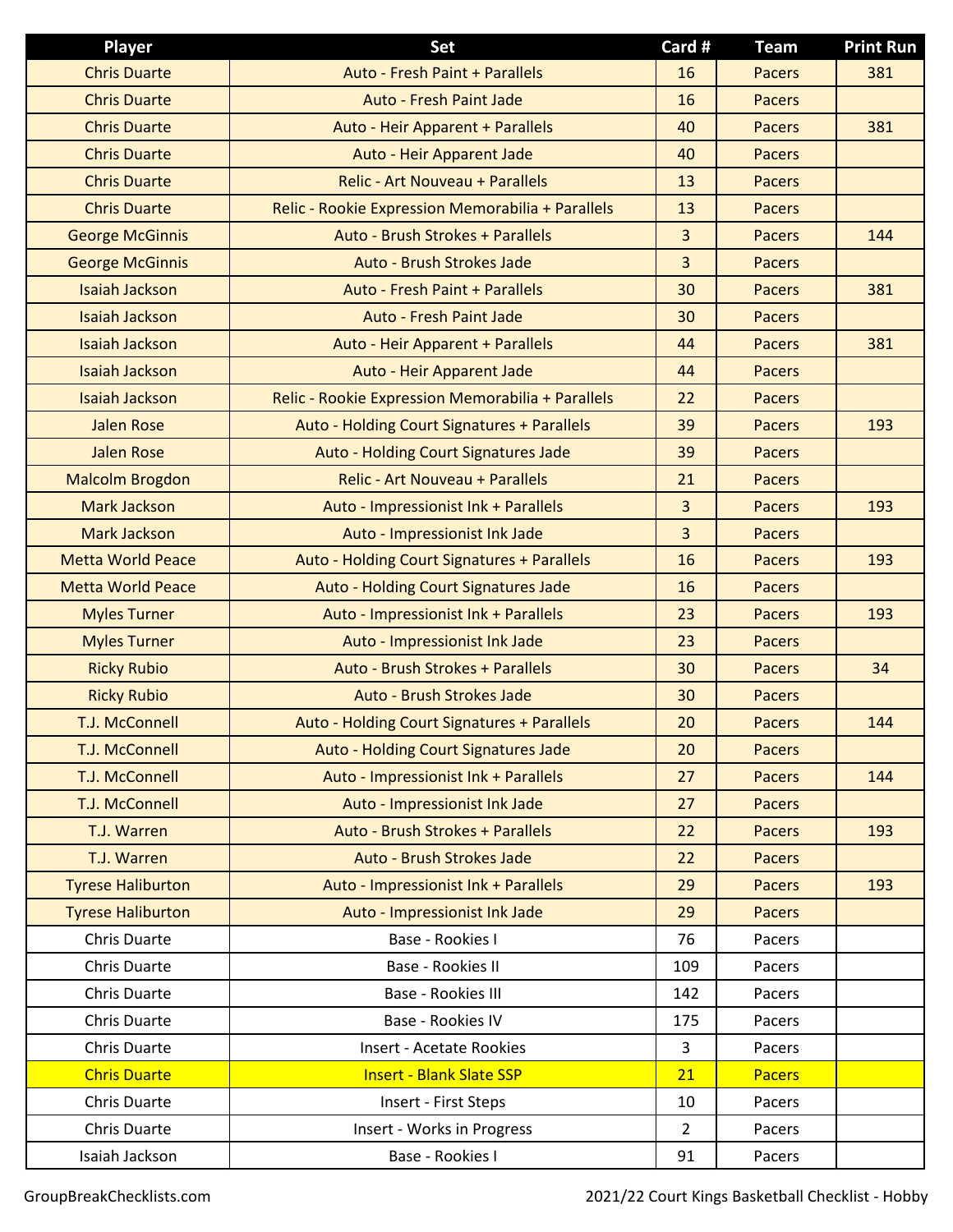| <b>Player</b>            | <b>Set</b>                  | Card # | <b>Team</b> | <b>Print Run</b> |
|--------------------------|-----------------------------|--------|-------------|------------------|
| Isaiah Jackson           | Base - Rookies II           | 124    | Pacers      |                  |
| Isaiah Jackson           | Base - Rookies III          | 157    | Pacers      |                  |
| Isaiah Jackson           | Base - Rookies IV           | 190    | Pacers      |                  |
| <b>Tyrese Haliburton</b> | Base                        | 29     | Pacers      |                  |
| <b>Tyrese Haliburton</b> | Insert - Artistry in Motion | 18     | Pacers      |                  |
| <b>Tyrese Haliburton</b> | Insert - Maestros           | 16     | Pacers      |                  |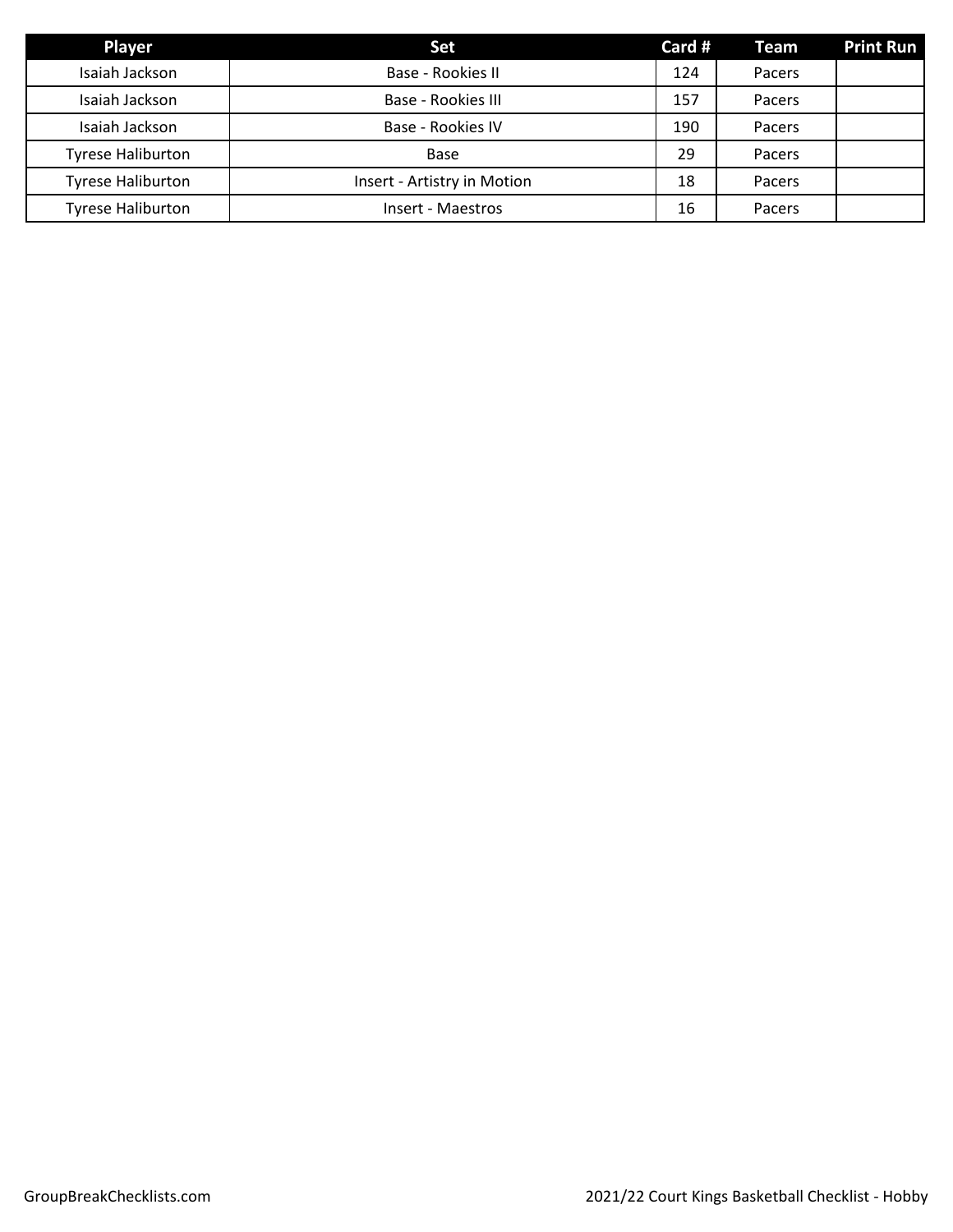| <b>Player</b>          | <b>Set</b>                                        | Card # | <b>Team</b>     | <b>Print Run</b> |
|------------------------|---------------------------------------------------|--------|-----------------|------------------|
| <b>CJ McCollum</b>     | Auto - Impressionist Ink + Parallels              | 24     | <b>Pelicans</b> | 193              |
| CJ McCollum            | Auto - Impressionist Ink Jade                     | 24     | <b>Pelicans</b> |                  |
| CJ McCollum            | <b>Relic - Art Nouveau + Parallels</b>            | 35     | <b>Pelicans</b> |                  |
| <b>Herbert Jones</b>   | Auto - Fresh Paint + Parallels                    | 20     | <b>Pelicans</b> | 381              |
| <b>Herbert Jones</b>   | <b>Auto - Fresh Paint Jade</b>                    | 20     | <b>Pelicans</b> |                  |
| <b>Herbert Jones</b>   | Auto - Heir Apparent + Parallels                  | 34     | <b>Pelicans</b> | 381              |
| <b>Herbert Jones</b>   | Auto - Heir Apparent Jade                         | 34     | <b>Pelicans</b> |                  |
| <b>Trey Murphy III</b> | Auto - Fresh Paint Jade                           | 21     | <b>Pelicans</b> |                  |
| <b>Trey Murphy III</b> | Auto - Heir Apparent + Parallels                  | 25     | <b>Pelicans</b> | 8                |
| <b>Trey Murphy III</b> | Auto - Heir Apparent Jade                         | 25     | <b>Pelicans</b> |                  |
| <b>Trey Murphy III</b> | Relic - Rookie Expression Memorabilia + Parallels | 17     | <b>Pelicans</b> |                  |
| <b>Zion Williamson</b> | <b>Relic - Artistic Endeavors + Parallels</b>     | 10     | <b>Pelicans</b> |                  |
| Brandon Ingram         | Base                                              | 39     | Pelicans        |                  |
| Brandon Ingram         | Insert - Modern Strokes                           | 25     | Pelicans        |                  |
| CJ McCollum            | Base                                              | 17     | Pelicans        |                  |
| <b>Herbert Jones</b>   | <b>Insert - Acetate Rookies</b>                   | 9      | Pelicans        |                  |
| <b>Herbert Jones</b>   | Insert - Works in Progress                        | 14     | Pelicans        |                  |
| <b>Trey Murphy III</b> | Base - Rookies I                                  | 84     | Pelicans        |                  |
| <b>Trey Murphy III</b> | Base - Rookies II                                 | 117    | Pelicans        |                  |
| <b>Trey Murphy III</b> | Base - Rookies III                                | 150    | Pelicans        |                  |
| <b>Trey Murphy III</b> | Base - Rookies IV                                 | 183    | Pelicans        |                  |
| Trey Murphy III        | <b>Insert - Acetate Rookies</b>                   | 25     | Pelicans        |                  |
| <b>Trey Murphy III</b> | Insert - Works in Progress                        | 16     | Pelicans        |                  |
| Zion Williamson        | <b>Base</b>                                       | 62     | Pelicans        |                  |
| Zion Williamson        | Insert - Artistry in Motion                       | 20     | Pelicans        |                  |
| <b>Zion Williamson</b> | <b>Insert - Aurora SSP</b>                        | 10     | <b>Pelicans</b> |                  |
| Zion Williamson        | Insert - Contemporaries                           | 5      | Pelicans        |                  |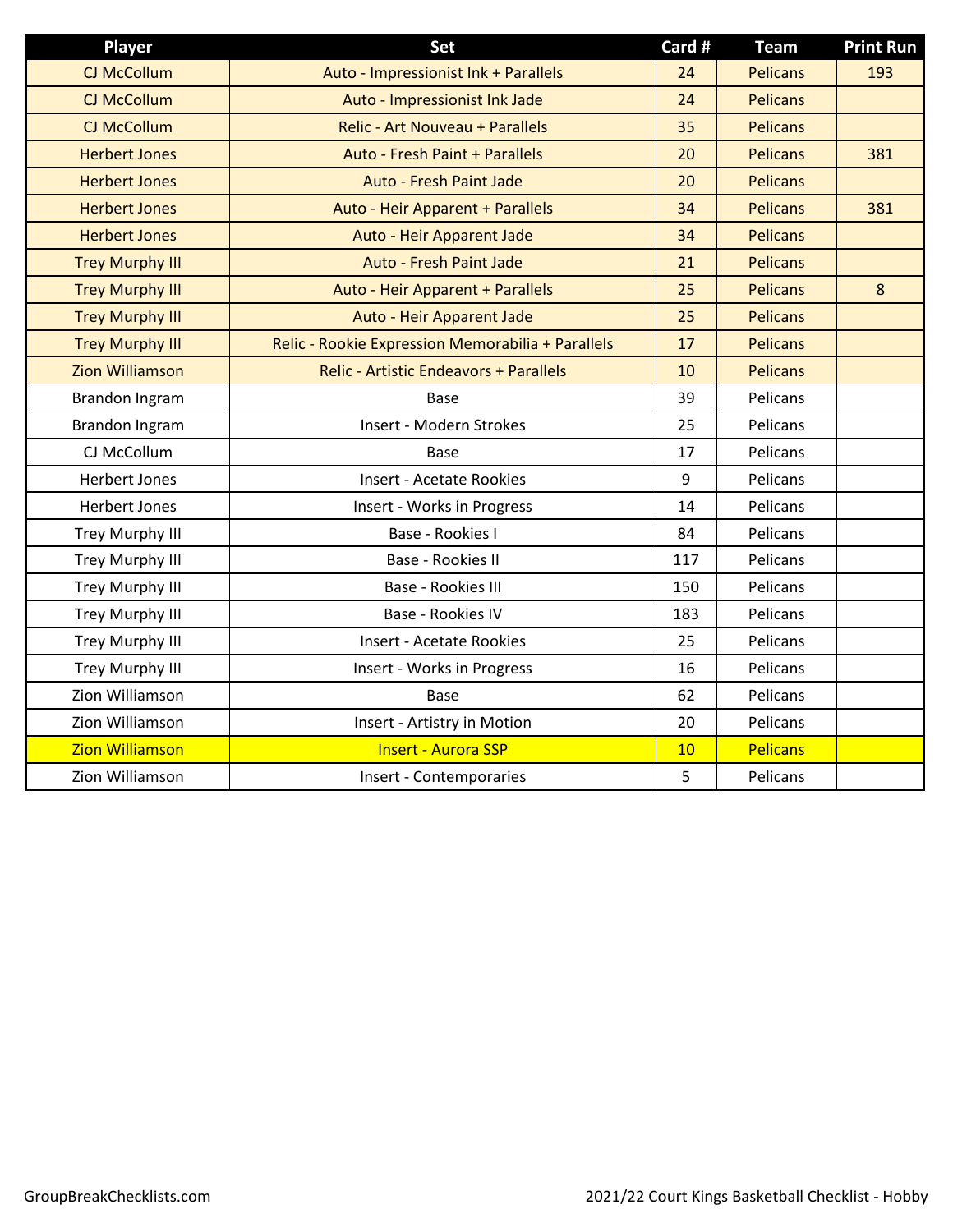| <b>Player</b>           | Set                                                  | Card #         | <b>Team</b>    | <b>Print Run</b> |
|-------------------------|------------------------------------------------------|----------------|----------------|------------------|
| <b>Ben Wallace</b>      | Auto - Impressionist Ink + Parallels                 | 22             | <b>Pistons</b> | 193              |
| <b>Ben Wallace</b>      | Auto - Impressionist Ink Jade                        | 22             | <b>Pistons</b> |                  |
| <b>Cade Cunningham</b>  | Auto - Fresh Paint + Parallels                       | 44             | <b>Pistons</b> | 307              |
| <b>Cade Cunningham</b>  | Auto - Fresh Paint Jade                              | 44             | <b>Pistons</b> |                  |
| <b>Cade Cunningham</b>  | Auto - Heir Apparent + Parallels                     | 20             | <b>Pistons</b> | 307              |
| <b>Cade Cunningham</b>  | Auto - Heir Apparent Jade                            | 20             | <b>Pistons</b> |                  |
| <b>Cade Cunningham</b>  | <b>Relic - Art Nouveau + Parallels</b>               | $\mathbf{1}$   | <b>Pistons</b> |                  |
| <b>Cade Cunningham</b>  | <b>Relic - Artistic Endeavors + Parallels</b>        | 16             | <b>Pistons</b> |                  |
| <b>Cade Cunningham</b>  | Relic - Rookie Expression Memorabilia + Parallels    | $\mathbf{1}$   | <b>Pistons</b> |                  |
| <b>Chauncey Billups</b> | Auto - Impressionist Ink + Parallels                 | 14             | <b>Pistons</b> | 193              |
| <b>Chauncey Billups</b> | Auto - Impressionist Ink Jade                        | 14             | <b>Pistons</b> |                  |
| <b>Isaiah Livers</b>    | Auto - Fresh Paint + Parallels                       | 40             | <b>Pistons</b> | 331              |
| <b>Isaiah Livers</b>    | Auto - Fresh Paint Jade                              | 40             | <b>Pistons</b> |                  |
| <b>Isaiah Livers</b>    | Auto - Heir Apparent + Parallels                     | 6              | <b>Pistons</b> | 331              |
| <b>Isaiah Livers</b>    | Auto - Heir Apparent Jade                            | 6              | <b>Pistons</b> |                  |
| <b>Isaiah Livers</b>    | Relic - Rookie Expression Memorabilia Parallels Only | 35             | <b>Pistons</b> | 26               |
| Jerami Grant            | <b>Relic - Art Nouveau + Parallels</b>               | 26             | <b>Pistons</b> |                  |
| Luka Garza              | Auto - Heir Apparent + Parallels                     | $\overline{3}$ | <b>Pistons</b> | 331              |
| Luka Garza              | Auto - Heir Apparent Jade                            | $\overline{3}$ | <b>Pistons</b> |                  |
| Luka Garza              | Relic - Rookie Expression Memorabilia + Parallels    | 38             | <b>Pistons</b> |                  |
| <b>Mark Aguirre</b>     | Auto - Holding Court Signatures + Parallels          | 14             | <b>Pistons</b> | 144              |
| <b>Mark Aguirre</b>     | Auto - Holding Court Signatures Jade                 | 14             | <b>Pistons</b> |                  |
| <b>Richard Hamilton</b> | Auto - Brush Strokes + Parallels                     | 20             | <b>Pistons</b> | 193              |
| <b>Richard Hamilton</b> | Auto - Brush Strokes Jade                            | 20             | <b>Pistons</b> |                  |
| Cade Cunningham         | Base - Rookies I                                     | 77             | Pistons        |                  |
| Cade Cunningham         | Base - Rookies II                                    | 110            | Pistons        |                  |
| Cade Cunningham         | Base - Rookies III                                   | 143            | Pistons        |                  |
| Cade Cunningham         | Base - Rookies IV                                    | 176            | Pistons        |                  |
| Cade Cunningham         | <b>Insert - Acetate Rookies</b>                      | 4              | Pistons        |                  |
| <b>Cade Cunningham</b>  | <b>Insert - Aurora SSP</b>                           | 17             | <b>Pistons</b> |                  |
| <b>Cade Cunningham</b>  | <b>Insert - Blank Slate SSP</b>                      | $\overline{2}$ | <b>Pistons</b> |                  |
| Cade Cunningham         | Insert - Dressed to Impress                          | $\overline{7}$ | Pistons        |                  |
| Cade Cunningham         | Insert - First Steps                                 | $\mathbf{1}$   | Pistons        |                  |
| <b>Cade Cunningham</b>  | <b>Insert - Le Cinque Piu Belle SSP</b>              | $\overline{1}$ | <b>Pistons</b> |                  |
| Cade Cunningham         | Insert - Maestros                                    | 8              | Pistons        |                  |
| <b>Cade Cunningham</b>  | <b>Insert - Rookie Exclusive SSP</b>                 | $\overline{1}$ | <b>Pistons</b> |                  |
| <b>Cade Cunningham</b>  | <b>Insert - State of the Art SSP</b>                 | $\overline{9}$ | <b>Pistons</b> |                  |
| Cade Cunningham         | Insert - Works in Progress                           | $\mathbf{1}$   | Pistons        |                  |
| <b>Isiah Thomas</b>     | Insert - Artistry in Motion                          | 29             | Pistons        |                  |
| Jerami Grant            | Base                                                 | 16             | Pistons        |                  |
| Luka Garza              | Base - Rookies I                                     | 93             | Pistons        |                  |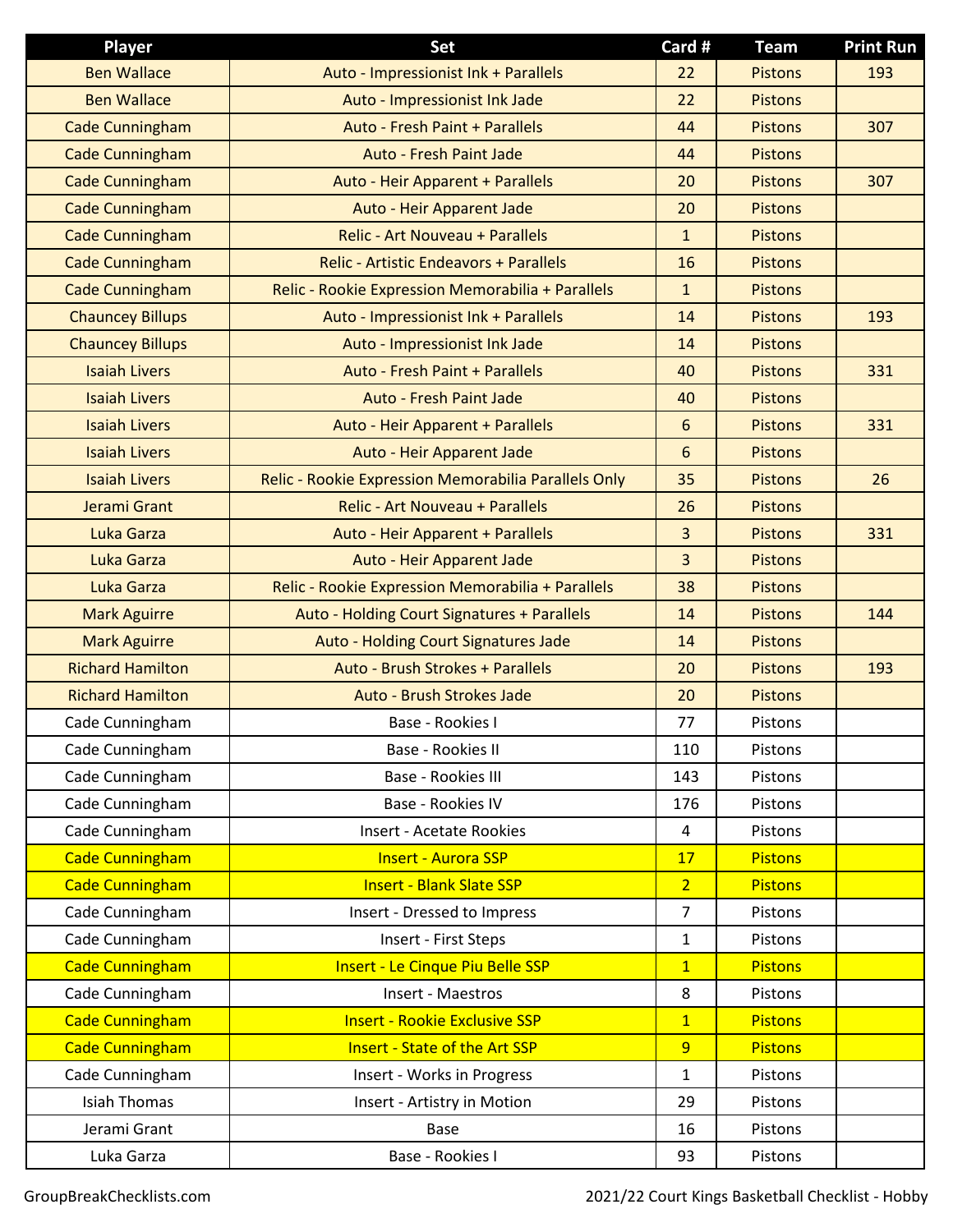| <b>Player</b> | Set                | Card # | <b>Team</b>    | <b>Print Run</b> |
|---------------|--------------------|--------|----------------|------------------|
| Luka Garza    | Base - Rookies II  | 126    | <b>Pistons</b> |                  |
| Luka Garza    | Base - Rookies III | 159    | <b>Pistons</b> |                  |
| Luka Garza    | Base - Rookies IV  | 192    | <b>Pistons</b> |                  |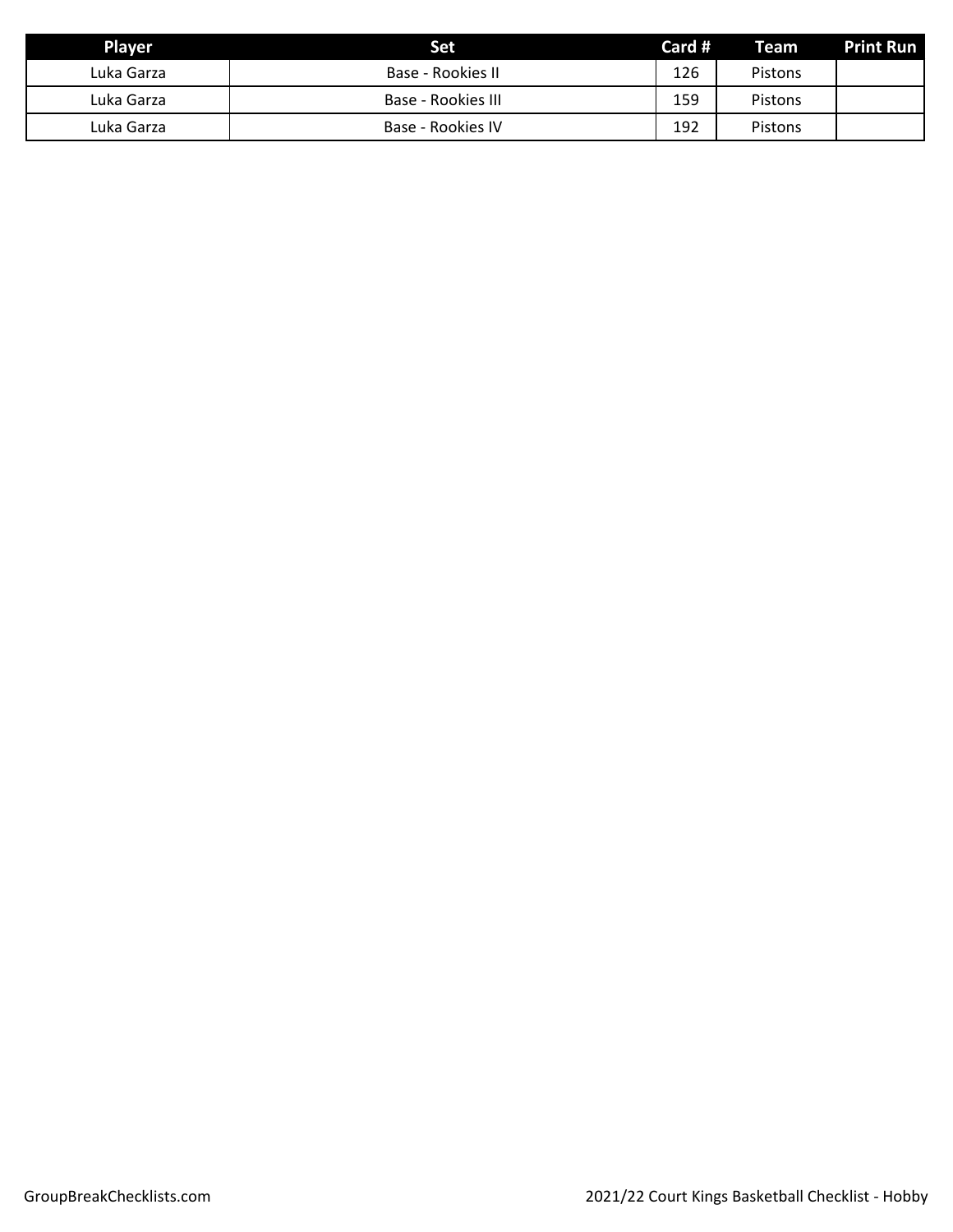| <b>Player</b>         | Set                                               | Card #         | <b>Team</b>    | <b>Print Run</b> |
|-----------------------|---------------------------------------------------|----------------|----------------|------------------|
| Andrea Bargnani       | Auto - Impressionist Ink + Parallels              | 12             | <b>Raptors</b> | 144              |
| Andrea Bargnani       | Auto - Impressionist Ink Jade                     | 12             | Raptors        |                  |
| <b>Dalano Banton</b>  | <b>Auto - Fresh Paint + Parallels</b>             | 36             | Raptors        | 331              |
| <b>Dalano Banton</b>  | <b>Auto - Fresh Paint Jade</b>                    | 36             | Raptors        |                  |
| David Johnson         | Auto - Heir Apparent + Parallels                  | 12             | Raptors        | 331              |
| <b>David Johnson</b>  | Auto - Heir Apparent Jade                         | 12             | Raptors        |                  |
| <b>OG Anunoby</b>     | <b>Relic - Art Nouveau + Parallels</b>            | 24             | <b>Raptors</b> |                  |
| <b>Scottie Barnes</b> | <b>Auto - Fresh Paint + Parallels</b>             | $\mathbf{1}$   | Raptors        | 381              |
| <b>Scottie Barnes</b> | <b>Auto - Fresh Paint Jade</b>                    | $\mathbf{1}$   | Raptors        |                  |
| <b>Scottie Barnes</b> | Auto - Heir Apparent + Parallels                  | 5              | Raptors        | 381              |
| <b>Scottie Barnes</b> | Auto - Heir Apparent Jade                         | 5              | Raptors        |                  |
| <b>Scottie Barnes</b> | Relic - Art Nouveau + Parallels                   | $\overline{4}$ | Raptors        |                  |
| <b>Scottie Barnes</b> | <b>Relic - Artistic Endeavors + Parallels</b>     | 19             | Raptors        |                  |
| <b>Scottie Barnes</b> | Relic - Rookie Expression Memorabilia + Parallels | 4              | Raptors        |                  |
| Fred VanVleet         | <b>Base</b>                                       | 31             | Raptors        |                  |
| Fred VanVleet         | Insert - Modern Strokes                           | 22             | Raptors        |                  |
| Pascal Siakam         | <b>Base</b>                                       | 46             | Raptors        |                  |
| Pascal Siakam         | Insert - Contemporaries                           | 27             | Raptors        |                  |
| <b>Scottie Barnes</b> | Base - Rookies I                                  | 68             | Raptors        |                  |
| <b>Scottie Barnes</b> | Base - Rookies II                                 | 101            | Raptors        |                  |
| <b>Scottie Barnes</b> | Base - Rookies III                                | 134            | Raptors        |                  |
| <b>Scottie Barnes</b> | Base - Rookies IV                                 | 167            | Raptors        |                  |
| <b>Scottie Barnes</b> | <b>Insert - Acetate Rookies</b>                   | 16             | Raptors        |                  |
| <b>Scottie Barnes</b> | <b>Insert - Aurora SSP</b>                        | 14             | Raptors        |                  |
| <b>Scottie Barnes</b> | <b>Insert - Blank Slate SSP</b>                   | <b>18</b>      | Raptors        |                  |
| <b>Scottie Barnes</b> | Insert - Dressed to Impress                       | 8              | Raptors        |                  |
| <b>Scottie Barnes</b> | Insert - First Steps                              | 6              | Raptors        |                  |
| <b>Scottie Barnes</b> | Insert - Maestros                                 | 30             | Raptors        |                  |
| <b>Scottie Barnes</b> | Insert - Works in Progress                        | 6              | Raptors        |                  |
| <b>Vince Carter</b>   | Insert - Artistry in Motion                       | 22             | Raptors        |                  |
| <b>Vince Carter</b>   | <b>Insert - Blank Slate SSP</b>                   | 26             | Raptors        |                  |
| Vince Carter          | Insert - Graffiti Greats                          | 25             | Raptors        |                  |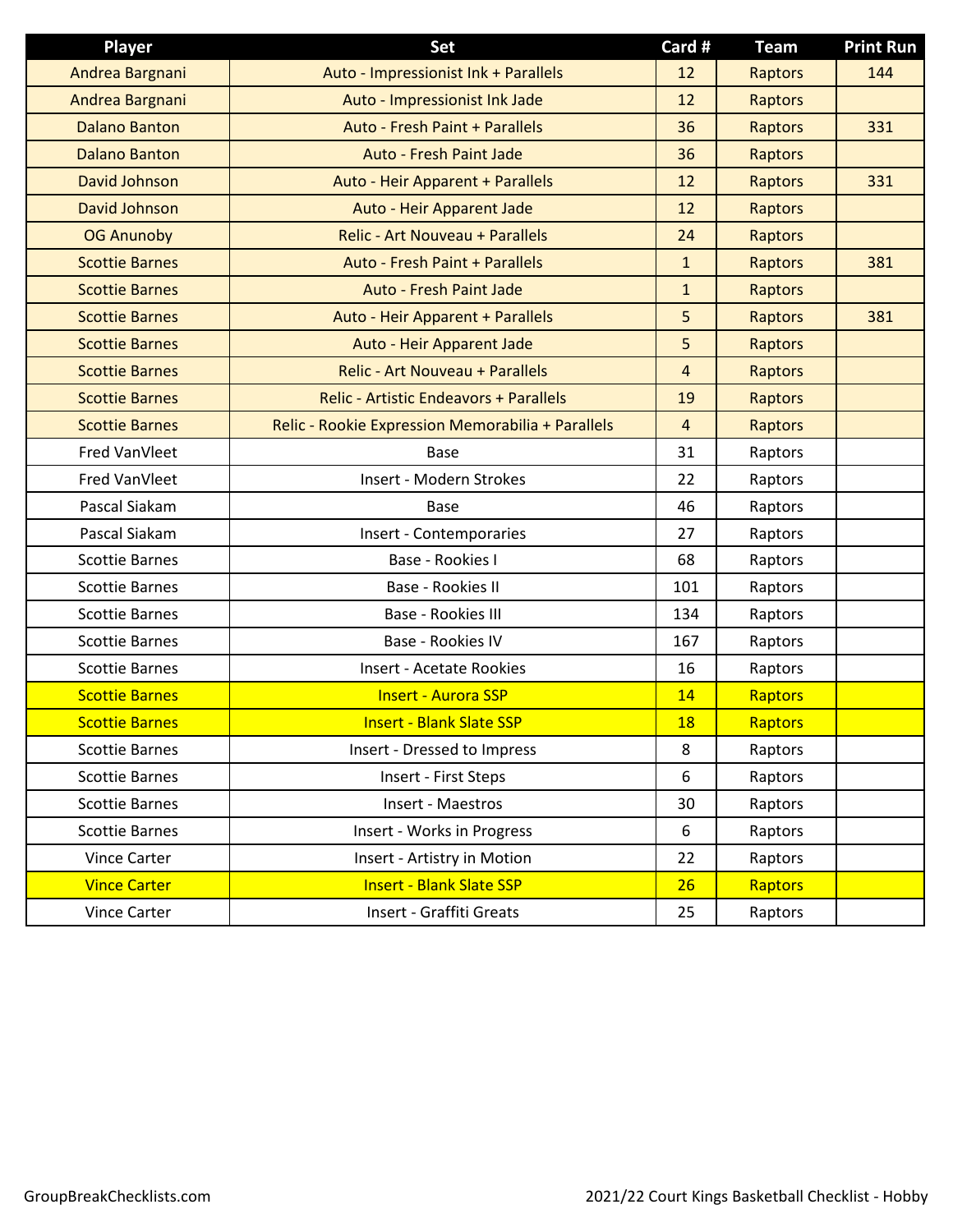| <b>Player</b>           | Set                                                  | Card #         | <b>Team</b>    | <b>Print Run</b> |
|-------------------------|------------------------------------------------------|----------------|----------------|------------------|
| <b>Alperen Sengun</b>   | Auto - Fresh Paint + Parallels                       | 4              | <b>Rockets</b> | 381              |
| <b>Alperen Sengun</b>   | <b>Auto - Fresh Paint Jade</b>                       | $\overline{4}$ | <b>Rockets</b> |                  |
| <b>Alperen Sengun</b>   | Auto - Heir Apparent + Parallels                     | 18             | <b>Rockets</b> | 381              |
| <b>Alperen Sengun</b>   | Auto - Heir Apparent Jade                            | 18             | <b>Rockets</b> |                  |
| <b>Alperen Sengun</b>   | Relic - Rookie Expression Memorabilia + Parallels    | 16             | <b>Rockets</b> |                  |
| <b>Calvin Murphy</b>    | Auto - Award Winning + Parallels                     | 25             | <b>Rockets</b> |                  |
| <b>Christian Wood</b>   | <b>Relic - Art Nouveau + Parallels</b>               | 31             | <b>Rockets</b> |                  |
| <b>Clyde Drexler</b>    | Auto - Holding Court Signatures + Parallels          | 27             | <b>Rockets</b> | 193              |
| <b>Clyde Drexler</b>    | Auto - Holding Court Signatures Jade                 | 27             | <b>Rockets</b> |                  |
| <b>Eric Gordon</b>      | Auto - Brush Strokes + Parallels                     | 21             | <b>Rockets</b> | 118              |
| <b>Eric Gordon</b>      | Auto - Brush Strokes Jade                            | 21             | <b>Rockets</b> |                  |
| Jae'Sean Tate           | Auto - Holding Court Signatures + Parallels          | 29             | <b>Rockets</b> | 144              |
| <b>Jae'Sean Tate</b>    | Auto - Holding Court Signatures Jade                 | 29             | <b>Rockets</b> |                  |
| <b>Jalen Green</b>      | Auto - Fresh Paint + Parallels                       | 22             | <b>Rockets</b> | 307              |
| <b>Jalen Green</b>      | Auto - Fresh Paint Jade                              | 22             | <b>Rockets</b> |                  |
| <b>Jalen Green</b>      | Auto - Heir Apparent + Parallels                     | 36             | <b>Rockets</b> | 307              |
| <b>Jalen Green</b>      | Auto - Heir Apparent Jade                            | 36             | <b>Rockets</b> |                  |
| <b>Jalen Green</b>      | Relic - Art Nouveau + Parallels                      | $\overline{2}$ | <b>Rockets</b> |                  |
| <b>Jalen Green</b>      | <b>Relic - Artistic Endeavors + Parallels</b>        | 17             | <b>Rockets</b> |                  |
| <b>Jalen Green</b>      | Relic - Rookie Expression Memorabilia + Parallels    | $\overline{a}$ | <b>Rockets</b> |                  |
| <b>Josh Christopher</b> | Auto - Fresh Paint + Parallels                       | 15             | <b>Rockets</b> | 381              |
| <b>Josh Christopher</b> | <b>Auto - Fresh Paint Jade</b>                       | 15             | <b>Rockets</b> |                  |
| <b>Josh Christopher</b> | Auto - Heir Apparent + Parallels                     | $\mathbf{1}$   | <b>Rockets</b> | 381              |
| <b>Josh Christopher</b> | Auto - Heir Apparent Jade                            | $\mathbf{1}$   | <b>Rockets</b> |                  |
| <b>Ralph Sampson</b>    | Auto - Impressionist Ink + Parallels                 | 15             | <b>Rockets</b> | 193              |
| <b>Ralph Sampson</b>    | Auto - Impressionist Ink Jade                        | 15             | <b>Rockets</b> |                  |
| <b>Steve Francis</b>    | Auto - Impressionist Ink + Parallels                 | 17             | <b>Rockets</b> | 193              |
| <b>Steve Francis</b>    | Auto - Impressionist Ink Jade                        | 17             | <b>Rockets</b> |                  |
| <b>Usman Garuba</b>     | Auto - Fresh Paint + Parallels                       | 31             | <b>Rockets</b> | 381              |
| <b>Usman Garuba</b>     | <b>Auto - Fresh Paint Jade</b>                       | 31             | <b>Rockets</b> |                  |
| <b>Usman Garuba</b>     | Auto - Heir Apparent + Parallels                     | 35             | <b>Rockets</b> | 381              |
| <b>Usman Garuba</b>     | Auto - Heir Apparent Jade                            | 35             | <b>Rockets</b> |                  |
| <b>Usman Garuba</b>     | Relic - Rookie Expression Memorabilia Parallels Only | 23             | <b>Rockets</b> | $\overline{4}$   |
| Alperen Sengun          | Base - Rookies I                                     | 80             | Rockets        |                  |
| Alperen Sengun          | Base - Rookies II                                    | 113            | Rockets        |                  |
| Alperen Sengun          | Base - Rookies III                                   | 146            | Rockets        |                  |
| Alperen Sengun          | Base - Rookies IV                                    | 179            | Rockets        |                  |
| Alperen Sengun          | <b>Insert - Acetate Rookies</b>                      | 5              | Rockets        |                  |
| Alperen Sengun          | Insert - Works in Progress                           | 12             | Rockets        |                  |
| Christian Wood          | Base                                                 | 41             | Rockets        |                  |
| Dennis Schroder         | Base                                                 | 61             | Rockets        |                  |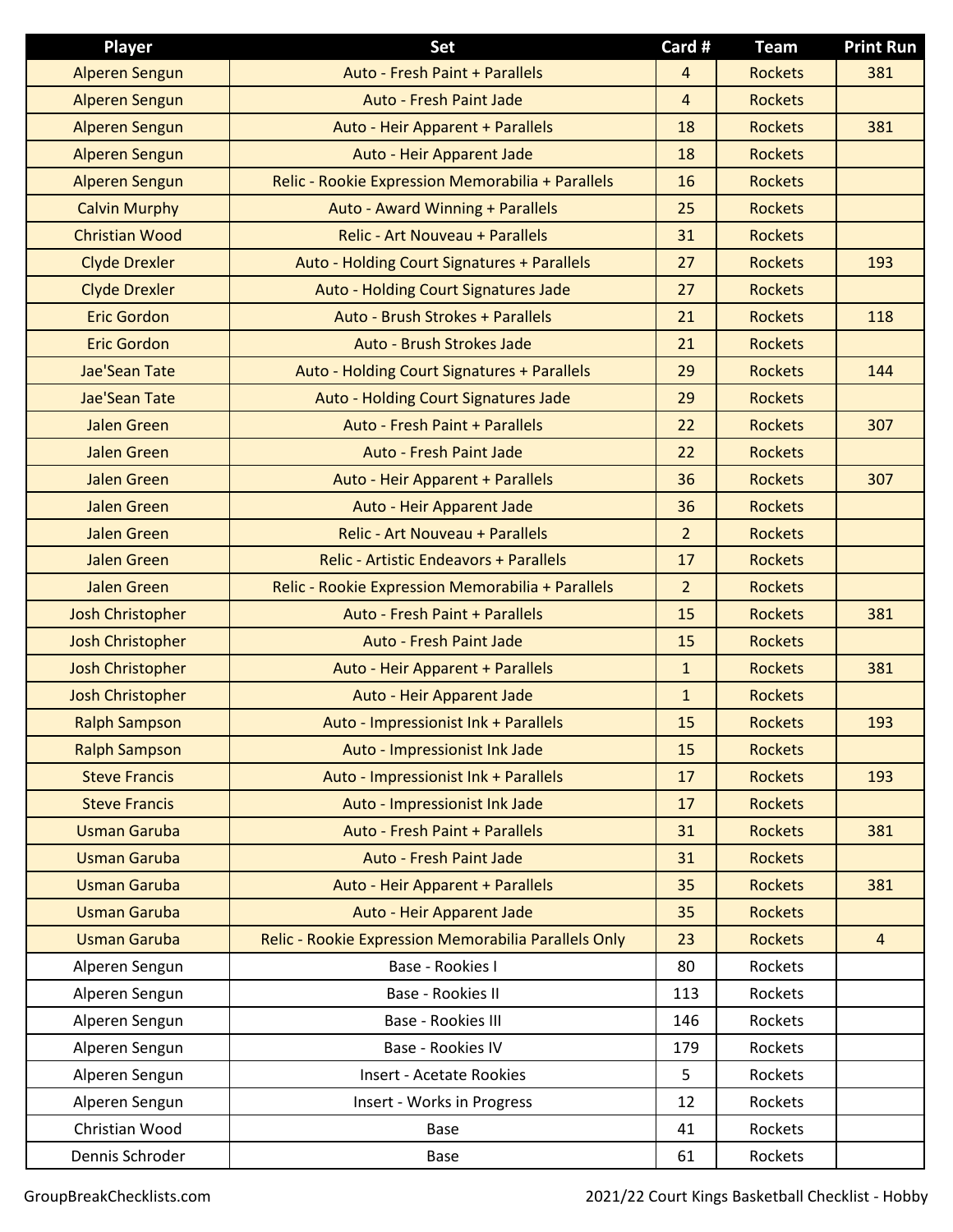| Player               | Set                                     | Card #         | <b>Team</b>    | <b>Print Run</b> |
|----------------------|-----------------------------------------|----------------|----------------|------------------|
| Jalen Green          | Base - Rookies I                        | 71             | Rockets        |                  |
| Jalen Green          | Base - Rookies II                       | 104            | Rockets        |                  |
| Jalen Green          | Base - Rookies III                      | 137            | Rockets        |                  |
| Jalen Green          | Base - Rookies IV                       | 170            | Rockets        |                  |
| Jalen Green          | <b>Insert - Acetate Rookies</b>         | 14             | Rockets        |                  |
| <b>Jalen Green</b>   | <b>Insert - Aurora SSP</b>              | 16             | <b>Rockets</b> |                  |
| <b>Jalen Green</b>   | <b>Insert - Blank Slate SSP</b>         | $\overline{4}$ | <b>Rockets</b> |                  |
| Jalen Green          | Insert - Dressed to Impress             | 6              | Rockets        |                  |
| Jalen Green          | Insert - First Steps                    | $\overline{2}$ | Rockets        |                  |
| <b>Jalen Green</b>   | <b>Insert - Le Cinque Piu Belle SSP</b> | $\overline{2}$ | <b>Rockets</b> |                  |
| Jalen Green          | Insert - Maestros                       | 12             | Rockets        |                  |
| <b>Jalen Green</b>   | <b>Insert - State of the Art SSP</b>    | 10             | <b>Rockets</b> |                  |
| Jalen Green          | Insert - Works in Progress              | $\overline{4}$ | Rockets        |                  |
| Josh Christopher     | Base - Rookies I                        | 89             | Rockets        |                  |
| Josh Christopher     | Base - Rookies II                       | 122            | Rockets        |                  |
| Josh Christopher     | Base - Rookies III                      | 155            | Rockets        |                  |
| Josh Christopher     | Base - Rookies IV                       | 188            | Rockets        |                  |
| Josh Christopher     | Insert - Works in Progress              | 27             | Rockets        |                  |
| <b>Tracy McGrady</b> | Insert - Artistry in Motion             | 24             | Rockets        |                  |
| Usman Garuba         | Base - Rookies I                        | 97             | Rockets        |                  |
| Usman Garuba         | Base - Rookies II                       | 130            | Rockets        |                  |
| Usman Garuba         | Base - Rookies III                      | 163            | Rockets        |                  |
| Usman Garuba         | Base - Rookies IV                       | 196            | Rockets        |                  |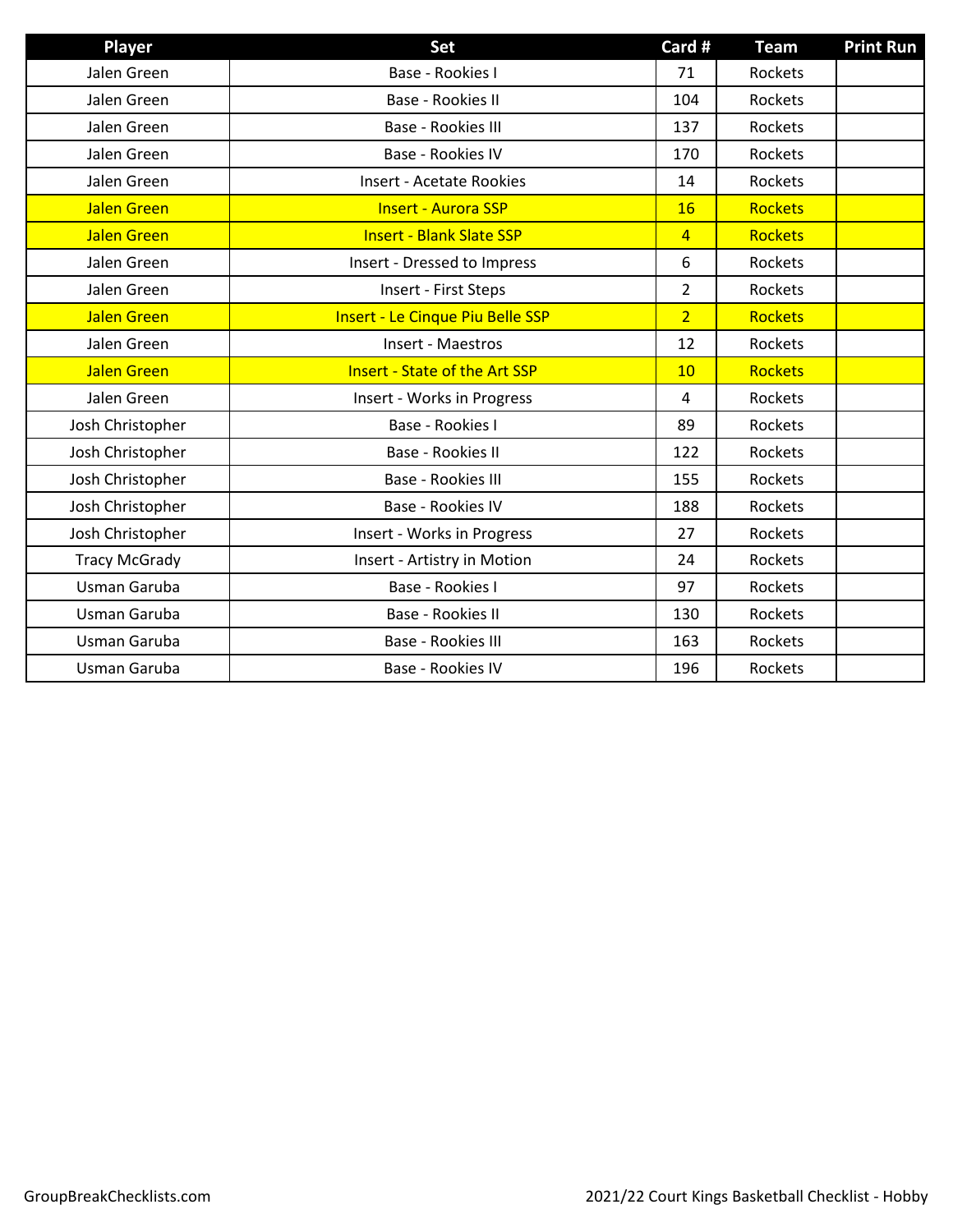| Player                 | Set                                               | Card #         | <b>Team</b>  | <b>Print Run</b> |
|------------------------|---------------------------------------------------|----------------|--------------|------------------|
| <b>Dejounte Murray</b> | Relic - Art Nouveau + Parallels                   | 27             | <b>Spurs</b> |                  |
| <b>Devin Vassell</b>   | Auto - Brush Strokes + Parallels                  | $\mathbf{1}$   | <b>Spurs</b> | 144              |
| <b>Devin Vassell</b>   | Auto - Brush Strokes Jade                         | $\mathbf{1}$   | <b>Spurs</b> |                  |
| Joe Wieskamp           | Auto - Fresh Paint + Parallels                    | 43             | <b>Spurs</b> | 331              |
| Joe Wieskamp           | <b>Auto - Fresh Paint Jade</b>                    | 43             | <b>Spurs</b> |                  |
| Joe Wieskamp           | Auto - Heir Apparent + Parallels                  | 29             | <b>Spurs</b> | 331              |
| Joe Wieskamp           | Auto - Heir Apparent Jade                         | 29             | <b>Spurs</b> |                  |
| Joshua Primo           | Auto - Fresh Paint + Parallels                    | 35             | <b>Spurs</b> | 331              |
| Joshua Primo           | <b>Auto - Fresh Paint Jade</b>                    | 35             | <b>Spurs</b> |                  |
| Joshua Primo           | <b>Relic - Art Nouveau + Parallels</b>            | 12             | <b>Spurs</b> |                  |
| Joshua Primo           | Relic - Rookie Expression Memorabilia + Parallels | 12             | <b>Spurs</b> |                  |
| <b>Stephen Jackson</b> | Auto - Brush Strokes + Parallels                  | $\overline{2}$ | <b>Spurs</b> | 144              |
| <b>Stephen Jackson</b> | Auto - Brush Strokes Jade                         | $\overline{2}$ | <b>Spurs</b> |                  |
| Dejounte Murray        | Base                                              | 36             | Spurs        |                  |
| Dejounte Murray        | Insert - Contemporaries                           | 21             | Spurs        |                  |
| Joshua Primo           | Base - Rookies I                                  | 70             | Spurs        |                  |
| Joshua Primo           | Base - Rookies II                                 | 103            | Spurs        |                  |
| Joshua Primo           | Base - Rookies III                                | 136            | Spurs        |                  |
| Joshua Primo           | Base - Rookies IV                                 | 169            | Spurs        |                  |
| Joshua Primo           | <b>Insert - Acetate Rookies</b>                   | 22             | Spurs        |                  |
| Joshua Primo           | Insert - Works in Progress                        | $\overline{7}$ | Spurs        |                  |
| Manu Ginobili          | Insert - Artistry in Motion                       | 23             | Spurs        |                  |
| <b>Tim Duncan</b>      | <b>Insert - Blank Slate SSP</b>                   | 28             | <b>Spurs</b> |                  |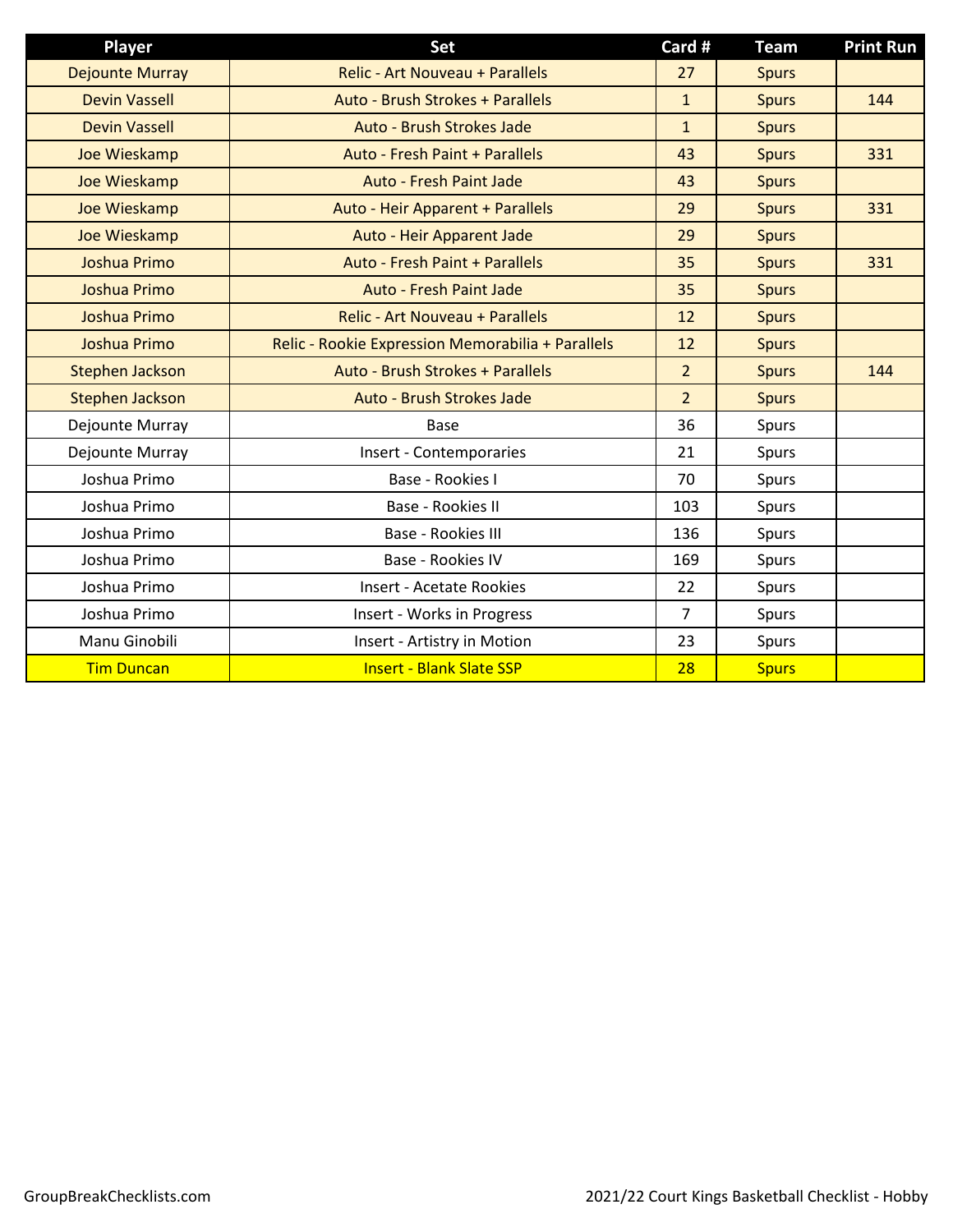| <b>Player</b>           | Set                                           | Card #         | <b>Team</b> | <b>Print Run</b> |
|-------------------------|-----------------------------------------------|----------------|-------------|------------------|
| <b>Charles Barkley</b>  | Auto - Award Winning + Parallels              | 44             | <b>Suns</b> |                  |
| <b>Charles Barkley</b>  | Auto - Legacy Portrait Signatures + Parallels | 6              | <b>Suns</b> | 192              |
| <b>Devin Booker</b>     | <b>Relic - Artistic Endeavors + Parallels</b> | $\overline{4}$ | <b>Suns</b> |                  |
| <b>Grant Hill</b>       | Auto - Award Winning + Parallels              | $\overline{2}$ | <b>Suns</b> |                  |
| <b>Jason Kidd</b>       | Auto - Holding Court Signatures + Parallels   | 11             | <b>Suns</b> | 193              |
| <b>Jason Kidd</b>       | Auto - Holding Court Signatures Jade          | 11             | <b>Suns</b> |                  |
| <b>Jason Richardson</b> | Auto - Impressionist Ink + Parallels          | 20             | <b>Suns</b> | 144              |
| Jason Richardson        | Auto - Impressionist Ink Jade                 | 20             | <b>Suns</b> |                  |
| <b>Kevin Johnson</b>    | Auto - Impressionist Ink + Parallels          | 11             | <b>Suns</b> | 9                |
| <b>Kevin Johnson</b>    | Auto - Impressionist Ink Jade                 | 11             | <b>Suns</b> |                  |
| Charles Barkley         | <b>Insert - Graffiti Greats</b>               | 23             | Suns        |                  |
| Chris Paul              | <b>Base</b>                                   | 20             | Suns        |                  |
| Chris Paul              | Insert - Contemporaries                       | $\overline{7}$ | Suns        |                  |
| Chris Paul              | Insert - Graffiti Greats                      | 14             | Suns        |                  |
| Chris Paul              | Insert - Maestros                             | 21             | Suns        |                  |
| Deandre Ayton           | Base                                          | 45             | Suns        |                  |
| Devin Booker            | Base                                          | 40             | Suns        |                  |
| Devin Booker            | Insert - Artistry in Motion                   | 12             | Suns        |                  |
| <b>Devin Booker</b>     | <b>Insert - Blank Slate SSP</b>               | 14             | <b>Suns</b> |                  |
| Devin Booker            | Insert - Modern Strokes                       | 14             | Suns        |                  |
| <b>Steve Nash</b>       | Insert - Artistry in Motion                   | 25             | Suns        |                  |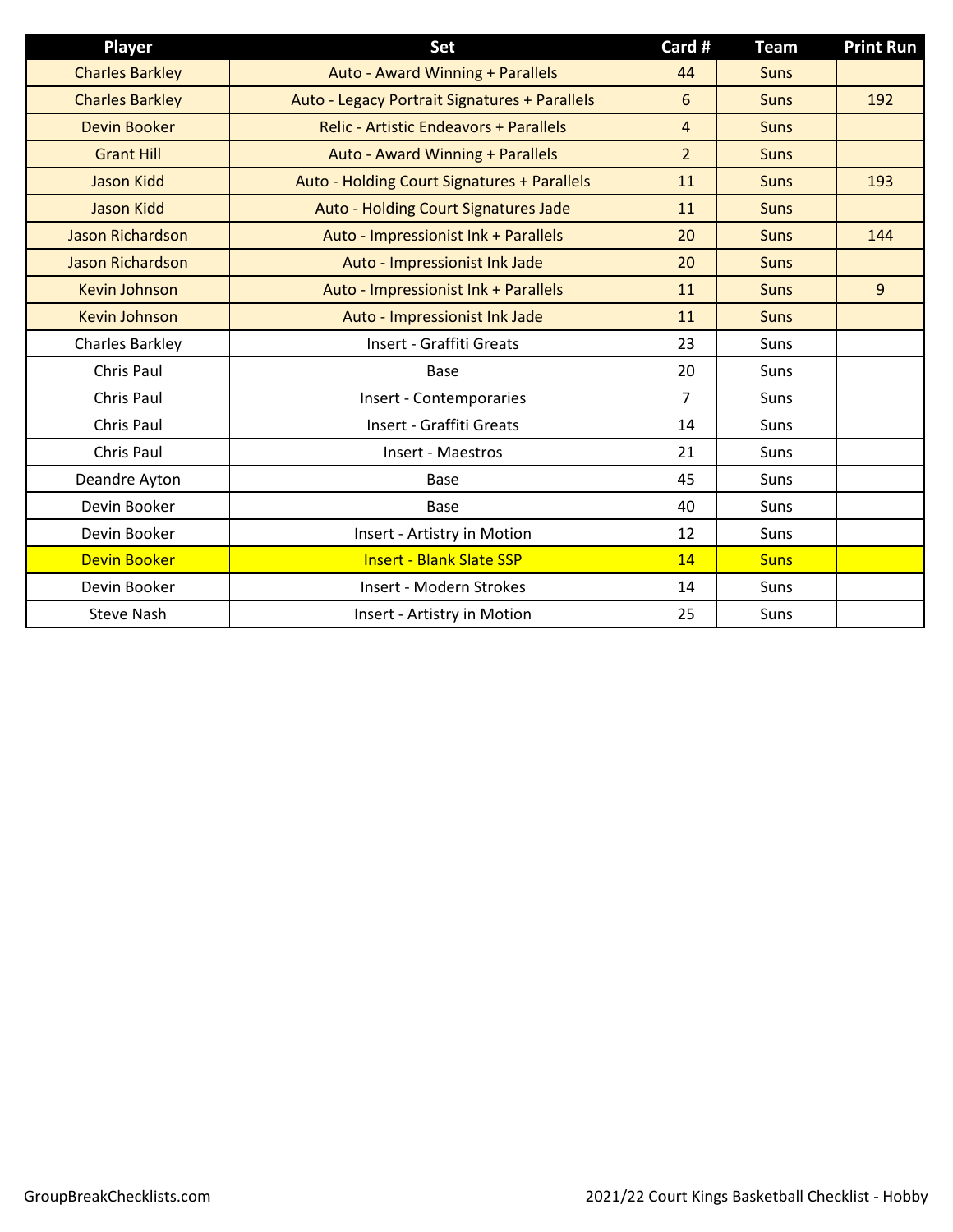| <b>Player</b>           | Set                                               | Card # | <b>Team</b>    | <b>Print Run</b> |
|-------------------------|---------------------------------------------------|--------|----------------|------------------|
| <b>Aaron Wiggins</b>    | Auto - Heir Apparent + Parallels                  | 8      | <b>Thunder</b> | 331              |
| <b>Aaron Wiggins</b>    | Auto - Heir Apparent Jade                         | 8      | Thunder        |                  |
| Aleksej Pokusevski      | <b>Relic - Art Nouveau + Parallels</b>            | 17     | <b>Thunder</b> |                  |
| <b>Gary Payton</b>      | Auto - Impressionist Ink + Parallels              | 8      | <b>Thunder</b> | 193              |
| <b>Gary Payton</b>      | Auto - Impressionist Ink Jade                     | 8      | <b>Thunder</b> |                  |
| Jeremiah Robinson-Earl  | Auto - Fresh Paint + Parallels                    | 33     | Thunder        | 331              |
| Jeremiah Robinson-Earl  | Auto - Fresh Paint Jade                           | 33     | <b>Thunder</b> |                  |
| Jeremiah Robinson-Earl  | Auto - Heir Apparent + Parallels                  | 19     | Thunder        | 331              |
| Jeremiah Robinson-Earl  | Auto - Heir Apparent Jade                         | 19     | Thunder        |                  |
| Jeremiah Robinson-Earl  | Relic - Rookie Expression Memorabilia + Parallels | 31     | Thunder        |                  |
| <b>Josh Giddey</b>      | Auto - Fresh Paint + Parallels                    | 25     | Thunder        | 381              |
| <b>Josh Giddey</b>      | Auto - Fresh Paint Jade                           | 25     | <b>Thunder</b> |                  |
| <b>Josh Giddey</b>      | Auto - Heir Apparent + Parallels                  | 11     | Thunder        | 381              |
| <b>Josh Giddey</b>      | Auto - Heir Apparent Jade                         | 11     | <b>Thunder</b> |                  |
| <b>Josh Giddey</b>      | <b>Relic - Art Nouveau + Parallels</b>            | 6      | <b>Thunder</b> |                  |
| <b>Josh Giddey</b>      | Relic - Rookie Expression Memorabilia + Parallels | 6      | <b>Thunder</b> |                  |
| <b>Kendrick Perkins</b> | Auto - Brush Strokes + Parallels                  | 6      | Thunder        | 144              |
| <b>Kendrick Perkins</b> | Auto - Brush Strokes Jade                         | 6      | <b>Thunder</b> |                  |
| <b>Ray Allen</b>        | Auto - Holding Court Signatures + Parallels       | 8      | Thunder        | 193              |
| <b>Ray Allen</b>        | Auto - Holding Court Signatures Jade              | 8      | Thunder        |                  |
| Shai Gilgeous-Alexander | <b>Relic - Artistic Endeavors + Parallels</b>     | 11     | Thunder        |                  |
| <b>Shawn Kemp</b>       | Auto - Holding Court Signatures + Parallels       | 38     | Thunder        | 193              |
| <b>Shawn Kemp</b>       | Auto - Holding Court Signatures Jade              | 38     | Thunder        |                  |
| <b>Theo Maledon</b>     | Auto - Holding Court Signatures + Parallels       | 40     | Thunder        | 144              |
| <b>Theo Maledon</b>     | Auto - Holding Court Signatures Jade              | 40     | <b>Thunder</b> |                  |
| <b>Theo Maledon</b>     | Auto - Impressionist Ink + Parallels              | 9      | Thunder        | 144              |
| <b>Theo Maledon</b>     | Auto - Impressionist Ink Jade                     | 9      | <b>Thunder</b> |                  |
| <b>Tre Mann</b>         | Auto - Fresh Paint + Parallels                    | 11     | <b>Thunder</b> | 381              |
| <b>Tre Mann</b>         | Auto - Fresh Paint Jade                           | 11     | <b>Thunder</b> |                  |
| <b>Tre Mann</b>         | Auto - Heir Apparent + Parallels                  | 15     | Thunder        | 381              |
| <b>Tre Mann</b>         | Auto - Heir Apparent Jade                         | 15     | <b>Thunder</b> |                  |
| <b>Tre Mann</b>         | Relic - Rookie Expression Memorabilia + Parallels | 18     | Thunder        |                  |
| Gary Payton             | Insert - Artistry in Motion                       | 28     | Thunder        |                  |
| Jeremiah Robinson-Earl  | Base - Rookies I                                  | 81     | Thunder        |                  |
| Jeremiah Robinson-Earl  | Base - Rookies II                                 | 114    | Thunder        |                  |
| Jeremiah Robinson-Earl  | Base - Rookies III                                | 147    | Thunder        |                  |
| Jeremiah Robinson-Earl  | Base - Rookies IV                                 | 180    | Thunder        |                  |
| Jeremiah Robinson-Earl  | Insert - Works in Progress                        | 18     | Thunder        |                  |
| Josh Giddey             | Base - Rookies I                                  | 69     | Thunder        |                  |
| Josh Giddey             | Base - Rookies II                                 | 102    | Thunder        |                  |
| Josh Giddey             | Base - Rookies III                                | 135    | Thunder        |                  |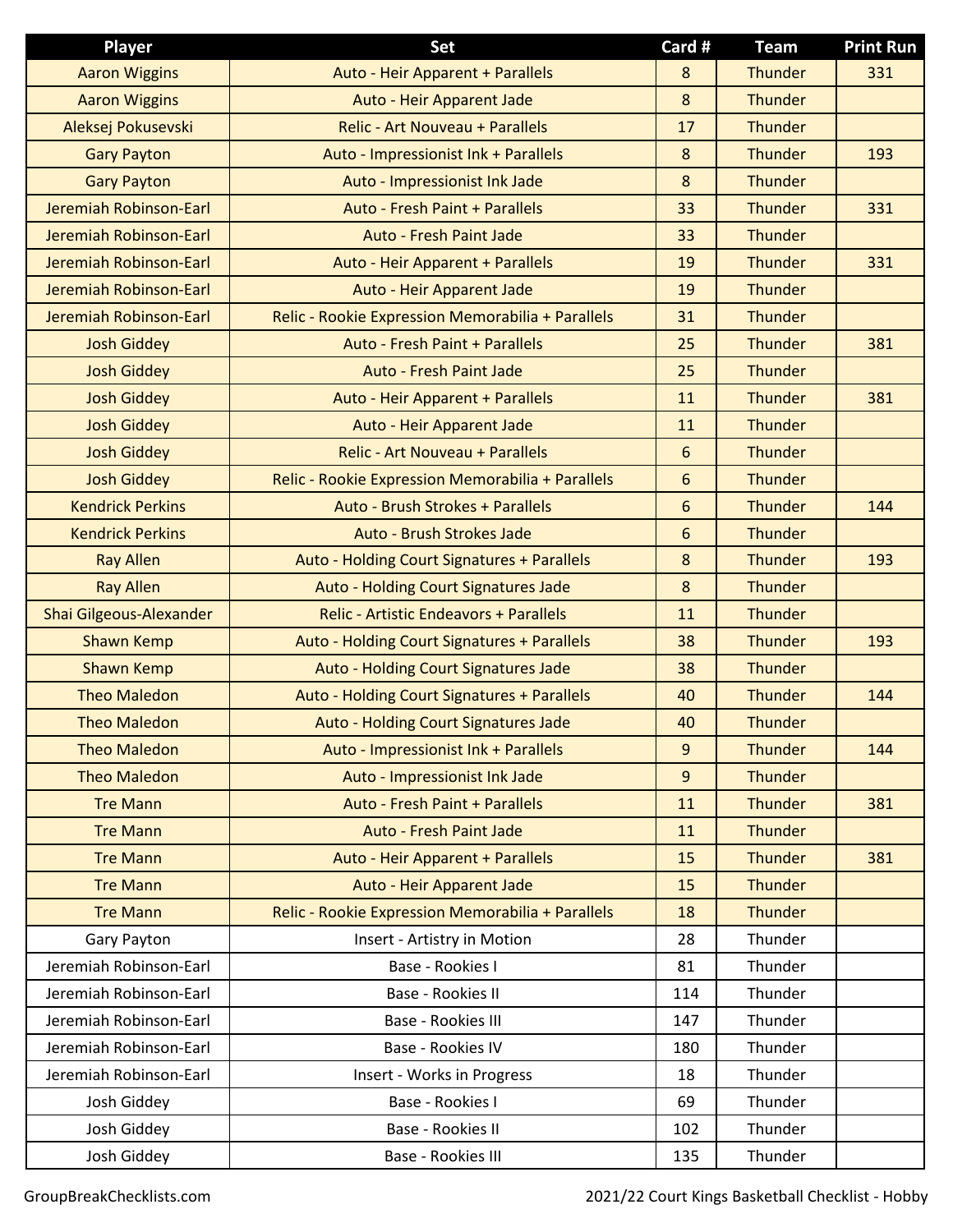| Player                   | Set                             | Card # | <b>Team</b> | <b>Print Run</b> |
|--------------------------|---------------------------------|--------|-------------|------------------|
| Josh Giddey              | <b>Base - Rookies IV</b>        | 168    | Thunder     |                  |
| Josh Giddey              | Insert - Acetate Rookies        | 10     | Thunder     |                  |
| <b>Josh Giddey</b>       | <b>Insert - Aurora SSP</b>      | 12     | Thunder     |                  |
| <b>Josh Giddey</b>       | <b>Insert - Blank Slate SSP</b> | 13     | Thunder     |                  |
| Josh Giddey              | Insert - First Steps            | 5      | Thunder     |                  |
| Josh Giddey              | Insert - Maestros               | 10     | Thunder     |                  |
| Josh Giddey              | Insert - Works in Progress      | 5      | Thunder     |                  |
| Kevin Durant             | Insert - Dressed to Impress     | 5      | Thunder     |                  |
| <b>Russell Westbrook</b> | Insert - Dressed to Impress     | 3      | Thunder     |                  |
| Shai Gilgeous-Alexander  | Base                            | 56     | Thunder     |                  |
| Shai Gilgeous-Alexander  | Insert - Contemporaries         | 17     | Thunder     |                  |
| Shai Gilgeous-Alexander  | Insert - Maestros               | 3      | Thunder     |                  |
| Tre Mann                 | Base - Rookies I                | 82     | Thunder     |                  |
| <b>Tre Mann</b>          | Base - Rookies II               | 115    | Thunder     |                  |
| <b>Tre Mann</b>          | Base - Rookies III              | 148    | Thunder     |                  |
| <b>Tre Mann</b>          | Base - Rookies IV               | 181    | Thunder     |                  |
| <b>Tre Mann</b>          | <b>Insert - Acetate Rookies</b> | 15     | Thunder     |                  |
| Tre Mann                 | Insert - Works in Progress      | 17     | Thunder     |                  |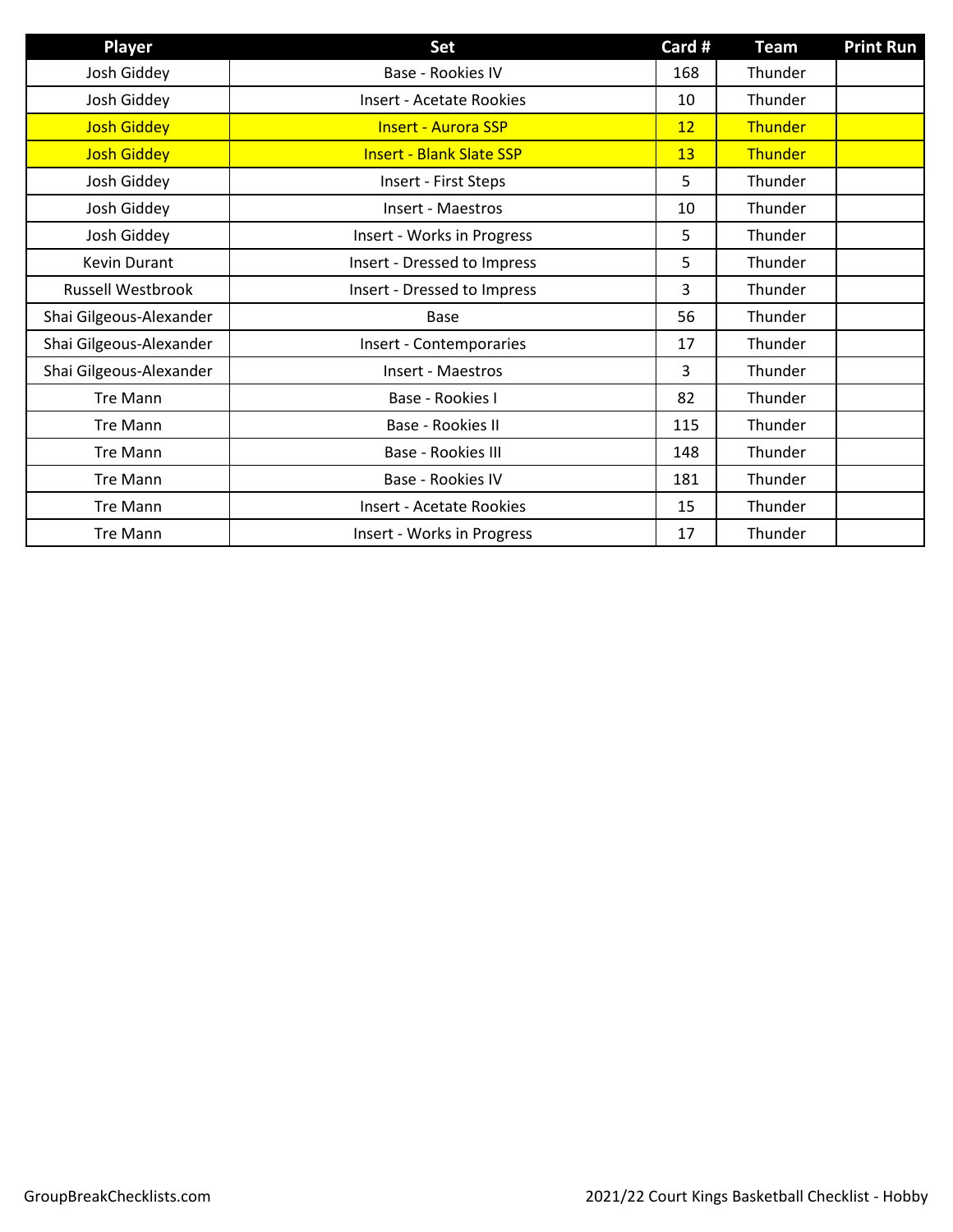| <b>Player</b>             | Set                                         | Card #         | <b>Team</b>         | <b>Print Run</b> |
|---------------------------|---------------------------------------------|----------------|---------------------|------------------|
| <b>Anthony Edwards</b>    | Auto - Holding Court Signatures + Parallels | 15             | <b>Timberwolves</b> | 193              |
| <b>Anthony Edwards</b>    | Auto - Holding Court Signatures Jade        | 15             | <b>Timberwolves</b> |                  |
| <b>Karl-Anthony Towns</b> | Relic - Art Nouveau + Parallels             | 32             | <b>Timberwolves</b> |                  |
| <b>Wally Szczerbiak</b>   | Auto - Holding Court Signatures + Parallels | 22             | <b>Timberwolves</b> | 144              |
| <b>Wally Szczerbiak</b>   | Auto - Holding Court Signatures Jade        | 22             | <b>Timberwolves</b> |                  |
| Anthony Edwards           | Base                                        | 26             | Timberwolves        |                  |
| Anthony Edwards           | Insert - Artistry in Motion                 | 8              | Timberwolves        |                  |
| <b>Anthony Edwards</b>    | <b>Insert - Blank Slate SSP</b>             | 15             | <b>Timberwolves</b> |                  |
| Anthony Edwards           | Insert - Contemporaries                     | 29             | Timberwolves        |                  |
| Anthony Edwards           | Insert - Maestros                           | 15             | Timberwolves        |                  |
| Anthony Edwards           | Insert - Modern Strokes                     | 18             | Timberwolves        |                  |
| <b>Anthony Edwards</b>    | <b>Insert - State of the Art SSP</b>        | 7 <sup>1</sup> | <b>Timberwolves</b> |                  |
| D'Angelo Russell          | Base                                        | 48             | Timberwolves        |                  |
| Karl-Anthony Towns        | Base                                        | 18             | <b>Timberwolves</b> |                  |
| Karl-Anthony Towns        | Insert - Contemporaries                     | 11             | Timberwolves        |                  |
| <b>Kevin Garnett</b>      | Insert - Graffiti Greats                    | 26             | Timberwolves        |                  |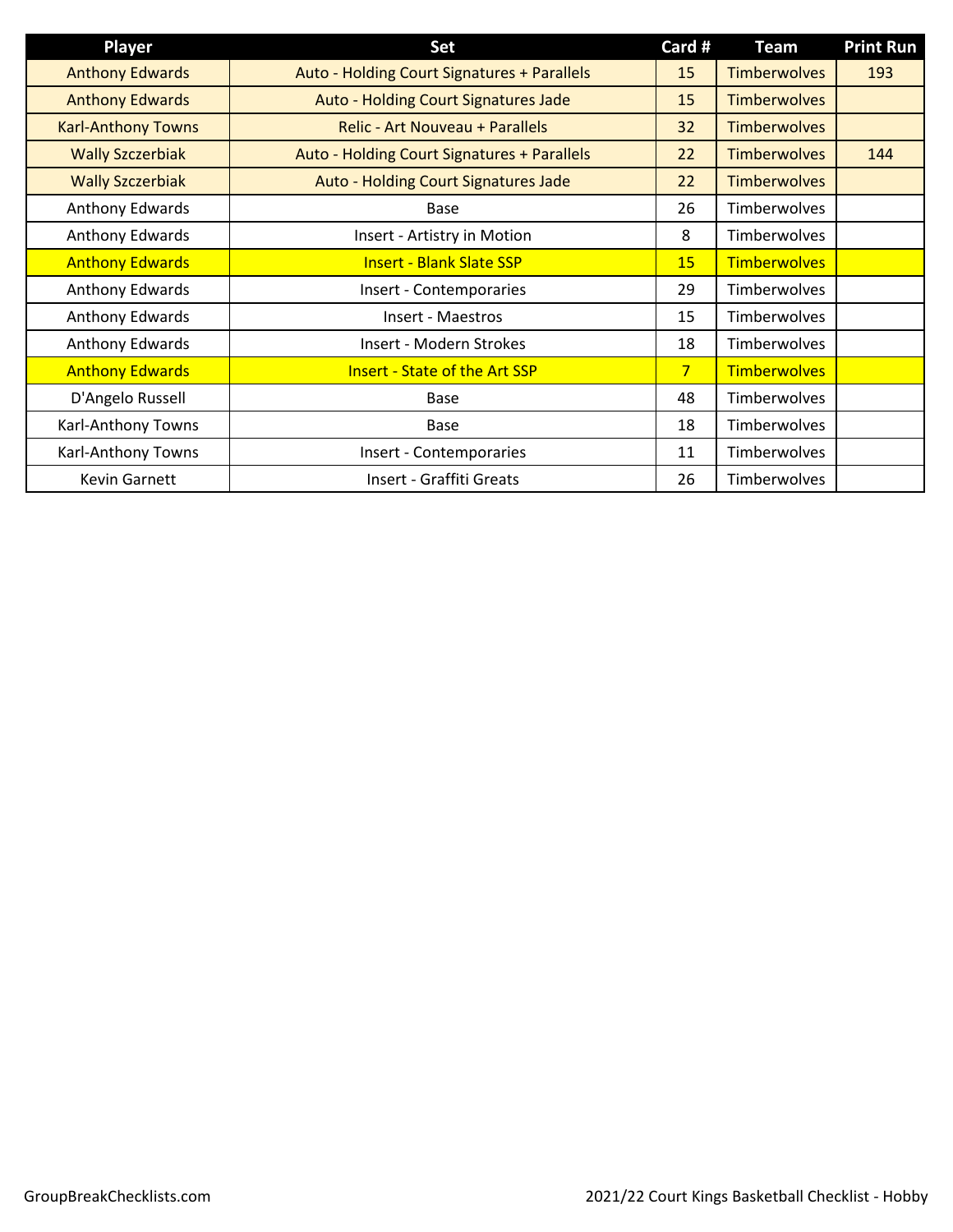| Player                       | Set                                               | Card #         | <b>Team</b>     | <b>Print Run</b> |
|------------------------------|---------------------------------------------------|----------------|-----------------|------------------|
| <b>Andrew Wiggins</b>        | Relic - Art Nouveau + Parallels                   | 25             | <b>Warriors</b> |                  |
| <b>Chris Mullin</b>          | Auto - Brush Strokes + Parallels                  | 19             | <b>Warriors</b> | 193              |
| <b>Chris Mullin</b>          | Auto - Brush Strokes Jade                         | 19             | <b>Warriors</b> |                  |
| <b>James Wiseman</b>         | Auto - Impressionist Ink + Parallels              | 10             | <b>Warriors</b> | 193              |
| <b>James Wiseman</b>         | Auto - Impressionist Ink Jade                     | 10             | <b>Warriors</b> |                  |
| <b>Jason Richardson</b>      | Auto - Holding Court Signatures + Parallels       | 21             | <b>Warriors</b> | 144              |
| <b>Jason Richardson</b>      | Auto - Holding Court Signatures Jade              | 21             | <b>Warriors</b> |                  |
| Jonathan Kuminga             | Auto - Fresh Paint + Parallels                    | 5              | <b>Warriors</b> | 307              |
| Jonathan Kuminga             | <b>Auto - Fresh Paint Jade</b>                    | 5              | <b>Warriors</b> |                  |
| Jonathan Kuminga             | Auto - Heir Apparent + Parallels                  | 39             | <b>Warriors</b> | 307              |
| Jonathan Kuminga             | Auto - Heir Apparent Jade                         | 39             | <b>Warriors</b> |                  |
| Jonathan Kuminga             | Relic - Art Nouveau + Parallels                   | $\overline{7}$ | <b>Warriors</b> |                  |
| Jonathan Kuminga             | Relic - Rookie Expression Memorabilia + Parallels | $\overline{7}$ | <b>Warriors</b> |                  |
| <b>Juan Toscano-Anderson</b> | Auto - Heir Apparent + Parallels                  | 13             | <b>Warriors</b> | 331              |
| <b>Juan Toscano-Anderson</b> | Auto - Heir Apparent Jade                         | 13             | <b>Warriors</b> |                  |
| <b>Moses Moody</b>           | Auto - Fresh Paint + Parallels                    | 9              | <b>Warriors</b> | 381              |
| <b>Moses Moody</b>           | Auto - Fresh Paint Jade                           | 9              | <b>Warriors</b> |                  |
| <b>Moses Moody</b>           | Auto - Heir Apparent + Parallels                  | 33             | <b>Warriors</b> | 381              |
| <b>Moses Moody</b>           | Auto - Heir Apparent Jade                         | 33             | <b>Warriors</b> |                  |
| <b>Moses Moody</b>           | <b>Relic - Art Nouveau + Parallels</b>            | 14             | <b>Warriors</b> |                  |
| <b>Moses Moody</b>           | Relic - Rookie Expression Memorabilia + Parallels | 14             | <b>Warriors</b> |                  |
| <b>Stephen Curry</b>         | <b>Relic - Artistic Endeavors + Parallels</b>     | 8              | <b>Warriors</b> |                  |
| Jonathan Kuminga             | Base - Rookies I                                  | 100            | Warriors        |                  |
| Jonathan Kuminga             | Base - Rookies II                                 | 133            | Warriors        |                  |
| Jonathan Kuminga             | Base - Rookies III                                | 166            | Warriors        |                  |
| Jonathan Kuminga             | Base - Rookies IV                                 | 199            | Warriors        |                  |
| Jonathan Kuminga             | <b>Insert - Acetate Rookies</b>                   | 18             | Warriors        |                  |
| Jonathan Kuminga             | <b>Insert - Blank Slate SSP</b>                   | 20             | <b>Warriors</b> |                  |
| Jonathan Kuminga             | Insert - First Steps                              | 8              | Warriors        |                  |
| Jonathan Kuminga             | Insert - Works in Progress                        | 9              | Warriors        |                  |
| Klay Thompson                | Base                                              | 28             | Warriors        |                  |
| Klay Thompson                | Insert - Graffiti Greats                          | 17             | Warriors        |                  |
| Klay Thompson                | Insert - Modern Strokes                           | 3              | Warriors        |                  |
| Moses Moody                  | Base - Rookies I                                  | 78             | Warriors        |                  |
| Moses Moody                  | Base - Rookies II                                 | 111            | Warriors        |                  |
| Moses Moody                  | Base - Rookies III                                | 144            | Warriors        |                  |
| Moses Moody                  | Base - Rookies IV                                 | 177            | Warriors        |                  |
| Moses Moody                  | <b>Insert - Acetate Rookies</b>                   | 13             | Warriors        |                  |
| Moses Moody                  | Insert - First Steps                              | 9              | Warriors        |                  |
| Moses Moody                  | Insert - Works in Progress                        | 8              | Warriors        |                  |
| Stephen Curry                | Base                                              | 30             | Warriors        |                  |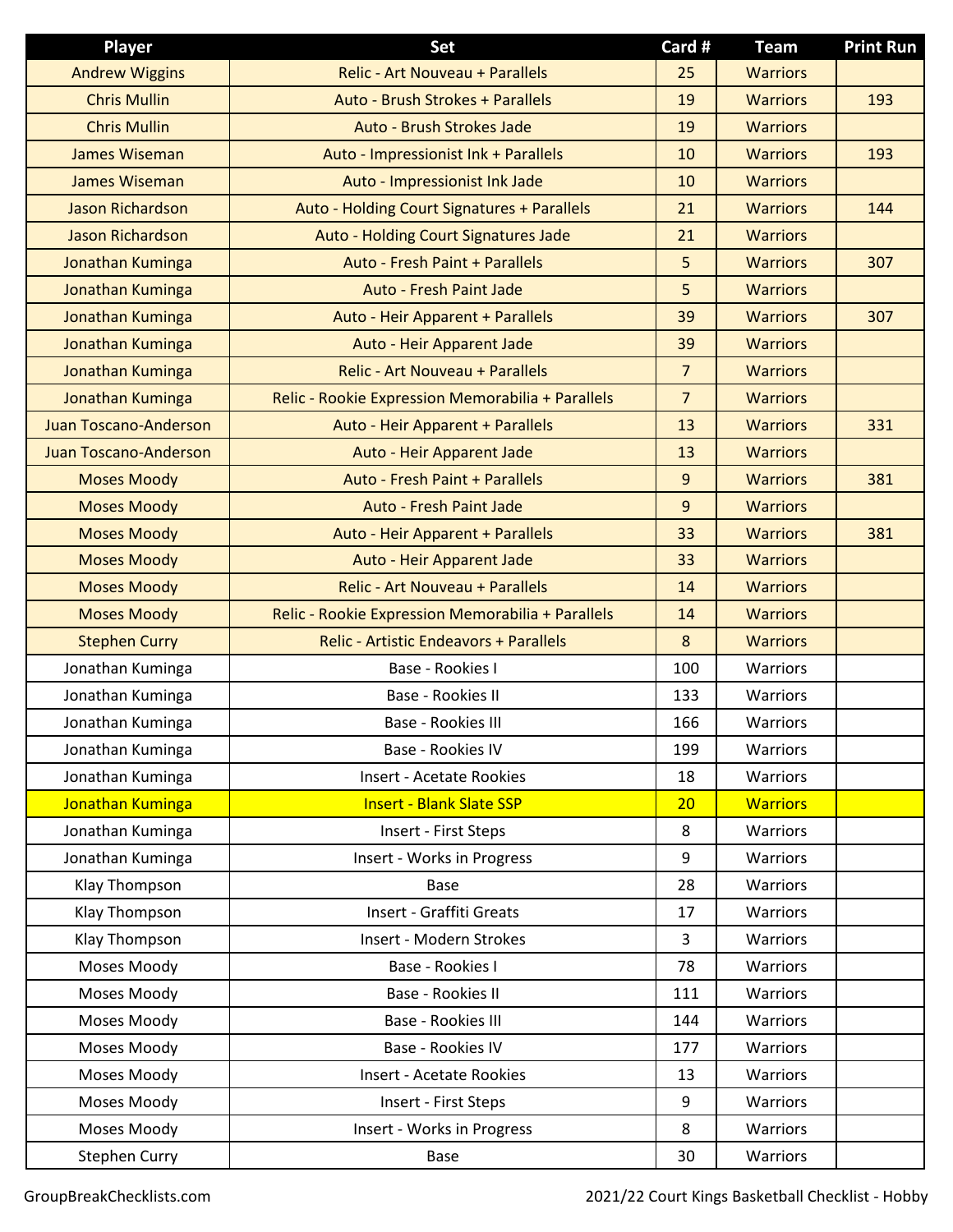| Player               | <b>Set</b>                              | Card #           | <b>Team</b>     | <b>Print Run</b> |
|----------------------|-----------------------------------------|------------------|-----------------|------------------|
| <b>Stephen Curry</b> | Insert - Artistry in Motion             | 13               | Warriors        |                  |
| <b>Stephen Curry</b> | <b>Insert - Aurora SSP</b>              | 3                | <b>Warriors</b> |                  |
| <b>Stephen Curry</b> | <b>Insert - Blank Slate SSP</b>         | 7 <sup>1</sup>   | <b>Warriors</b> |                  |
| <b>Stephen Curry</b> | Insert - Contemporaries                 | 6                | Warriors        |                  |
| <b>Stephen Curry</b> | Insert - Graffiti Greats                | 6                | <b>Warriors</b> |                  |
| <b>Stephen Curry</b> | <b>Insert - Le Cinque Piu Belle SSP</b> | $6 \overline{6}$ | <b>Warriors</b> |                  |
| <b>Stephen Curry</b> | Insert - Maestros                       | 5                | Warriors        |                  |
| <b>Stephen Curry</b> | Insert - Modern Strokes                 | 1                | Warriors        |                  |
| <b>Stephen Curry</b> | <b>Insert - State of the Art SSP</b>    | 3                | <b>Warriors</b> |                  |